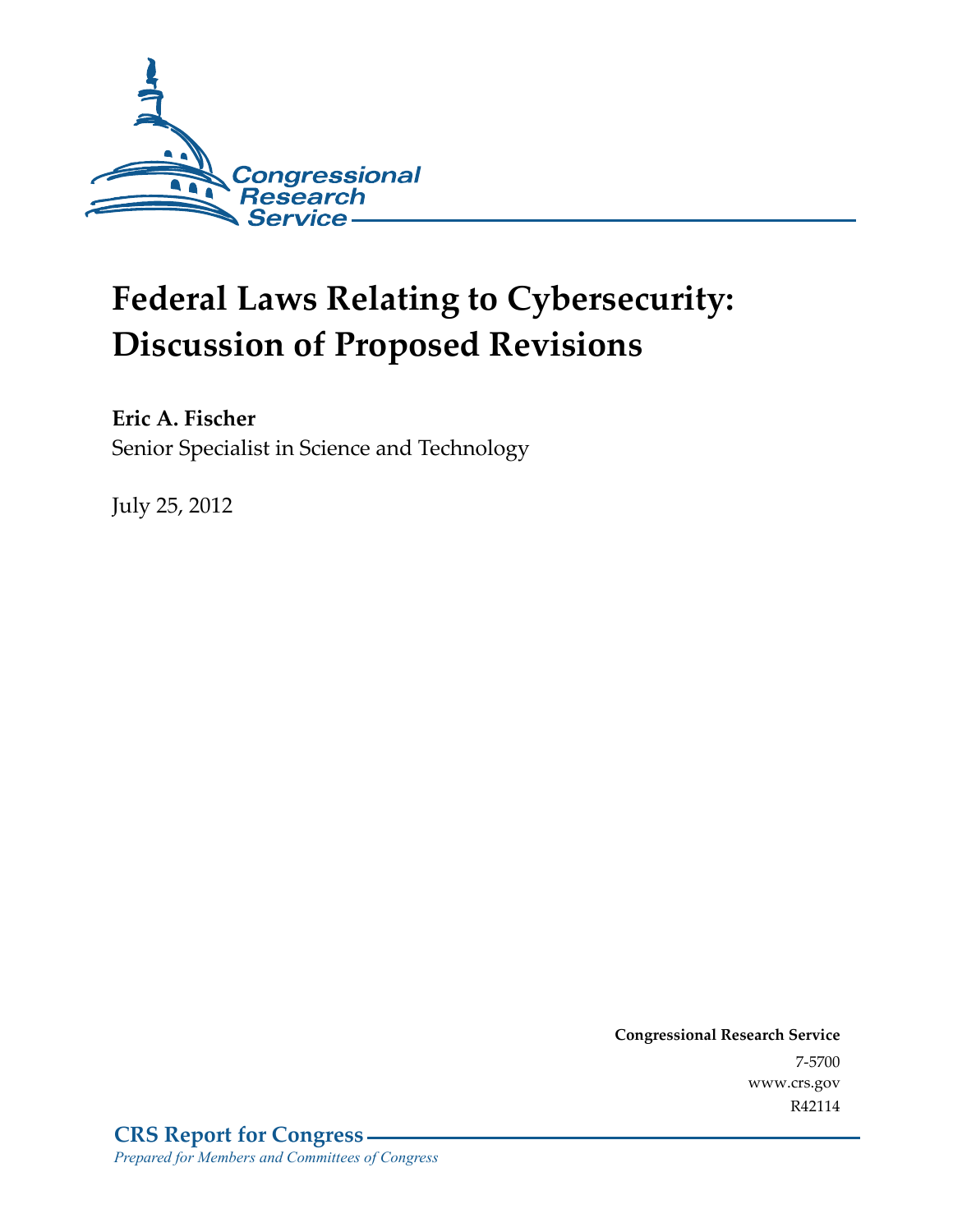# **Summary**

For more than a decade, various experts have expressed increasing concerns about cybersecurity, in light of the growing frequency, impact, and sophistication of attacks on information systems in the United States and abroad. Consensus has also been building that the current legislative framework for cybersecurity might need to be revised.

The complex federal role in cybersecurity involves both securing federal systems and assisting in protecting nonfederal systems. Under current law, all federal agencies have cybersecurity responsibilities relating to their own systems, and many have sector-specific responsibilities for critical infrastructure.

More than 50 statutes address various aspects of cybersecurity either directly or indirectly, but there is no overarching framework legislation in place. While revisions to most of those laws have been proposed over the past few years, no major cybersecurity legislation has been enacted since 2002.

Recent legislative proposals, including many bills introduced in the  $111<sup>th</sup>$  and  $112<sup>th</sup>$  Congresses, have focused largely on issues in 10 broad areas (see "Selected Issues Addressed in Proposed Legislation" for an overview of how current legislative proposals would address issues in several of those areas):

- national strategy and the role of government,
- reform of the Federal Information Security Management Act (FISMA),
- protection of critical infrastructure (including the electricity grid and the chemical industry),
- information sharing and cross-sector coordination,
- breaches resulting in theft or exposure of personal data such as financial information,
- cybercrime,
- privacy in the context of electronic commerce,
- international efforts,
- research and development, and
- the cybersecurity workforce.

For most of those topics, at least some of the bills addressing them have proposed changes to current laws. Several of the bills specifically focused on cybersecurity have received committee or floor action, but none have become law.

Comprehensive legislative proposals on cybersecurity that have received considerable attention in 2012 are The Cybersecurity Act of 2012 (CSA 2012, S. 2105, reintroduced in revised form as S. 3414), recommendations from a House Republican task force, and a proposal by the Obama Administration. They differ in approach, with S. 2105 proposing the most extensive regulatory framework and organizational changes, and the task force recommendations focusing more on incentives for improving private-sector cybersecurity. An alternative to S. 2105 and S. 3414, S.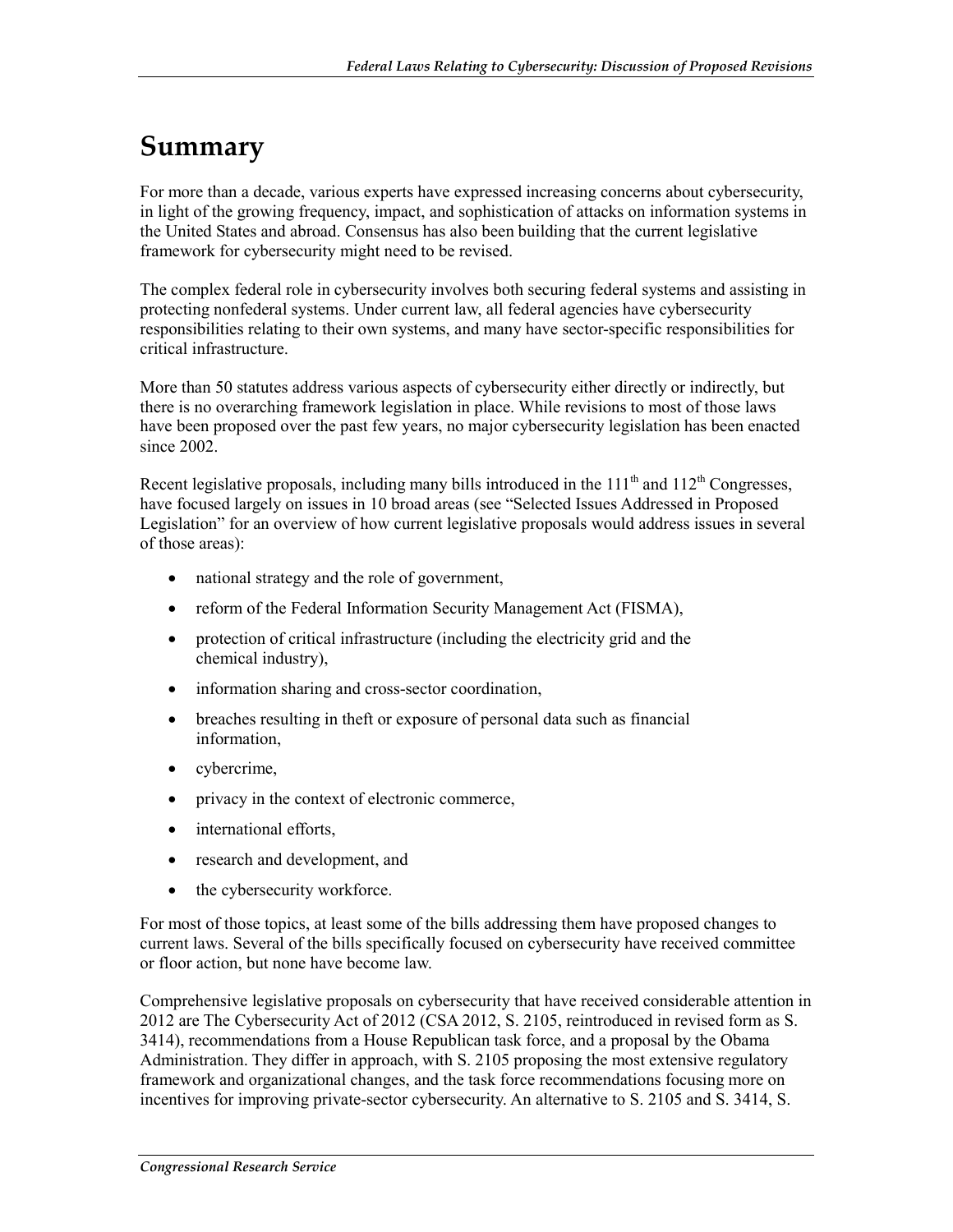3342 (a refinement of S. 2151), does not include enhanced regulatory authority or new federal entities, but does include cybercrime provisions.

Several narrower House bills have been introduced that address some of the issues raised and recommendations made by the House task force*.* Four passed the House the week of April 23:

- Cybersecurity Enhancement Act of 2011 (H.R. 2096), which addresses federal cybersecurity R&D and the development of technical standards;
- Cyber Intelligence Sharing and Protection Act (H.R. 3523), which focuses on information sharing and coordination, including sharing of classified information;
- Advancing America's Networking and Information Technology Research and Development Act of 2012 (H.R. 3834), which addresses R&D in networking and information technology, including but not limited to security; and
- Federal Information Security Amendments Act of 2012 (H.R. 4257), which addresses FISMA reform.

One was ordered reported out of the full committee but did not come to the floor:

• Promoting and Enhancing Cybersecurity and Information Sharing Effectiveness Act of 2011 or PRECISE Act of 2011 (H.R. 3674), which addresses the role of the Department of Homeland Security in cybersecurity, including protection of federal systems, personnel, R&D, information sharing, and public/private sector collaboration in protecting critical infrastructure;

Together, those House and Senate bills address most of the issues listed above, although in different ways. All include proposed revisions to some existing laws covered in this report.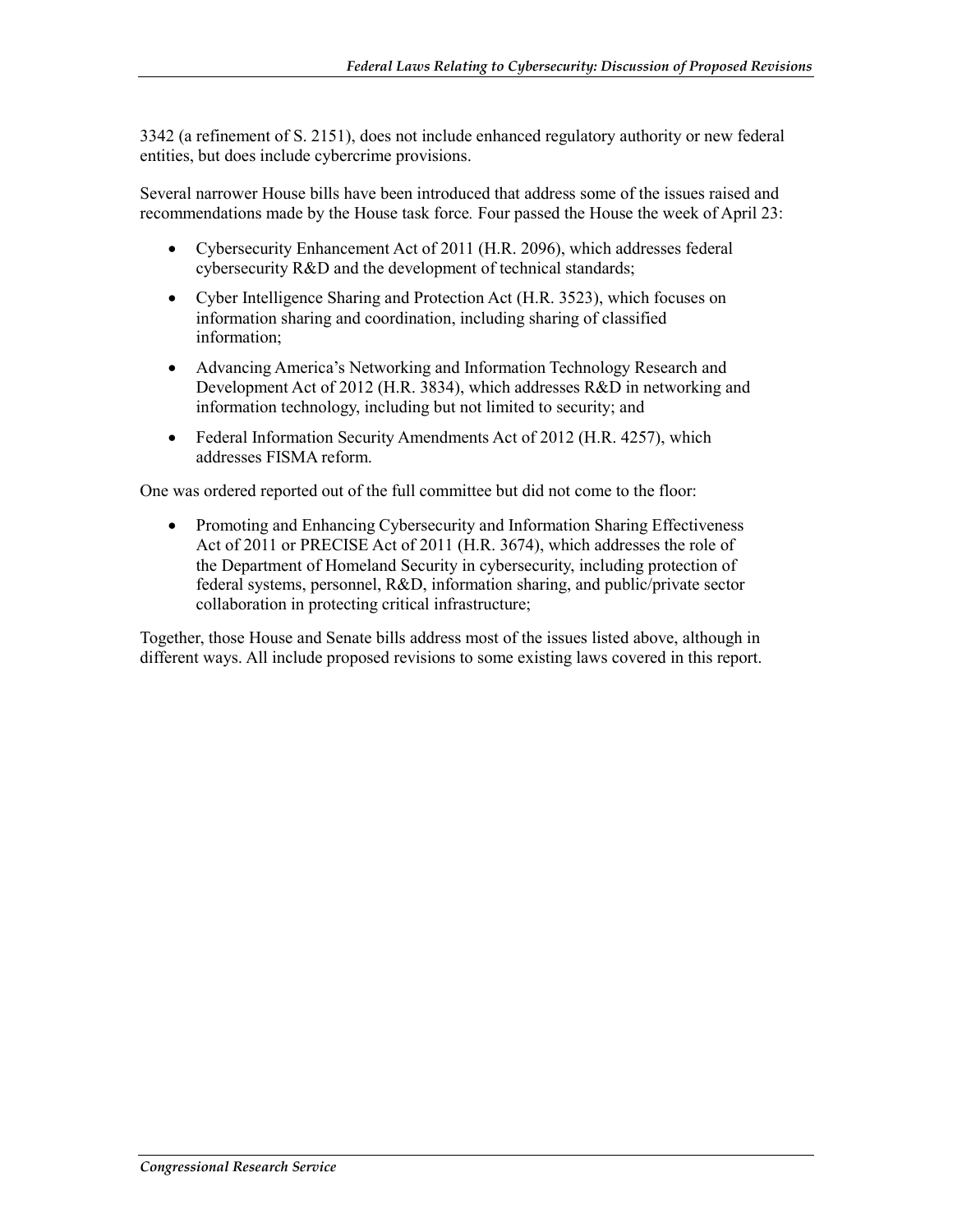# **Contents**

| U.S. Information and Educational Exchange Act of 1948 (Smith-Mundt Act) 26  |  |
|-----------------------------------------------------------------------------|--|
|                                                                             |  |
|                                                                             |  |
|                                                                             |  |
|                                                                             |  |
|                                                                             |  |
|                                                                             |  |
| Counterfeit Access Device and Computer Fraud and Abuse Act of 1984 32       |  |
|                                                                             |  |
|                                                                             |  |
|                                                                             |  |
|                                                                             |  |
|                                                                             |  |
| Clinger-Cohen Act (Information Technology Management Reform Act) of 1996 39 |  |
|                                                                             |  |
|                                                                             |  |
|                                                                             |  |
|                                                                             |  |
|                                                                             |  |
|                                                                             |  |
|                                                                             |  |
|                                                                             |  |

# **Tables**

| Table 1. Comparison of Topics Addressed by Selected Legislative Proposals on |  |
|------------------------------------------------------------------------------|--|
|                                                                              |  |
|                                                                              |  |

# **Contacts**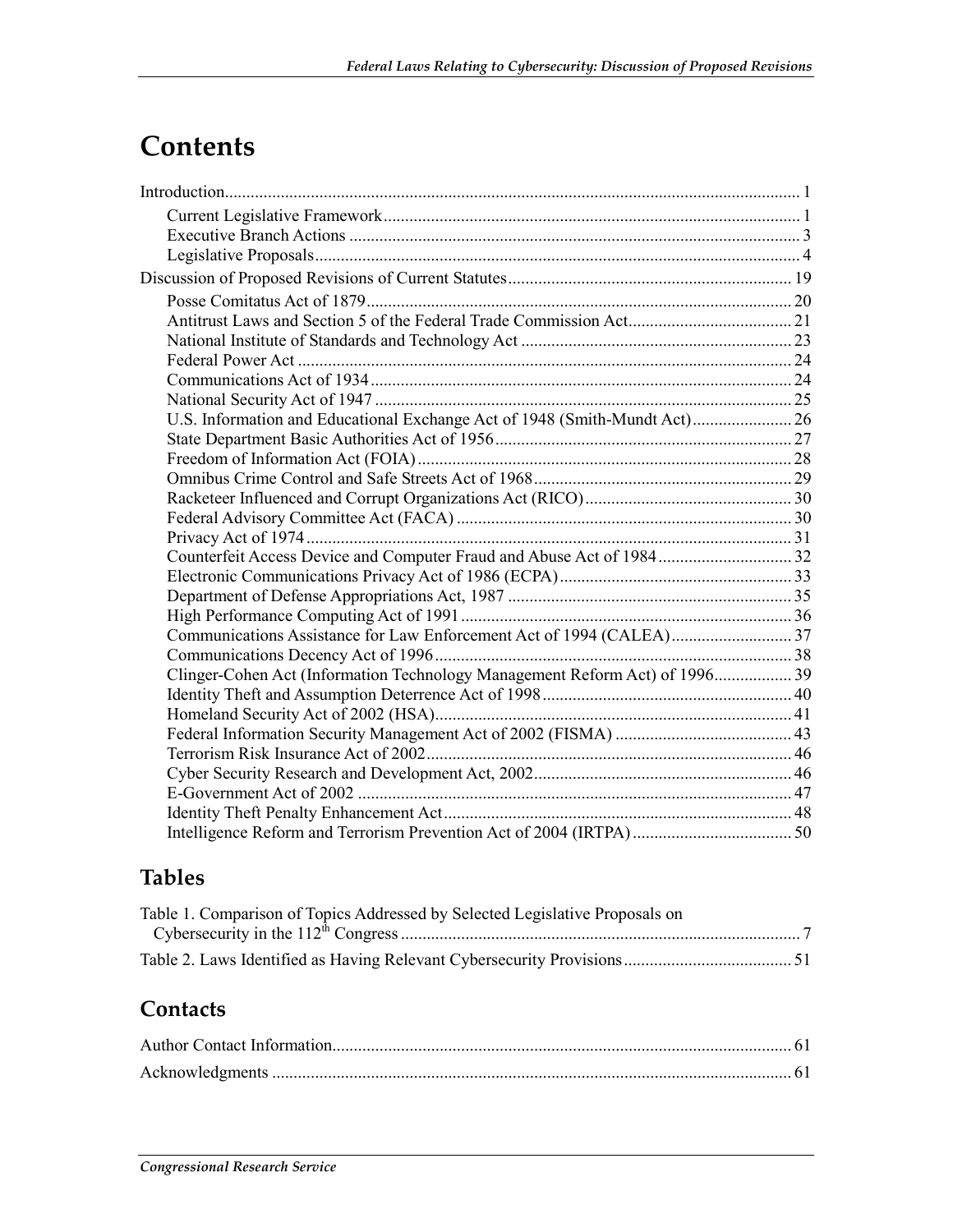# **Introduction**

<u>.</u>

For more than a decade, various experts have expressed concerns about information-system security—often referred to as *cybersecurity*—in the United States and abroad.<sup>1</sup> The frequency, impact, and sophistication of attacks on those systems has added urgency to the concerns.<sup>2</sup> Consensus has also been growing that the current legislative framework for cybersecurity might need to be revised to address needs for improved cybersecurity, especially given the continuing evolution of the technology and threat environments. This report, with contributions from several CRS staff (see **Acknowledgments**), discusses that framework and proposals to amend more than 30 acts of Congress that are part of or relevant to it. For a CRS compilation of reports and other resources on cybersecurity, see CRS Report R42507, *Cybersecurity: Authoritative Reports and Resources*, by Rita Tehan. For additional selected CRS reports relevant to cybersecurity, see CRS Issues in Focus: *Cybersecurity*.

# **Current Legislative Framework**

The federal role in addressing cybersecurity is complex. It involves both securing federal systems and fulfilling the appropriate federal role in protecting nonfederal systems. There is as yet no overarching framework legislation in place, but many enacted statutes address various aspects of cybersecurity. Some notable provisions are in the following acts:

protecting information and information systems from unauthorized access, use, disclosure, disruption, modification, or destruction in order to provide—

(C) availability, which means ensuring timely and reliable access to and use of information; and

<sup>&</sup>lt;sup>1</sup> The term *information systems* is defined in 44 U.S.C. §3502 as "a discrete set of information resources organized for the collection, processing, maintenance, use, sharing, dissemination, or disposition of information," where *information resources* is "information and related resources, such as personnel, equipment, funds, and information technology." Thus *cybersecurity,* a broad and arguably somewhat fuzzy concept for which there is no consensus definition, might best be described as measures intended to protect information systems—including technology (such as devices, networks, and software), information, and associated personnel—from various forms of attack. The concept has, however, been characterized in various ways. For example, the interagency Committee on National Security Systems has defined it as "the ability to protect or defend the use of cyberspace from cyber attacks," where *cyberspace* is defined as "a global domain within the information environment consisting of the interdependent network of information systems infrastructures including the Internet, telecommunications networks, computer systems, and embedded processors and controllers" (Committee on National Security Systems, *National Information Assurance (IA) Glossary*, April 2010, http://www.cnss.gov/Assets/pdf/cnssi\_4009.pdf). In contrast, cybersecurity has also been defined as synonymous with *information security* (see, for example, S. 773, the Cybersecurity Act of 2010, in the 111<sup>th</sup> Congress), which is defined in current law  $(44 \text{ U.S.C. } §3532(b)(1))$  as

<sup>(</sup>A) integrity, which means guarding against improper information modification or destruction, and includes ensuring information nonrepudiation and authenticity;

<sup>(</sup>B) confidentiality, which means preserving authorized restrictions on access and disclosure, including means for protecting personal privacy and proprietary information;

<sup>(</sup>D) authentication, which means utilizing digital credentials to assure the identity of users and validate their access. 2 See, for example, IBM, *IBM X-Force® 2011 Mid-year Trend and Risk Report*, September 2011,

http://public.dhe.ibm.com/common/ssi/ecm/en/wgl03009usen/WGL03009USEN.PDF; Barbara Kay and Paula Greve, *Mapping the Mal Web IV* (McAfee, September 28, 2010), http://us.mcafee.com/en-us/local/docs/MTMW\_Report.pdf; Office of the National Counterintelligence Executive, *Foreign Spies Stealing U.S. Economic Secrets in Cyberspace: Report to Congress on Foreign Economic Collection and Industrial Espionage, 2009-2011*, October 2011, http://www.ncix.gov/publications/reports/fecie\_all/Foreign\_Economic\_Collection\_2011.pdf; Symantec, *Symantec Internet Security Threat Report: Trends for 2010*, Volume 16, April 2011, https://www4.symantec.com/mktginfo/ downloads/21182883\_GA\_REPORT\_ISTR\_Main-Report\_04-11\_HI-RES.pdf.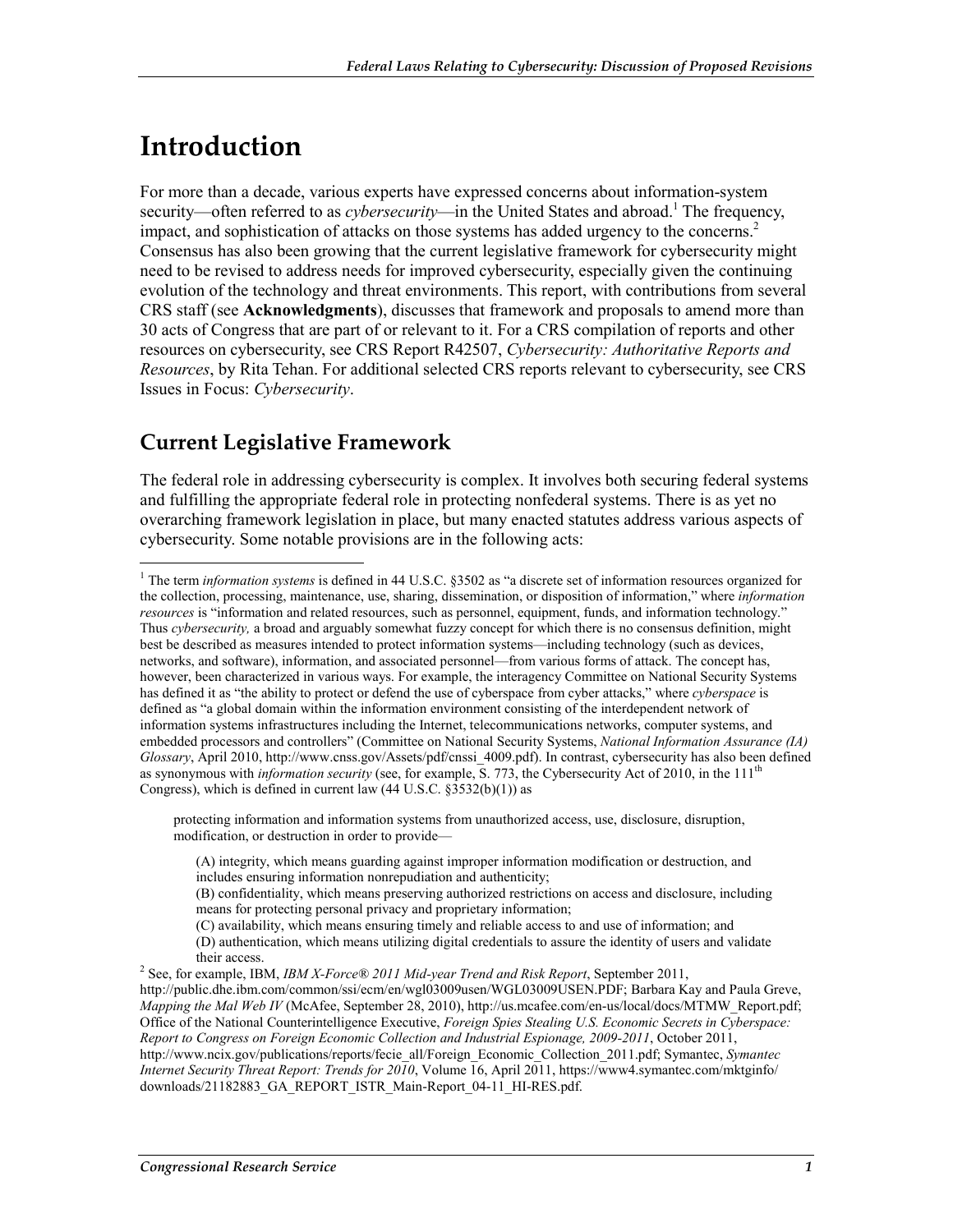- *The Counterfeit Access Device and Computer Fraud and Abuse Act of 1984* prohibits various attacks on federal computer systems and on those used by banks and in interstate and foreign commerce.
- *The Electronic Communications Privacy Act of 1986 (ECPA)* prohibits unauthorized electronic eavesdropping.
- *The Computer Security Act of 1987* gave the National Institute of Standards and Technology (NIST) responsibility for developing security standards for federal computer systems, except the national security systems<sup>3</sup> that are used for defense and intelligence missions, and gave responsibility to the Secretary of Commerce for promulgating security standards.
- *The Paperwork Reduction Act of 1995* gave the Office of Management and Budget (OMB) responsibility for developing cybersecurity policies.
- *The Clinger-Cohen Act of 1996* made agency heads responsible for ensuring the adequacy of agency information-security policies and procedures, established the chief information officer (CIO) position in agencies, and gave the Secretary of Commerce authority to make promulgated security standards mandatory.
- *The Homeland Security Act of 2002 (HSA)* gave the Department of Homeland Security (DHS) some cybersecurity responsibilities in addition to those implied by its general responsibilities for homeland security and critical infrastructure.
- *The Cyber Security Research and Development Act, also enacted in 2002,* established research responsibilities in cybersecurity for the National Science Foundation (NSF) and NIST.
- *The E-Government Act of 2002* serves as the primary legislative vehicle to guide federal IT management and initiatives to make information and services available online, and includes various cybersecurity requirements.
- *The Federal Information Security Management Act of 2002 (FISMA)* clarified and strengthened NIST and agency cybersecurity responsibilities, established a central federal incident center, and made OMB, rather than the Secretary of Commerce, responsible for promulgating federal cybersecurity standards.

More than 40 other laws identified by CRS also have provisions relating to cybersecurity (see **Table 2**). Revisions to many of those laws have been proposed. More than 40 bills and resolutions with provisions related to cybersecurity have been introduced in the  $112<sup>th</sup>$  Congress, including several proposing revisions to current laws. In the  $111<sup>th</sup>$  Congress, the total was more

 $\frac{3}{3}$  This term is defined in 44 U.S.C. §3542(b)(2).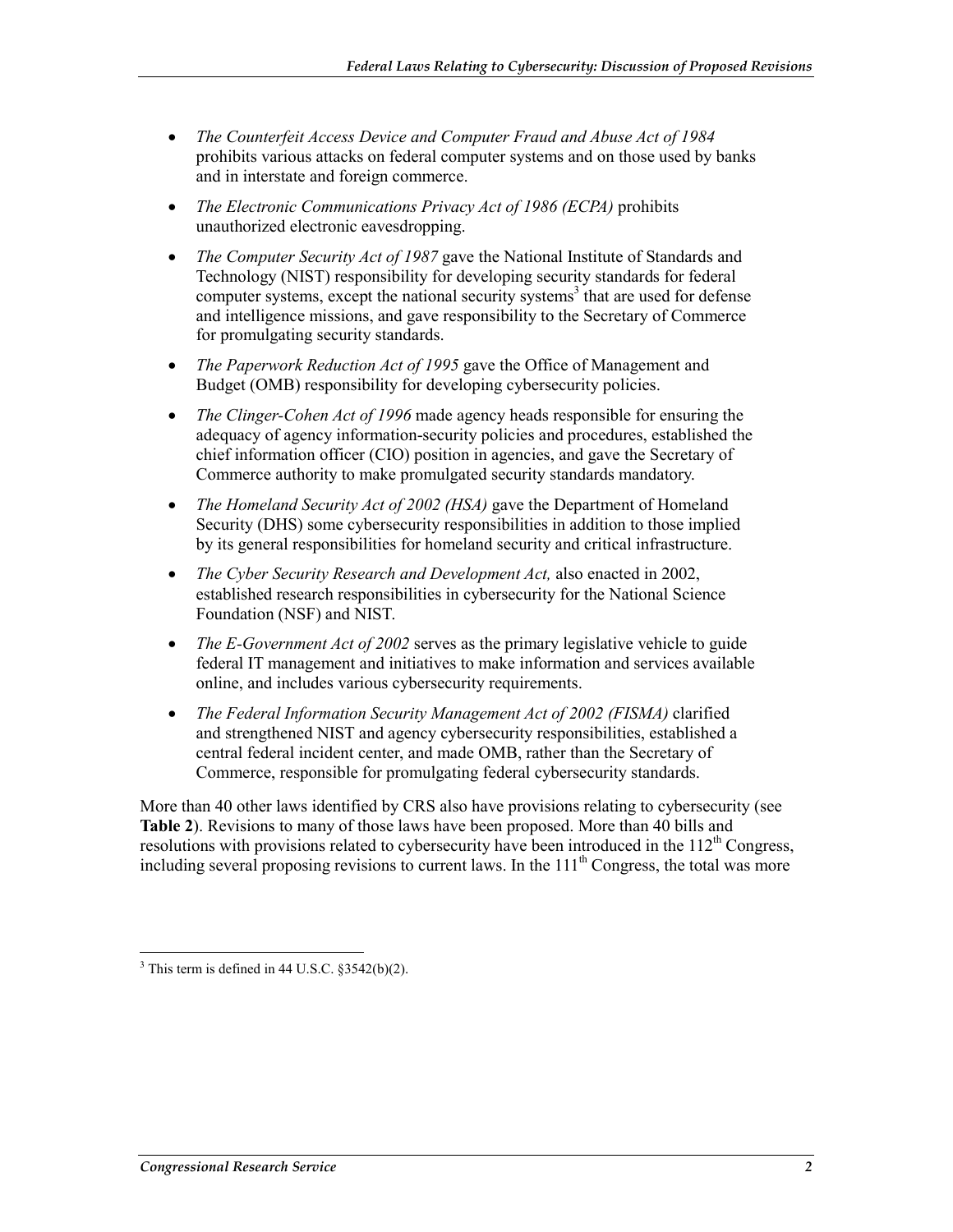than 60.<sup>4</sup> Several bills in both Congresses received committee or floor action, but none have become law. In fact, no comprehensive cybersecurity legislation has been enacted since 2002.<sup>5</sup>

## **Executive Branch Actions**

Some significant executive actions have been taken, however.<sup>6</sup> The George W. Bush Administration established the Comprehensive National Cybersecurity Initiative (CNCI) in 2008 through National Security Presidential Directive 54 / Homeland Security Presidential Directive 23 (NSPD-54/HSPD-23). Those documents are classified, but the Obama Administration released a description of them in March  $2010$ .<sup>7</sup> Goals of the 12 subinitiatives in that description include consolidating external access points to federal systems; deploying intrusion detection and prevention systems across those systems; improving research coordination and prioritization and developing "next-generation" technology, information sharing, and cybersecurity education and awareness; mitigating risks from the global supply chain for information technology; and clarifying the federal role in protecting critical infrastructure.

In December 2009, the Obama Administration appointed Howard Schmidt to the position of White House Cybersecurity Coordinator.<sup>8</sup> He is a member of the White House national security staff and is responsible for government-wide coordination of cybersecurity, including the CNCI. One of the most visible initiatives in which he has been involved is the implementation of automated, continuous monitoring of federal information systems.<sup>9</sup> Other stated priorities include developing a unified strategy for network security and incident response, and strengthening partnerships with the private sector and other countries. He works with both the National Security and Economic Councils in the White House. However, the position has no direct control over agency budgets, and some observers argue that operational entities such as the National Security

<sup>1</sup> <sup>4</sup> Those bills were identified through a two-step process—candidates were found through searches of the Legislative Information System (LIS, http://www.congress.gov) using "cybersecurity," "information systems," and other relevant terms in the text of the bills, followed by examination of that text in the candidates to determine relevance for cybersecurity. Use of other criteria may lead to somewhat different results. For example, using the LIS "cybersecurity" topic search yields about 30 bills in the  $112<sup>th</sup>$  Congress and 40 in the  $111<sup>th</sup>$ , with about a 50% overlap in the bills included. While that difference is higher than might be expected, none of the bills identified uniquely by the LIS topic search are relevant to the discussion in this report.

 $<sup>5</sup>$  Among the broader proposals in the 111<sup>th</sup> Congress, S. 773 (S.Rept. 111-384) and S. 3480 (S.Rept. 111-368) were</sup> reported by the originating committees. H.R. 4061 (H.Rept. 111-405) and H.R. 5136 (Title XVII, mostly similar to H.R. 4900) both passed the House. A bill combining provisions of the two Senate bills was drafted (Tony Romm, "Lack of Direction Slows Cybersecurity," *Politico*, November 4, 2010, http://www.politico.com/news/stories/1110/ 44662.html). In the  $112<sup>th</sup>$  Congress, S. 413 is similar to S. 3480 in the previous Congress, H.R. 2096 (H.Rept. 112-264) is similar to H.R. 4061, and the Senate combined bill, S. 2105, includes elements of S. 773, S. 413, S. 2102, and a proposal put forward by the White House in April 2011 (see below).

<sup>&</sup>lt;sup>6</sup> This update does not include executive branch actions taken since December 2011.

<sup>&</sup>lt;sup>7</sup> The White House, "The Comprehensive National Cybersecurity Initiative," March 5, 2010, http://www.whitehouse.gov/cybersecurity/comprehensive-national-cybersecurity-initiative. For additional information about this initiative and associated policy considerations, see CRS Report R40427, *Comprehensive National Cybersecurity Initiative: Legal Authorities and Policy Considerations*, by John Rollins and Anna C. Henning.

<sup>&</sup>lt;sup>8</sup> The position has been popularly called the "cyber czar."

<sup>9</sup> Jeffrey Zients, Vivek Kundra, and Howard A. Schmidt, "FY 2010 Reporting Instructions for the Federal Information Security Management Act and Agency Privacy Management," Office of Management and Budget, Memorandum for Heads of Executive Departments and Agencies M-10-15, April 21, 2010, http://www.whitehouse.gov/omb/assets/ memoranda\_2010/m10-15.pdf.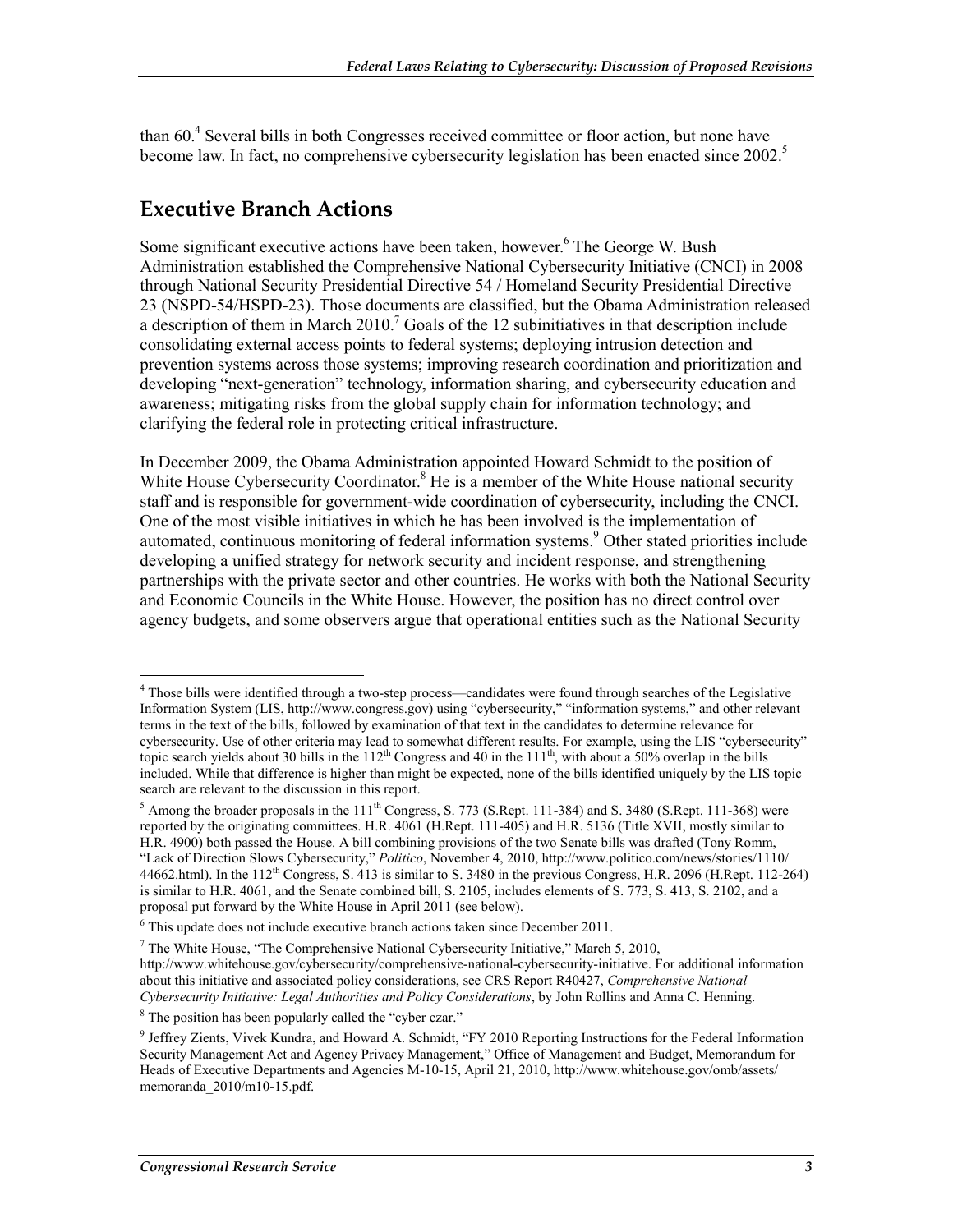Agency (NSA) have far greater influence and authority.<sup>10</sup> The Obama Administration has also launched several initiatives.<sup>11</sup>

Under current law, all federal agencies have cybersecurity responsibilities relating to their own systems, and many have sector-specific responsibilities for critical infrastructure, such as the Department of Transportation for the transportation sector. Cross-agency responsibilities are complex, and any brief description is necessarily oversimplified. In general, in addition to the roles of White House entities, DHS is the primary civil-sector cybersecurity agency. NIST, in the Department of Commerce, develops cybersecurity standards and guidelines that are promulgated by OMB, and the Department of Justice is largely responsible for the enforcement of laws relating to cybersecurity.<sup>12</sup> The National Science Foundation (NSF), NIST, and DHS all perform research and development (R&D) related to cybersecurity. The National Security Agency (NSA) is the primary cybersecurity agency in the national security sector, although other agencies also play significant roles. The recently established U.S. Cyber Command, part of the U.S. Strategic Command in the Department of Defense (DOD), has primary responsibility for military cyberspace operations.

# **Legislative Proposals**

In general, legislative proposals on cybersecurity in the  $111<sup>th</sup>$  and  $112<sup>th</sup>$  Congresses have focused largely on issues in 10 broad areas:

- national strategy and the role of government,
- reform of FISMA,
- protection of critical infrastructure (especially the electricity grid and the chemical industry),
- information sharing and cross-sector coordination.
- breaches resulting in theft or exposure of personal data such as financial information,
- cybercrime offenses and penalties,
- privacy in the context of electronic commerce,
- international efforts.
- research and development (R&D), and

<sup>&</sup>lt;u>.</u> 10 See, for example, Seymour M. Hersh, "Judging the cyber war terrorist threat," *The New Yorker*, November 1, 2010, http://www.newyorker.com/reporting/2010/11/01/101101fa fact\_hersh?currentPage=all.

<sup>11</sup> Among them are White House strategies to improve the security of Internet transactions (The White House, *National Strategy for Trusted Identities in Cyberspace*, April 2011, http://www.whitehouse.gov/sites/default/files/rss\_viewer/ NSTICstrategy\_041511.pdf) and to coordinate international efforts (The White House, *International Strategy for Cyberspace*, May 2011, http://www.whitehouse.gov/sites/default/files/rss\_viewer/

international strategy for cyberspace.pdf), and an executive order on sharing and security for classified information (Executive Order 13587, "Structural Reforms to Improve the Security of Classified Networks and the Responsible Sharing and Safeguarding of Classified Information," *Federal Register* 76, no. 198 (October 13, 2011): 63811-63815, http://www.gpo.gov/fdsys/pkg/FR-2011-10-13/pdf/2011-26729.pdf).

 $12$  This responsibility is shared to some extent with other agencies such as the U.S. Secret Service.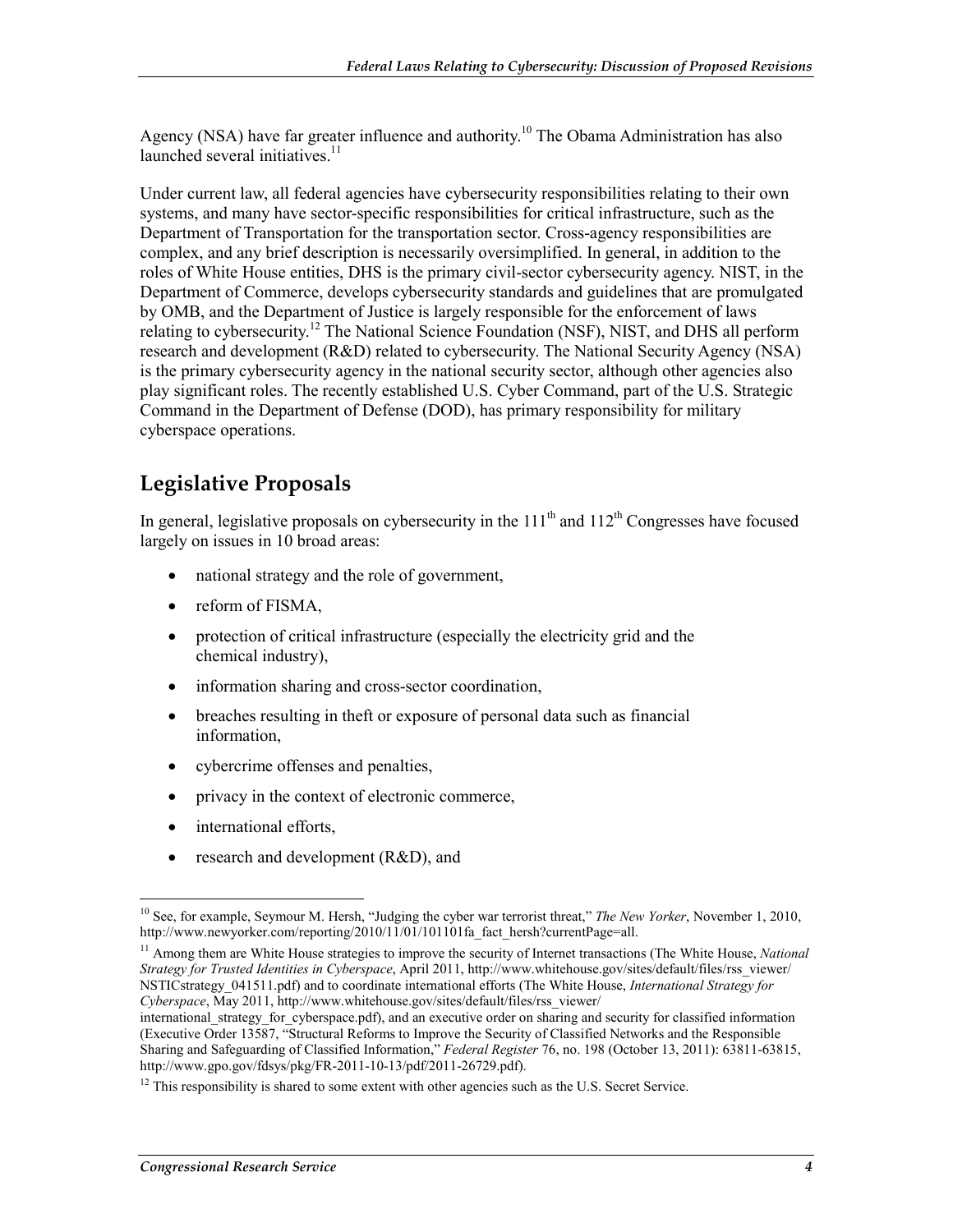• the cybersecurity workforce.

For most of those topics, at least some of the bills addressing them proposed changes to current  $laws.<sup>13</sup>$ 

#### **Selected Legislative Proposals in the 112th Congress**

There appears to be considerable support in principle for significant legislation to address most of those issues. The House, Senate, and White House have taken somewhat different approaches to such legislation.

The Senate has been working since last year on a comprehensive bill synthesizing approaches proposed by the Homeland Security and Governmental Affairs Committee (S. 3480 in the 111<sup>th</sup> Congress and S. 413 in the  $112<sup>th</sup>$ ), the Commerce, Science, and Transportation Committee (S. 773 in the  $111<sup>th</sup>$  Congress), and others. S. 2105, the Cybersecurity Act of 2012, which includes features of both those bills and others,<sup>14</sup> was introduced in February 2012. A revised version, S. 3414, also known as CSA2012, was introduced in July. An alternative Senate bill, S. 3342, the SECURE IT Act,<sup>15</sup> is a revision of S. 2151, which was originally introduced in March.<sup>16</sup> Several other Senate bills would address specific aspects of cybersecurity, such as data breaches of personal information and cybercrime.

In April 2011, the White House sent a comprehensive, seven-part legislative proposal (*White House Proposal*) to Congress.<sup>17</sup> Some elements of that proposal have been included in both House and Senate bills.

In October, the 12-Member House Republican Cybersecurity Task Force, which had been formed by Speaker Boehner in June, released a series of recommendations (*Task Force Report*) to be used by House committees in developing cybersecurity legislation.<sup>18</sup> Unlike the other proposals, it was not presented in the form of a bill or bills. Several House bills have been introduced subsequently that address some of the issues raised and recommendations made by the *Task Force Report.* Four passed the House the week of April 23:

• Cybersecurity Enhancement Act of 2011 (H.R. 2096), which would addresses federal cybersecurity R&D and the development of technical standards;

<sup>&</sup>lt;u>.</u> <sup>13</sup> For specific analysis of legal issues associated with several of the bills being debated in the  $112<sup>th</sup>$  Congress, see CRS Report R42409, *Cybersecurity: Selected Legal Issues*, by Edward C. Liu et al.

 $14$  The title on information sharing is similar to S. 2102.

<sup>&</sup>lt;sup>15</sup> SECURE IT is an acronym for Strengthening and Enhancing Cybersecurity by Using Research, Education, Information and Technology.

<sup>&</sup>lt;sup>16</sup> A very similar but not identical bill, H.R. 4263, was introduced in the House April 9. It is not discussed separately in this update.

<sup>17</sup> The White House, *Complete Cybersecurity Proposal*, 2011, http://www.whitehouse.gov/sites/default/files/omb/ legislative/letters/law-enforcement-provisions-related-to-computer-security-full-bill.pdf. One part does not appear to be directly related to cybersecurity. It would restrict the authority of state and local jurisdictions with respect to the location of commercial data centers.

<sup>18</sup> House Republican Cybersecurity Task Force, *Recommendations of the House Republican Cybersecurity Task Force*, October 5, 2011, http://thornberry.house.gov/UploadedFiles/CSTF\_Final\_Recommendations.pdf.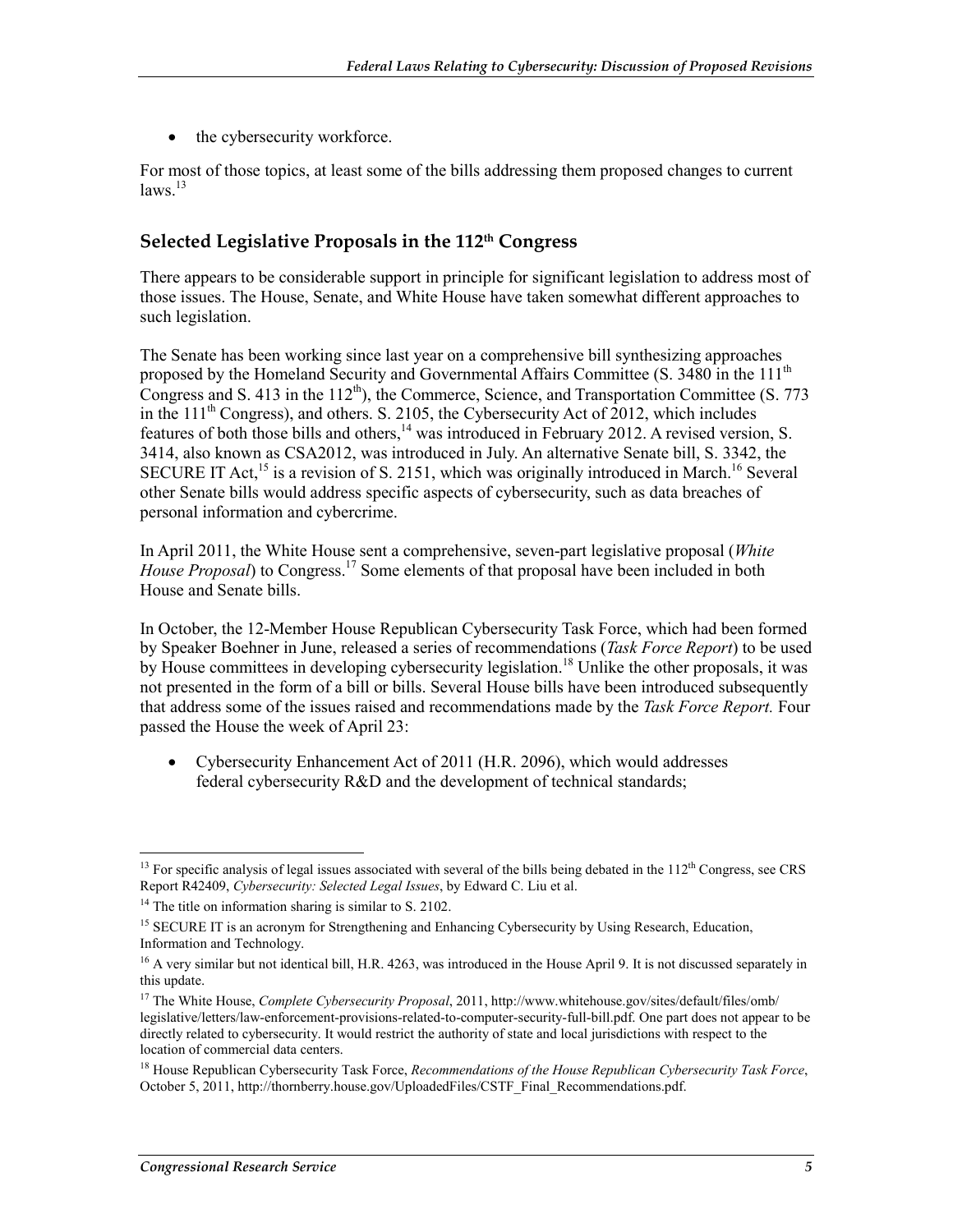- Cyber Intelligence Sharing and Protection Act (H.R. 3523), which focuses on information sharing and coordination, including sharing of classified information:<sup>19</sup>
- Advancing America's Networking and Information Technology Research and Development Act of 2012 (H.R. 3834), which addresses R&D in networking and information technology, including but not limited to security; $^{20}$  and
- Federal Information Security Amendments Act of 2012 (H.R. 4257), which addresses FISMA reform.

A fifth bill was ordered reported out of full committee on April 18 but was not included in the cybersecurity bills debated on the House floor the week of April  $23$ <sup>21</sup>

• Promoting and Enhancing Cybersecurity and Information Sharing Effectiveness Act of 2011 or PRECISE Act of 2011 (H.R. 3674), which addresses the role of the Department of Homeland Security in cybersecurity, including protection of federal systems, personnel, R&D, information sharing, and public/private sector collaboration in protecting critical infrastructure.

Specific issues addressed by several of those bills and proposals are noted in **Table 1**. Together, they address most of the issues listed above, although in different ways. All include or discuss proposed revisions to some existing laws covered in this report.

Those addressed in the House bills are

- "Cyber Security Research and Development Act, 2002" (H.R. 2096, S. 2105, S. 2151, S. 3342, S. 3414);
- "Federal Information Security Management Act of 2002 (FISMA)" (H.R. 4257, the *Task Force Report*, S. 2105, S. 2151, S. 3342, S. 3414, the *White House Proposal*);
- "High Performance Computing Act of 1991" (H.R. 3834, S. 2105, S. 2151, S. 3342, S. 3414)
- "Homeland Security Act of 2002 (HSA)" (H.R. 3674, S. 2105, S. 3414, the *White House Proposal*); and
- "National Security Act of 1947" (H.R. 3523).

<sup>&</sup>lt;u>.</u> <sup>19</sup> The Obama Administration has objected to this bill, claiming that it does not address cybersecurity needs for critical infrastructure, and contains overly broad liability protections for private-sector entities and insufficient protections for individual privacy, confidentiality, and civil liberties (The White House, "H.R. 3523—Cyber Intelligence Sharing and Protection Act," Statement of Administration Policy, April 25, 2012, http://www.whitehouse.gov/sites/default/files/ omb/legislative/sap/112/saphr3523r\_20120425.pdf). The Administration has not released statements of administration policy for any of the other bills discussed in this report.

<sup>20</sup> For discussion of this bill and H.R. 2096, see also CRS Report RL33586, *The Federal Networking and Information Technology Research and Development Program: Background, Funding, and Activities*, by Patricia Moloney Figliola.

<sup>&</sup>lt;sup>21</sup> H.R. 3674 was marked up by the Subcommittee on Cybersecurity, Infrastructure Protection, and Security Technologies of the Committee on Homeland Security on February 1 and forwarded to the full committee, which substantially amended the bill in its April 18 markup.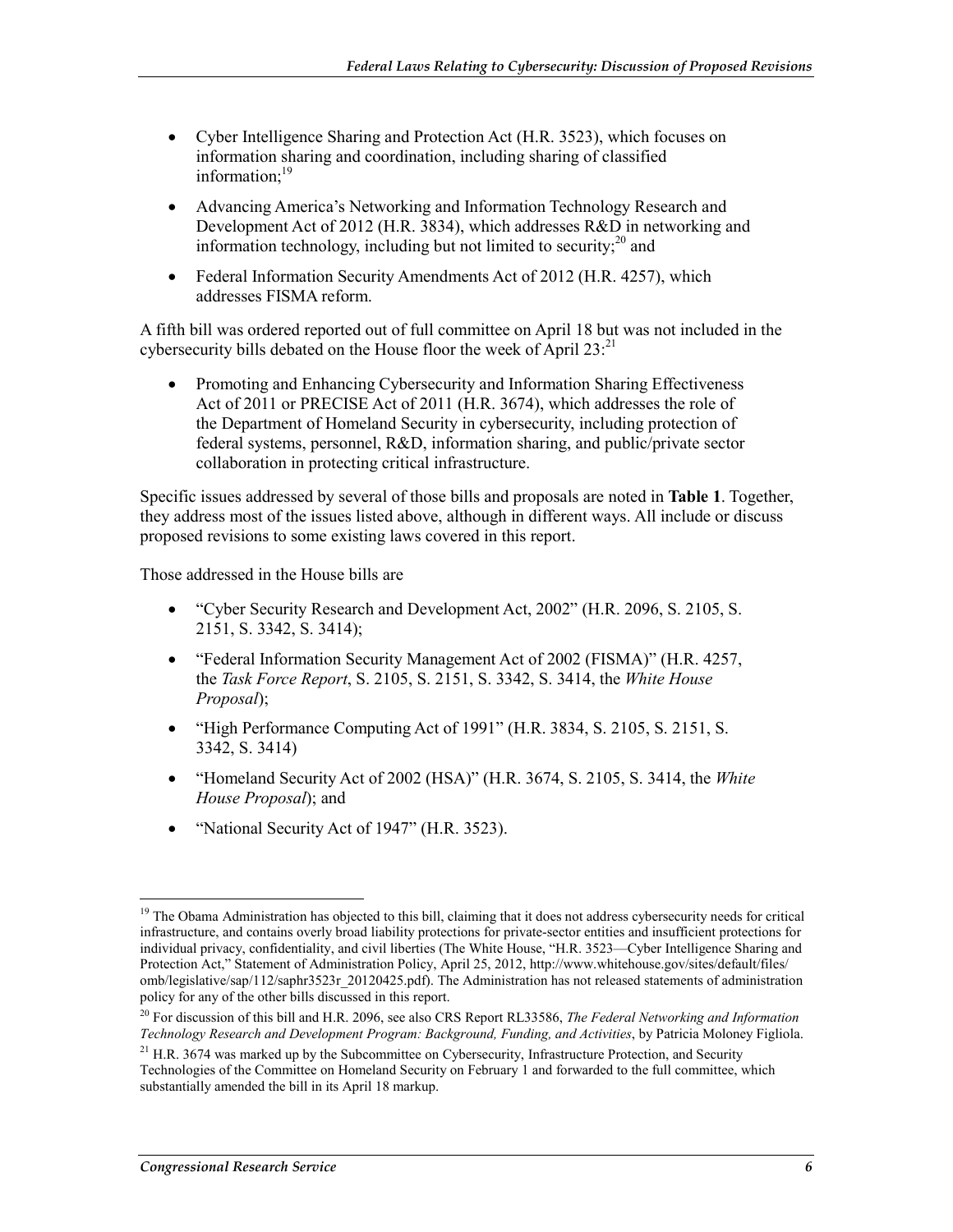|                                                                       | <b>Selected</b><br><b>House</b>     | <b>Task</b><br><b>Force</b> |                           |                | S. 3342        | White<br><b>House</b> |
|-----------------------------------------------------------------------|-------------------------------------|-----------------------------|---------------------------|----------------|----------------|-----------------------|
| <b>Topic</b>                                                          | <b>Bills</b>                        | <b>Report</b>               | S. 2105                   | S. 3414        | (S. 2151)      | Proposal              |
| DHS authorities for protection<br>of federal systems                  | H.R. 3674                           | X                           | $\times$                  | X              |                | $\pmb{\times}$        |
| New DHS office/center                                                 | H.R. 3674                           |                             | X                         | $\pmb{\times}$ |                | $\pmb{\times}$        |
| Cybersecurity workforce<br>authorities and programs                   | H.R. 2096<br>H.R. 3674<br>H.R. 3834 | $\boldsymbol{\mathsf{X}}$   | $\times$                  | X              | $\mathsf{x}$   | X                     |
| Supply-chain vulnerabilities                                          | H.R. 3674                           | $\boldsymbol{\mathsf{X}}$   | X                         | X              |                | X                     |
| Cybersecurity R&D                                                     | H.R. 2096<br>H.R. 3674<br>H.R. 3834 | X                           | X                         | X              | X              | X                     |
| FISMA reform                                                          | H.R. 4257                           | X                           | X                         | X              | X              | X                     |
| Protection of privately held<br>critical infrastructure (CI)          | H.R. 3674                           | X                           | Xa                        | Xa             |                | X                     |
| Government/private-sector<br>collaboration on CI protection           | H.R. 3674                           | X                           | X                         | X              |                | X                     |
| Additional regulation of<br>privately held critical<br>infrastructure |                                     | $\pmb{\times}$              | $\pmb{\times}$            | $\pmb{\times}$ |                | X                     |
| Information sharing                                                   | H.R. 3523<br>H.R. 3674              | X                           | X                         | X              | X              | X                     |
| FOIA exemption for<br>cybersecurity information                       | H.R. 3523                           | X                           | $\boldsymbol{\mathsf{X}}$ | X              | $\pmb{\times}$ | X                     |
| New information-sharing<br>entities                                   | (H.R.<br>3674)b                     | X                           | X                         | X              |                |                       |
| Public awareness                                                      | H.R. 2096                           | $\pmb{\times}$              | $\boldsymbol{\mathsf{X}}$ | X              |                | X                     |
| Cybercrime law                                                        |                                     | X                           |                           |                | $\pmb{\times}$ | X                     |
| Data breach notification                                              |                                     | $\pmb{\times}$              |                           |                |                | $\pmb{\times}$        |
| Internet security provider<br>code of conduct                         |                                     | X                           |                           |                |                |                       |
| National security/defense and<br>federal civil sector<br>coordination |                                     | X                           |                           |                |                |                       |

#### **Table 1. Comparison of Topics Addressed by Selected Legislative Proposals on Cybersecurity in the 112th Congress**

#### **Source:** CRS.

**Note:** S. 3342 is a revised version of S. 2151, and S. 3414 is a revised version of S. 2105.

- a. S. 3414 would permit regulatory agencies to adopt certain cybersecurity practices as mandatory requirements, but does not provide regulatory authority beyond that in other law. S. 2105 would provide the Secretary of Homeland Security with new regulatory authority for cybersecurity.
- b. The subcommittee version of this bill would have created a new nonprofit quasi-governmental informationsharing entity, but the committee version omitted those provisions (see "Information Sharing" below).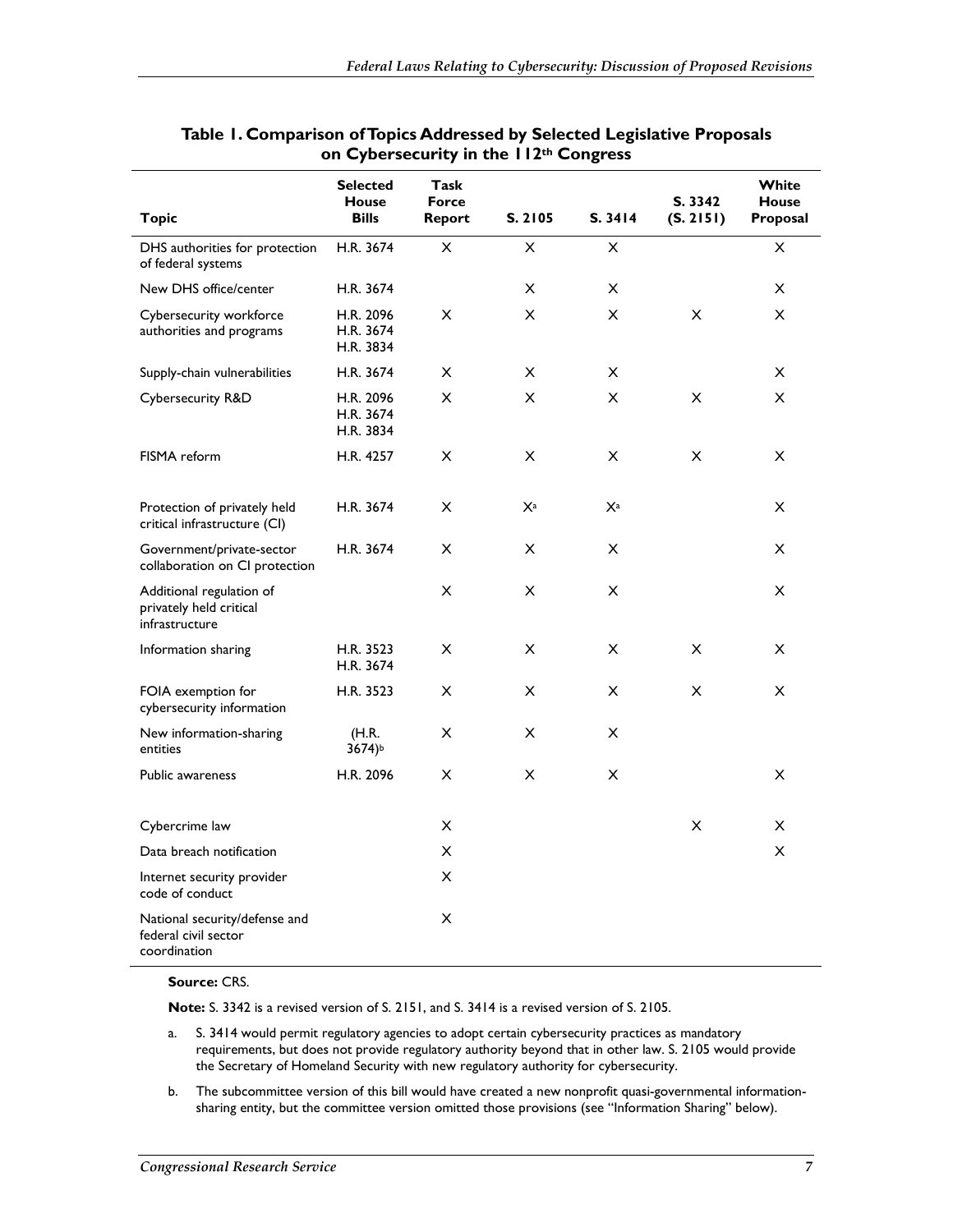Those addressed in other legislative proposals are

- "Antitrust Laws and Section 5 of the Federal Trade Commission Act" (*Task Force Report*, S. 2151, S. 3342)
- "Clinger-Cohen Act (Information Technology Management Reform Act) of 1996" (S. 2105, S. 3414, *White House Proposal*);<sup>22</sup>
- "Counterfeit Access Device and Computer Fraud and Abuse Act of 1984" (*Task Force Report*, S. 2151, S. 3342, *White House Proposal*);
- "E-Government Act of 2002" (*White House Proposal*);
- "Electronic Communications Privacy Act of 1986 (ECPA)" (*Task Force Report*);
- "Identity Theft Penalty Enhancement Act" (*Task Force Report*); and
- "Racketeer Influenced and Corrupt Organizations Act (RICO)" (*Task Force Report*).

Also, some legislative proposals would provide exemptions under the "Freedom of Information Act (FOIA)" for certain kinds of information provided to the federal government (*Task Force Report,* H.R. 3523, S. 2105, S. 2151, S. 3342, S. 3414, *White House Proposal*). H.R. 3523, S. 2151, and S. 3342 would also permit information sharing that might otherwise be subject to antitrust or other restrictions on sharing,<sup>23</sup> and the *Task Force Report* states that an antitrust exemption might be necessary.

#### **Selected Issues Addressed in Proposed Legislation**

The proposals listed in **Table 1** take a range of approaches to address issues in cybersecurity. The discussion below compares those approaches for several issues—"DHS Authorities for Protection of Federal Systems," the "Cybersecurity Workforce," "Research and Development," "FISMA Reform," "Protection of Privately Held Critical Infrastructure (CI)," and "Information Sharing." For discussion of legal issues associated with protection of federal systems, critical infrastructure, and information sharing, see CRS Report R42409, *Cybersecurity: Selected Legal Issues*, by Edward C. Liu et al.

#### *DHS Authorities for Protection of Federal Systems*

DHS currently has very limited statutory responsibility for the protection of federal information systems. The degree to which its role should be modified has been a matter of some debate. Five of the legislative proposals listed in **Table 1** address DHS authorities for federal civil systems.24 All five bills would enhance DHS authorities, although to varying degrees and in varying ways.

The *Task Force Report* proposes that Congress "formalize" DHS's current coordinating role in cybersecurity. H.R. 3674 would add new provisions on DHS cybersecurity activities to Title II of

1

 $22$  See also "Federal Information Security Management Act of 2002 (FISMA)."

<sup>23</sup> See CRS Report R42409, *Cybersecurity: Selected Legal Issues* for more detail.

<sup>&</sup>lt;sup>24</sup> As used here, *civil systems* means federal information systems other than national security systems (defined in 44 U.S.C. §3542) and mission-critical Department of Defense and Intelligence Community systems (i.e., compromise of those systems "would have a debilitating impact on the mission" of the agencies [see 44 U.S.C. 3543(c)]).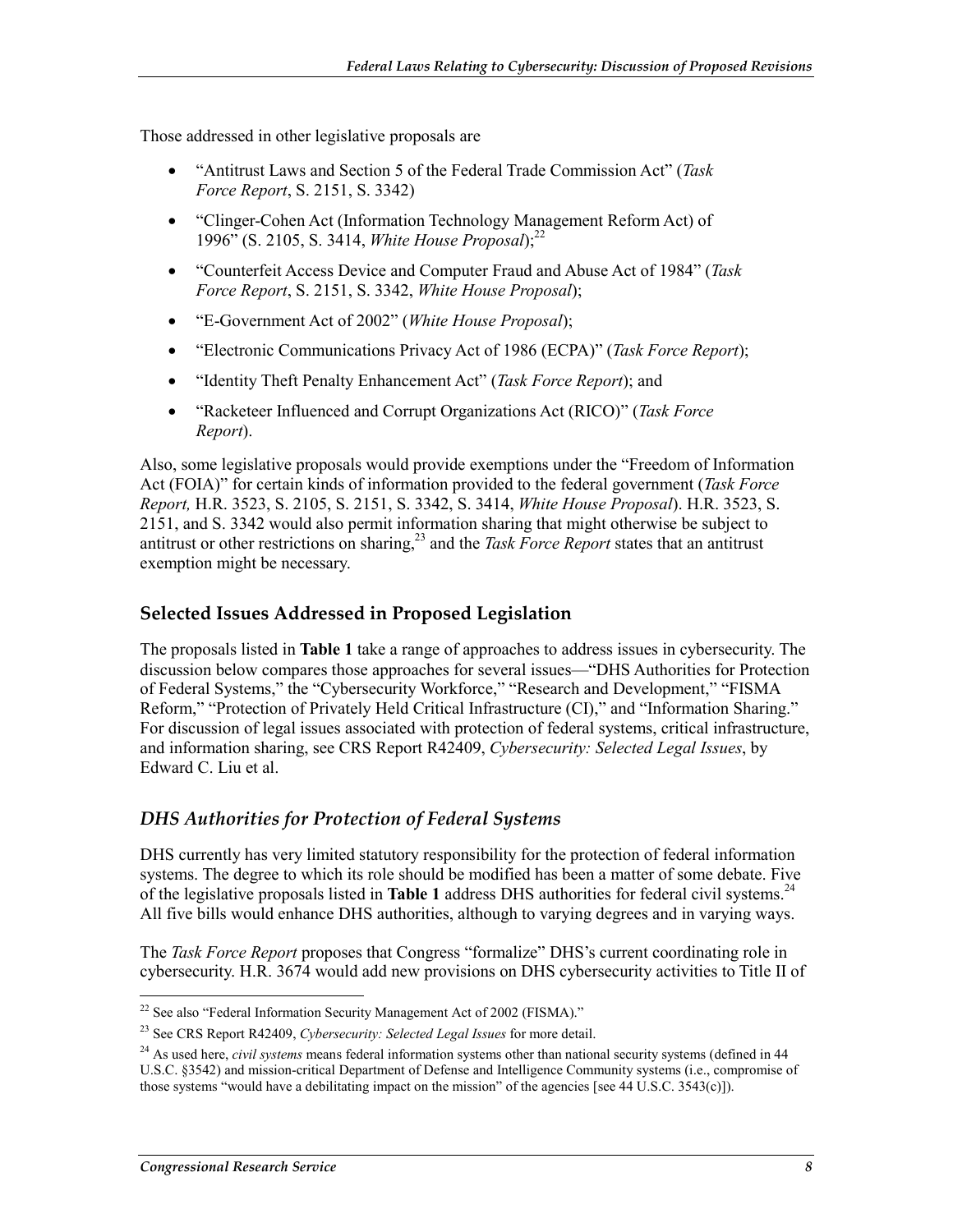HSA; S. 2105, S. 3414, and the *White House Proposal* would add a new subtitle to HSA. All four proposals would provide specific authorities and responsibilities to DHS for risk assessments, protective capabilities, and operational cybersecurity activities.

S. 2105 and S. 3414 have similar provisions that would create a new, consolidated DHS cybersecurity and communications center with a Senate-confirmed director who would be responsible for managing federal cybersecurity efforts; for developing and implementing information-security policies, principles, and guidelines; and other functions, including risk assessments and other activities to protect federal systems. The *White House Proposal* would provide such enhanced authority to the DHS Secretary rather than a new center. However, the *White House Proposal* would require the Secretary to establish a center with responsibilities for protecting federal information systems, facilitating information sharing, and coordinating incident response. H.R. 3674 would establish a DHS center with responsibility for information sharing (see "Information Sharing") and technical assistance, and would authorize DHS to conduct specific activities to protect federal systems, including risk assessments and access to agency information-system traffic.

S. 2151 would not amend the HSA but would provide the Secretary of Homeland Security with new responsibilities under FISMA. S. 3342 omits some of those responsibilities and modifies others (see "FISMA Reform").

#### *Cybersecurity Workforce*

Concerns have been raised for several years about the size, skills, and preparation of the federal and private-sector cybersecurity workforce.<sup>25</sup> Six proposals in **Table 1** would address those concerns in various ways:

- Provide additional federal hiring and compensation authorities (*Task Force Report*, H.R. 3674, S. 2105, S. 3414, *White House Proposal*).
- Establish or enhance educational programs for development of next-generation cybersecurity professionals<sup>26</sup> (*Task Force Report*, H.R. 2096, H.R. 3834, S. 2105, S. 3414, S. 2151, S. 3342).
- Assess workforce needs (H.R. 2096, S. 2105, S. 3414, S. 2151, S. 3342).

<u>.</u>

<sup>&</sup>lt;sup>25</sup> See, for example, CSIS Commission on Cybersecurity for the 44<sup>th</sup> Presidency, *Securing Cyberspace for the 44<sup>th</sup> Presidency*, December 2008, http://www.csis.org/tech/cyber/; Partnership for Public Service and Booz Allen Hamilton, *Cyber IN-Security: Strengthening the Federal Cybersecurity Workforce*, July 2009, http://ourpublicservice.org/OPS/ publications/download.php?id=135; CSIS Commission on Cybersecurity for the 44th Presidency, *A Human Capital Crisis in Cybersecurity*, July 2010, http://csis.org/files/publication/ 100720 Lewis HumanCapital WEB BlkWhteVersion.pdf.

<sup>&</sup>lt;sup>26</sup> This includes providing requirements or statutory authority for existing programs, such as the joint NSF/DHS Scholarship-for Service Program (see Office of Personnel Management, "Federal Cyber Service: Scholarship For Service," n.d., https://www.sfs.opm.gov/; National Science Foundation, *Federal Cyber Service: Scholarship for Service (SFS)*, NSF 08-600, Program Solicitation, December 2, 2008, http://www.nsf.gov/pubs/2008/nsf08600/nsf08600.htm), the NSA/DHS National Centers of Academic Excellence and National Security Agency ("National Centers of Academic Excellence," January 10, 2012, http://www.nsa.gov/ia/academic\_outreach/nat\_cae/index.shtml), and the U.S. Cyber Challenge (National Board of Information Security Examiners, "US Cyber Challenge," 2012, https://www.nbise.org/uscc).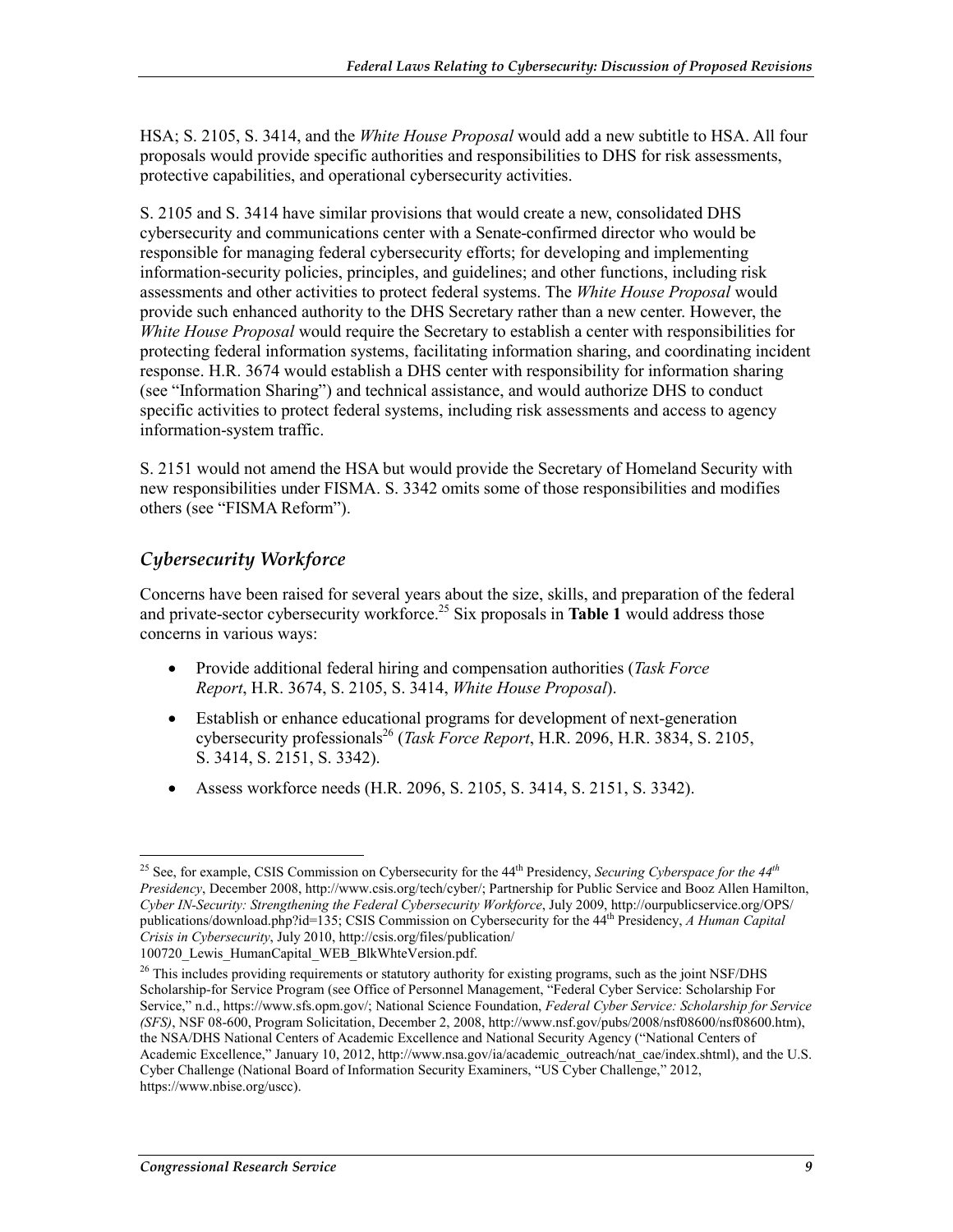• Use public/private-sector personnel exchanges (*Task Force Report*, *White House Proposal*).

The workforce-related provisions in S. 2105 and S. 3414 are largely identical. The latter omits some education provisions involving the Secretary of Education but adds an initiative on state and local education and training.

#### *Research and Development*

The need for improvements in fundamental knowledge of cybersecurity and new solutions and approaches has been recognized for well over a decade<sup>27</sup> and was a factor in the passage of the Cybersecurity Research and Development Act in 2002 (P.L. 107-305, H.Rept. 107-355). That law focuses on cybersecurity R&D by NSF and NIST. The Homeland Security Act of 2002, in contrast, does not specifically mention cybersecurity R&D. However, DHS and several other agencies make significant investments in it. About 60% of reported funding by agencies in cybersecurity and information assurance is defense-related (invested by the Defense Advanced Research Projects Agency [DARPA], NSA, and other defense agencies), with NSF accounting for about 15%, NIST, DHS, and DOE  $5\%$ -10% each.<sup>28</sup> Seven of the nine legislative proposals in **Table 1** address cybersecurity R&D. Five would establish requirements for R&D on specific topics such as detection of threats and intrusions, identity management, test beds, and supplychain security. Agencies for which the proposals include provisions specifying research topics or providing funding authorization include

- DHS (H.R. 3674, S. 2105, S. 3414),
- NIST (H.R. 2096, S. 2151, S. 3342),
- NSF (H.R. 2096, S. 2105, S. 2151, S. 3342, S. 3414), and
- Multiagency<sup>29</sup> (H.R. 3834, S. 2105, S. 2151, S. 3342, S. 3414).

The *Task Force Report*, H.R. 2096, H.R. 3834, S. 2105, S. 2151, S. 3342, and S. 3414 address planning and coordination of research among federal agencies through the White House National Science and Technology Council (NSTC) and other entities. The *White House Proposal* does not include any specific R&D provisions but includes cybersecurity R&D among a set of proposed requirements for the Secretary of Homeland Security.

#### *FISMA Reform*

The "Federal Information Security Management Act of 2002 (FISMA)" was enacted in 2002. It revised the framework that had been enacted in several previous laws (see **Table 2**). FISMA has

<sup>1</sup> 27 See, for example, National Research Council, *Trust in Cyberspace* (Washington, DC: National Academies Press, 1999), http://www.nap.edu/catalog/6161.html.

 $^{28}$  The percentages were calculated from data in Subcommittee on Networking and Information Technology Research and Development, Committee on Technology, *Supplement to the President's Budget for Fiscal Year 2013: The Networking and Information Technology Research and Development Program*, February 2012, http://www.nitrd.gov/ PUBS%5C2013supplement%5CFY13NITRDSupplement.pdf. The total investment for FY2011 was \$445 million. However, agencies may perform additional research not reported as cybersecurity R&D (e.g., some research on software design or high-confidence systems).

 $^{29}$  For example, through the Director of the Office of Science and Technology Policy (OSTP).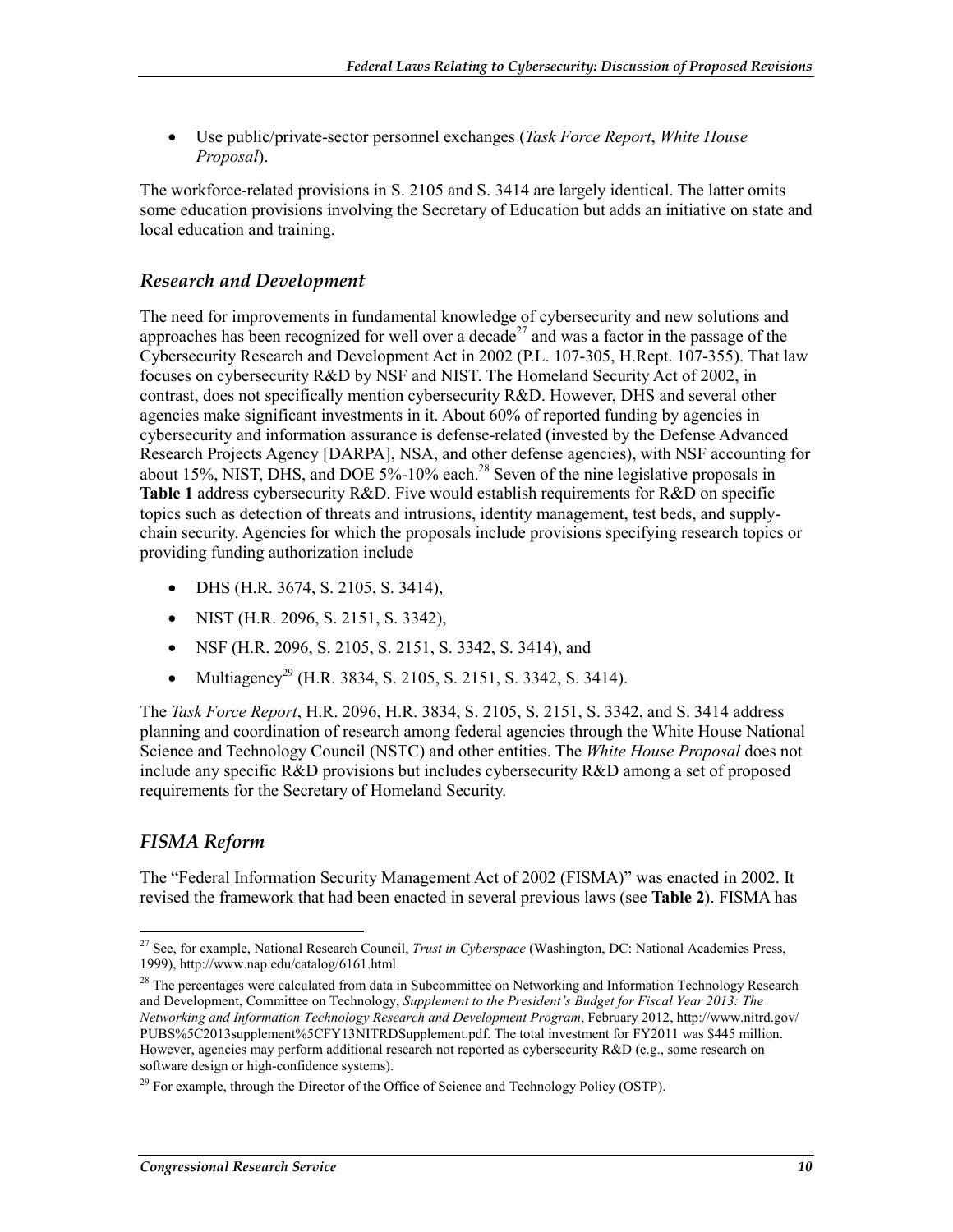been criticized for focus on procedure and reporting rather than operational security, a lack of widely accepted cybersecurity metrics, variations in agency interpretation of the mandates in the act, excessive focus on individual information systems as opposed to the agency's overall information architecture, and insufficient means to enforce compliance both within and across agencies. Seven legislative proposals in the 112<sup>th</sup> Congress (the *Task Force Report*, H.R. 4257, S. 2105, S. 2151, S. 3342, S. 3414, and the *White House Proposal*) would revise FISMA, while retaining much of the current framework:

- All would continue requirements for agency-wide information security programs, annual independent review of security programs, and reports on program effectiveness and deficiencies.
- All include requirements for continuous monitoring of agency systems, including automated monitoring.
- All would retain the responsibility of NIST for development of cybersecurity standards, including compulsory standards. H.R. 4257 would retain OMB's current responsibility for promulgating the standards, whereas S. 2105, S. 2151, S. 3342, S. 3414, and the *White House Proposal* would transfer that responsibility to the Secretary of Commerce.<sup>30</sup>
- H.R. 4257 would also retain OMB's current responsibility for overseeing federal information-security policy and evaluating agency information-security programs. S. 2105, S. 3414, and the *White House Proposal* would transfer authorities and functions for information security policy from OMB to DHS. OMB has already delegated some authorities to DHS administratively, $31$  and the *Task Force Report* expresses support for that approach. S. 2151 and S. 3342, in contrast, would transfer that responsibility to the Secretary of Commerce. However, none of the proposals would give the Secretaries of Commerce or Homeland Security authority to approve or disapprove agency information security plans. Only H.R. 4257 would expressly retain OMB's current power to use its financial authority to enforce accountability.
- S. 2105, S. 3414, and the *White House Proposal* would provide new protective authorities to the Secretary of Homeland Security, including intrusion detection, use of countermeasures, access to communications and other system traffic at

1

<sup>&</sup>lt;sup>30</sup> This authority had been granted to the Secretary of Commerce under the Clinger-Cohen Act of 1996 (P.L. 104-106) but was transferred to the Director of OMB by the FISMA title in the HSA in 2002 (P.L. 107-296, Section 1002, 40 U.S.C. §11331). Note that the version of the Chapter 35 provisions that is currently in effect (Subchapter III) was enacted by the FISMA title in the E-Government Act of 2002 (P.L. 107-347, Title III), but that is not the case for 40 U.S.C. §11331, for which the version in the E-Government Act would have retained the authority of the Secretary of Commerce to promulgate those standards, even though it was enacted after the HSA. The reason for this potentially confusing difference appears to be that (1) the effective date of HSA was later than that of the E-Government Act, and (2) HSA changed 44 U.S.C. Chapter 35 by amending the existing subchapter II, which the E-Government Act explicitly suspended (see also "Federal Information Security Management Act of 2002 (FISMA)").

<sup>&</sup>lt;sup>31</sup> See Jeffrey Zients, Vivek Kundra, and Howard A. Schmidt, "FY 2010 Reporting Instructions for the Federal Information Security Management Act and Agency Privacy Management," Office of Management and Budget, Memorandum for Heads of Executive Departments and Agencies M-10-15, April 21, 2010,

http://www.whitehouse.gov/omb/assets/memoranda\_2010/m10-15.pdf; and Peter R. Orszag and Howard A. Schmidt, "Clarifying Cybersecurity Responsibilities and Activities of the Executive Office of the President and the Department of Homeland Security (DHS)," Office of Management and Budget, Memorandum for Heads of Executive Departments and Agencies M-10-28, July 6, 2010, http://www.whitehouse.gov/sites/default/files/omb/assets/memoranda\_2010/m10-28.pdf.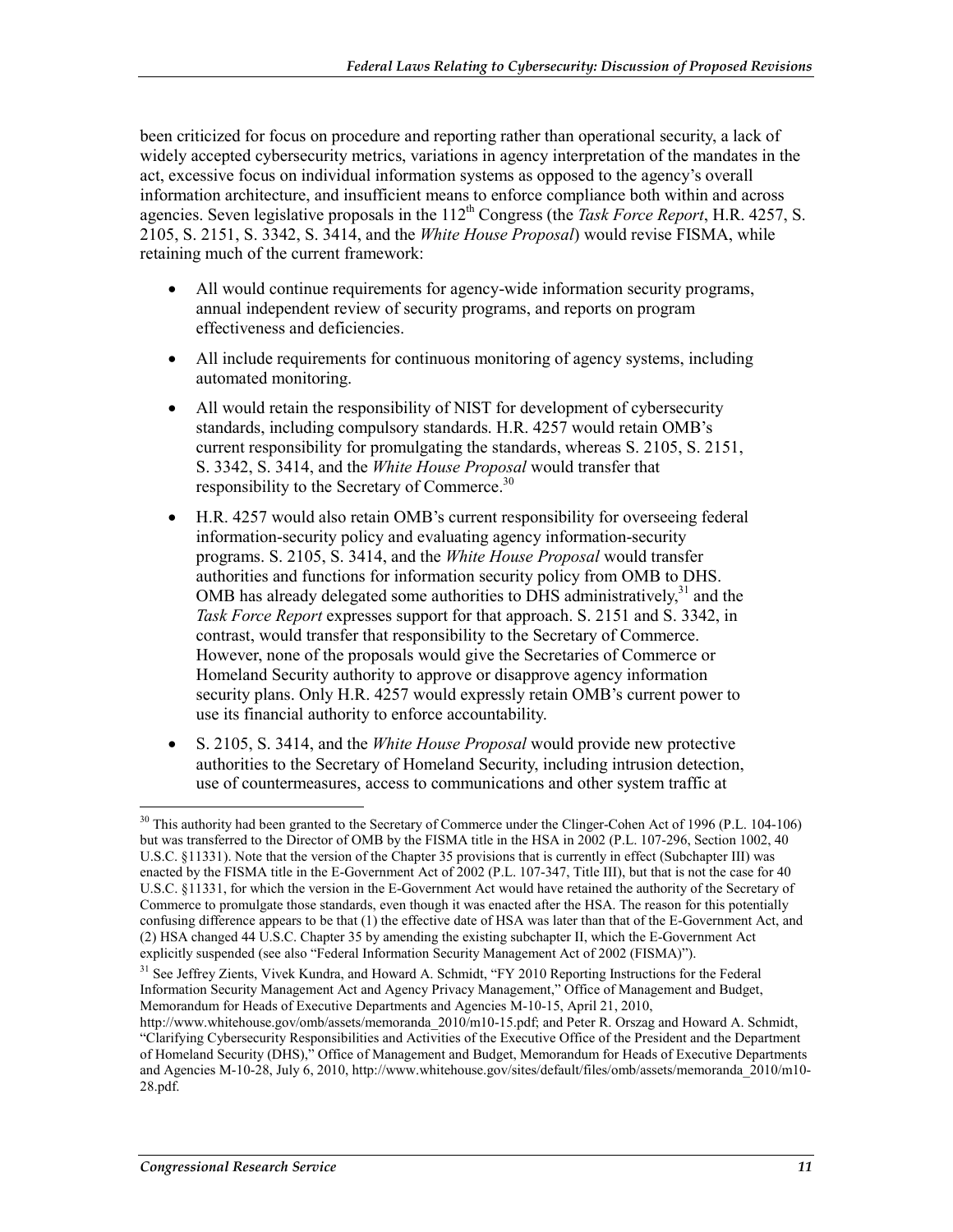agencies, as well as the power to direct agencies to take protective actions and, in the case of an imminent threat, to act without prior consultation to protect agency systems. S. 2151 would provide DHS a much more limited role, requiring it to conduct ongoing security analyses using information provided by the agencies. S. 3342 would give that responsibility instead to OMB.

• Only H.R. 4257 would retain the current FISMA provision giving OMB responsibility for ensuring operation of a federal incident center. However, S. 2105, S. 3414, and the *White House Proposal* each contain other provisions that would establish centers within DHS that would provide for incident reporting, information sharing, and other cybersecurity activities. S. 2151 and S. 3342, in contrast, contain provisions to facilitate reporting to a number of centers (see "Information Sharing" below).

#### *Protection of Privately Held Critical Infrastructure (CI)*

The federal government has identified 18 sectors of critical infrastructure  $(CI)$ ,<sup>32</sup> much of which is owned by the private sector. The federal role in protection of privately held CI has been one of the most contentious issues in the debate about cybersecurity legislation. There appears to be broad agreement that additional actions are needed to address the cybersecurity risks to  $CI$ <sup>33</sup>, but there is considerable disagreement about how much, if any, additional federal regulation is required. Four of the proposals in **Table 1** address protection of privately held CI.

Both S. 2105 and the *White House Proposal* would require the Secretary of Homeland Security to

- designate as covered CI those private-sector CI entities for which a successful cyberattack could have debilitating or catastrophic impacts of national significance, $34$  with S. 2105 further requiring the Secretary of Homeland Security to perform a sector-by-sector risk assessment and use it in prioritizing designations,
- determine what cybersecurity requirements or frameworks are necessary to protect them,
- determine whether additional regulations are necessary to ensure that the requirements are met,

<sup>&</sup>lt;u>.</u>  $32$  See Department of Homeland Security, "Critical Infrastructure", May 4, 2012, http://www.dhs.gov/files/programs/ gc\_1189168948944.shtm; and CRS Report RL30153, *Critical Infrastructures: Background, Policy, and Implementation*, by John D. Moteff.

<sup>&</sup>lt;sup>33</sup> See, for example, House Committee on Homeland Security, Subcommittee on Cybersecurity, Infrastructure Protection, and Security Technologies, *Examining the Cyber Threat to Critical Infrastructure and the American Economy*, 2011, http://homeland.house.gov/hearing/subcommittee-hearing-examining-cyber-threat-criticalinfrastructure-and-american-economy; Stewart Baker, Natalia Filipiak, and Katrina Timlin, *In the Dark: Crucial Industries Confront Cyberattacks* (McAfee and CSIS, April 21, 2011), http://www.mcafee.com/us/resources/reports/rpcritical-infrastructure-protection.pdf; and R. E. Kahn et al., *America's Cyber Future: America's Cyber Future: Security and Prosperity in the Information Age* (Center for a New American Security, May 31, 2011), http://www.cnas.org/files/ documents/publications/CNAS\_Cyber\_Volume%20I\_0.pdf.

<sup>&</sup>lt;sup>34</sup> S. 2105 would largely exempt information technology products and services from designation as covered CI and the cybersecurity regulations the bill would authorize.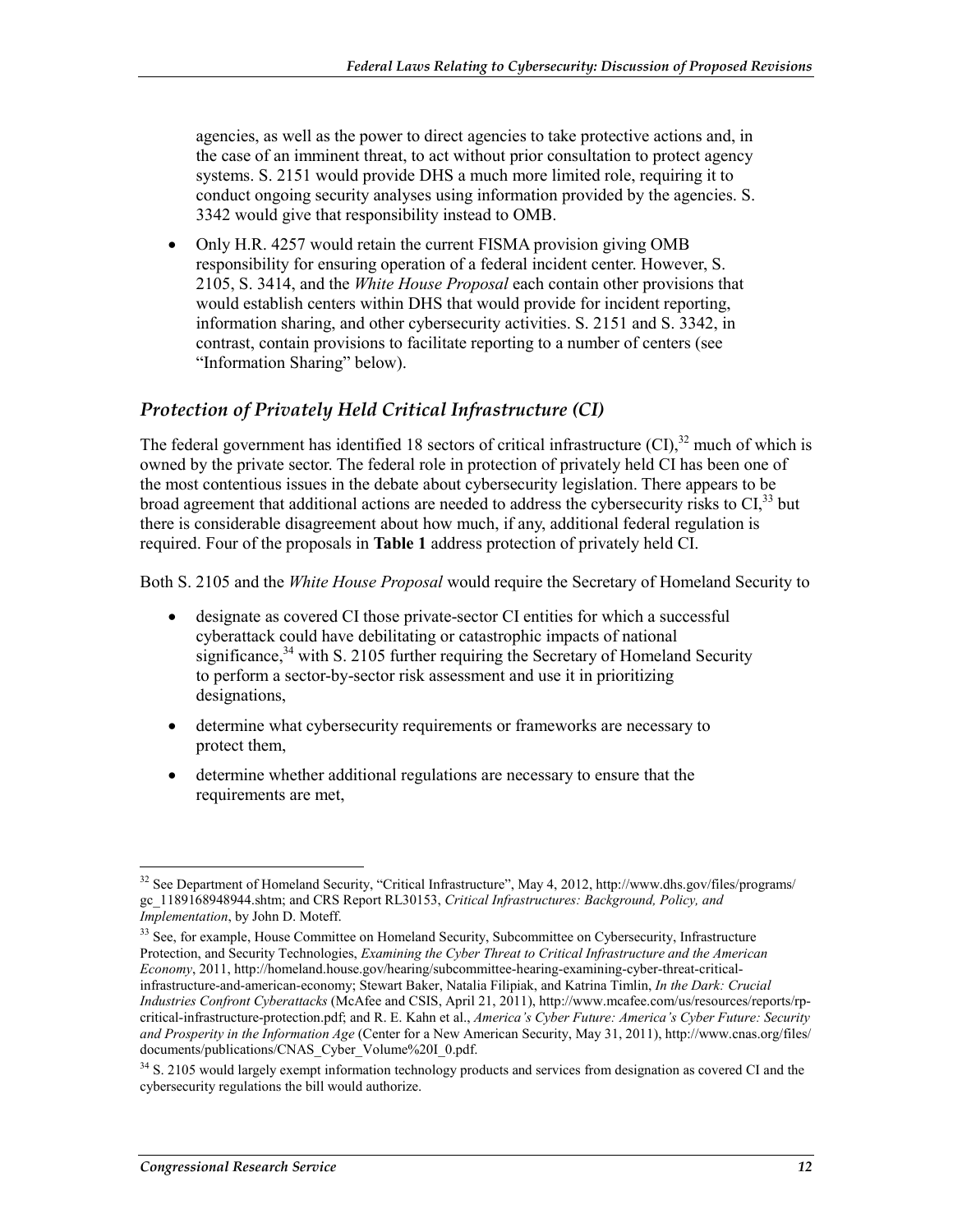- develop such regulations in consultation with government and private-sector entities, and
- enforce the regulations.

The regulations proposed by S. 2105 would require CI owners and operators, unless exempted,<sup>35</sup> to certify compliance annually, based on self- or third-party assessments, and would provide civil penalties for noncompliance. The Secretary would also be authorized to perform assessments where risks justify such action.

S. 3414, a revision of S. 2105, would instead establish a federal interagency council to perform the risk assessments through a member agency, identify critical cyber infrastructure, identify and adopt recommended practices, establish incentive-based programs to encourage voluntary adoption of those practices by owners and operators, and provide information and technical assistance to them. The council would be required to coordinate its activities with relevant private-sector entities. The bill would permit federal regulatory agencies to require use of adopted practices by CI entities they regulate, provided that such actions are authorized by existing federal law. S. 3414 would also establish a voluntary program to certify CI entities as complying with the adopted practices. It would require the use of third-party assessments and authorize the Council to perform assessments where risks justify such action.

The *White House Proposal* would require owners and operators of covered entities, unless exempted, $36$  to submit and attest to compliance plans, and certify compliance annually. Independent evaluations would be performed on a schedule determined by the Secretary. Civil penalties, shutdown orders, and requirements for use of particular measures would be prohibited as enforcement methods.

The *Task Force Report* recommends that Congress consider targeted and limited additional regulation of highly regulated industries where required to improve cybersecurity, and that existing regulations be streamlined. For most CI, however, the report recommends that Congress adopt a menu of voluntary incentives.<sup>37</sup> It also recommends limitations on liability for entities that comply. S. 2105, S. 3414, and the *White House Proposal* would also limit liability for entities in compliance.

The subcommittee version of H.R.  $3674^{38}$  would have amended the HSA to require the Secretary of Homeland Security to perform continuous risk assessments of CI for inclusion annually in the National Infrastructure Protection Plan.<sup>39</sup> It would also have required relevant federal regulatory

<u>.</u>

 $35$  An entity would be exempted if the Secretary of Homeland Security determined that it was already sufficiently secure or that additional requirements would not substantially improve its security (Section  $105(c)(4)$ ). The President would also be permitted to exempt an entity from the requirements upon determining that current regulations sufficiently mitigate the risks to the entity (Section  $104(f)$ ).

 $36$  This exemption (Section 9(c) in the part of the proposal on CI protection) is similar to the Presidential exemption in S. 2105 (footnote 35) except that the *White House Proposal* would give the authority to the Secretary of Homeland Security.

<sup>&</sup>lt;sup>37</sup> Among the possibilities discussed are tying adoption of standards to incentives such as grants and streamlined regulation, using tax credits, and facilitating the development of a cybersecurity insurance market.

 $38$  This is the version approved by voice vote by the Subcommittee on Cybersecurity, Infrastructure Protection, and Security Technologies of the House Committee on Homeland Security on February 1, 2012, and forwarded to the full committee.

<sup>39</sup> See Department of Homeland Security, *National Infrastructure Protection Plan*, 2009, http://www.dhs.gov/xlibrary/ (continued...)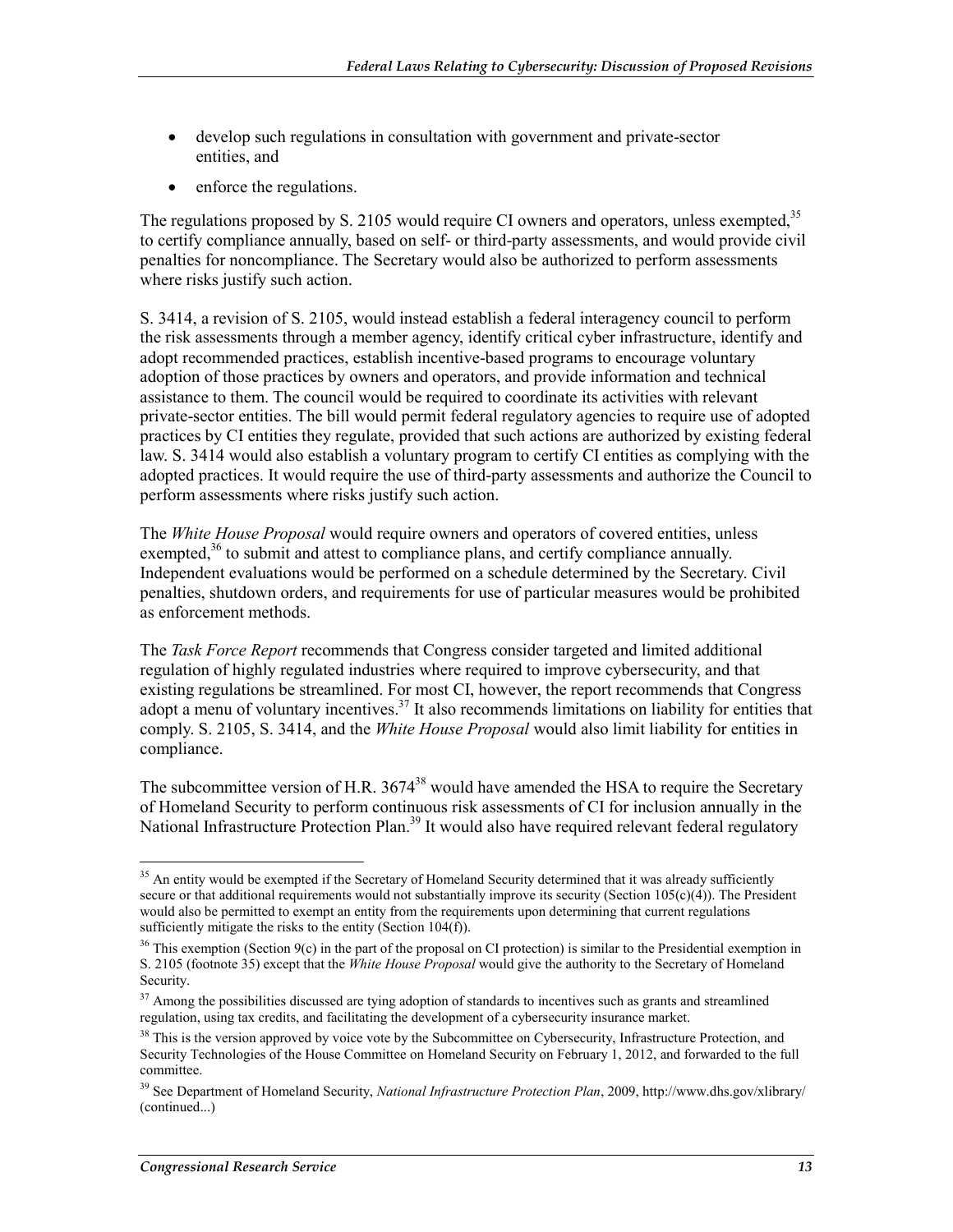agencies to review cybersecurity regulations for covered CI (as determined by the Secretary<sup>40</sup>) and fill any gaps using a collection of recognized consensus standards, where applicable, and to work with NIST to develop such standards where necessary. It would have prohibited additional regulatory authority beyond the collected standards.

The full-committee version of H.R.  $3674^{41}$  would amend the HSA in a substantially different way from the subcommittee version. It would permit the Secretary to engage in risk assessments and other protective activities with respect to privately held CI only upon request by owners and operators. It would require the Secretary to develop a cybersecurity strategy for CI systems and stipulates that the bill would not provide additional authority to DHS over federal or nonfederal entities.

S. 2151 and S. 3342 do not contain specific provisions for protection of CI similar to those in the proposals discussed above. However, they would provide criminal penalties for damage to CI computers, and, like the proposals discussed above, they contain information sharing provisions that would be useful in CI protection.

#### *Information Sharing*

Barriers to the sharing of information on threats, attacks, vulnerabilities, and other aspects of cybersecurity—both within and across sectors—have long been considered by many to be a significant hindrance to effective protection of information systems, especially those associated with CI.<sup>42</sup> Examples have included legal barriers, concerns about liability and misuse, protection of trade secrets and other proprietary business information, and institutional and cultural factors—for example, the traditional approach to security tends to emphasize secrecy and confidentiality, which would necessarily impede sharing of information.

Proposals to reduce or remove such barriers, including provisions in bills in **Table 1**, have raised concerns,<sup>43</sup> some of which are related to the purpose of barriers that currently impede sharing. Examples include risks to individual privacy and even free speech and other rights, use of information for purposes other than cybersecurity, such as unrelated government regulatory

 $\overline{a}$ 

<sup>(...</sup>continued)

assets/NIPP\_Plan.pdf.

<sup>40</sup> The criteria in the subcommittee version of H.R. 3674 are generally similar to those in S. 2105 and the *White House Proposal* in that they focus on entities for which successful cyberattack could have major negative impacts. The definitions in the three legislative proposals differ somewhat in emphasis and specificity.

<sup>&</sup>lt;sup>41</sup> This is the version ordered reported by the Committee on Homeland Security on April 18, 2012.

<sup>42</sup> See, for example, The Markle Foundation Task Force on National Security in the Information Age, *Nation At Risk:* 

*Policy Makers Need Better Information to Protect the Country*, March 2009, http://www.markle.org/

downloadable\_assets/20090304\_mtf\_report.pdf; CSIS Commission on Cybersecurity for the 44<sup>th</sup> Presidency,

*Cybersecurity Two Years Later*, January 2011, http://csis.org/files/publication/

<sup>110128</sup>\_Lewis\_CybersecurityTwoYearsLater\_Web.pdf.

<sup>43</sup> See, for example, Greg Nojeim, "WH Cybersecurity Proposal: Questioning the DHS Collection Center," *Center for Democracy & Technology*, May 24, 2011, http://cdt.org/blogs/greg-nojeim/wh-cybersecurity-proposal-questioning-dhscollection-center; and Adriane Lapointe, *Oversight for Cybersecurity Activities* (Center for Strategic and International Studies, December 7, 2010), http://csis.org/files/publication/101202 Oversight for Cybersecurity Activities.pdf. See also comments received by a Department of Commerce task force (available at http://www.nist.gov/itl/ cybersecnoi.cfm) in conjunction with development of this report: Internet Policy Task Force, *Cybersecurity, Innovation, and the Internet Economy* (Department of Commerce, June 2011), http://www.nist.gov/itl/upload/ Cybersecurity\_Green-Paper\_FinalVersion.pdf. See also footnote 19.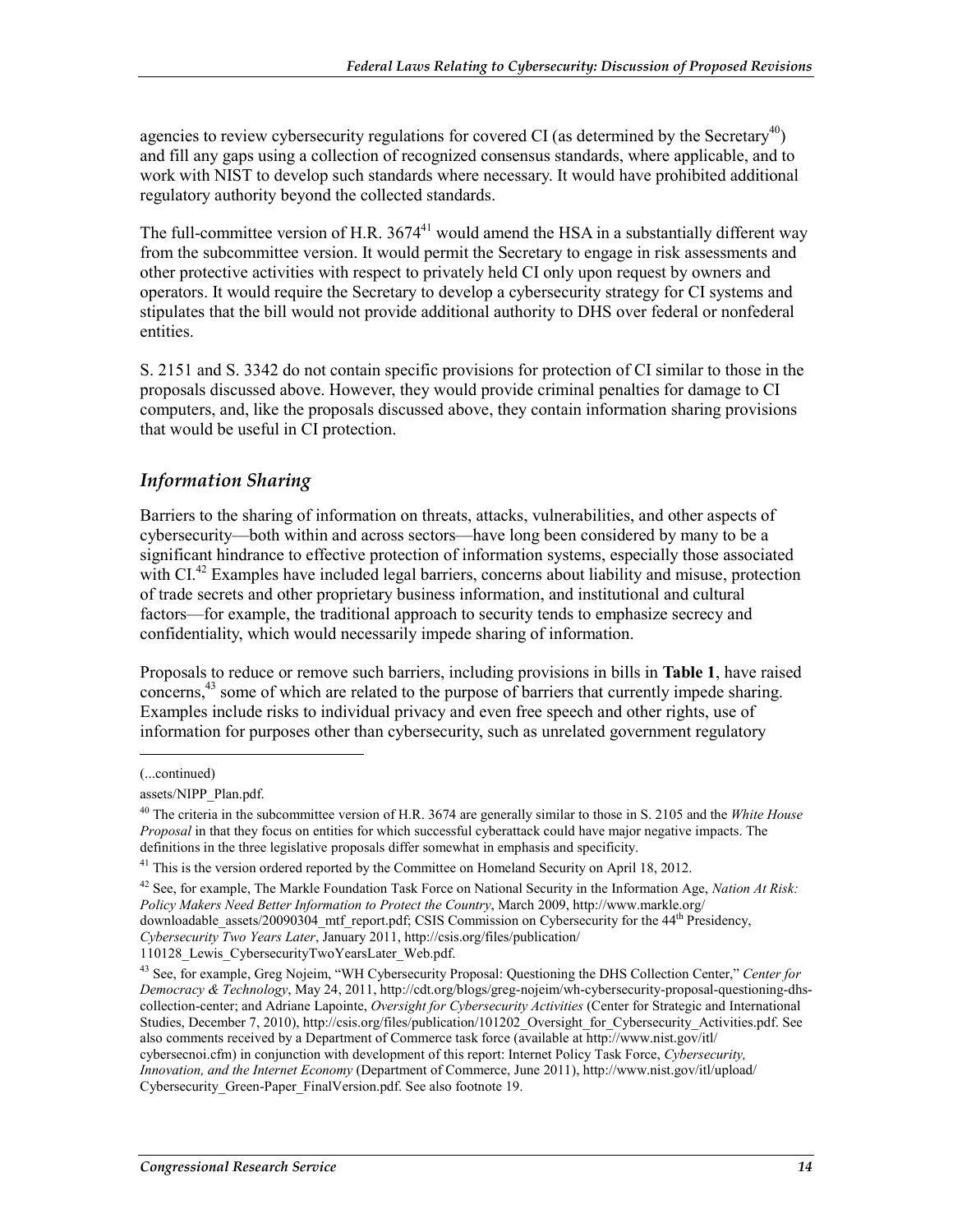actions, commercial exploitation of personal information, or anticompetitive collusion among businesses that would currently violate federal law (see "Antitrust Laws and Section 5 of the Federal Trade Commission Act").

Seven proposals in **Table 1** have provisions for improving information sharing and addressing privacy and other concerns:<sup>44</sup>

- *Create entities for information sharing.* S. 2105 and S. 3414 would require the Secretary of Homeland Security to establish a process for designating federal and nonfederal information exchanges, including a lead federal exchange responsible for facilitating information sharing among federal and nonfederal entities. S. 3414 further specifies that federal exchanges be in civilian agencies. The *Task Force Report* recommends establishment of a nongovernmental clearinghouse for sharing cybersecurity information among private-sector and government entities. The subcommittee version of H.R. 3674 would have created such an organization, the National Information Sharing Organization (NISO).<sup>45</sup> However, those provisions were omitted from the committee version, which would instead provide statutory authorization for and specify governance and responsibilities of the DHS National Cybersecurity and Communications Integration Center (NCCIC), $46$  which was established administratively in 2009. $47$  S. 2151 and S. 3342 would not authorize any new entities but list a set of existing centers to which their information-sharing provisions would apply. The DHS center that the *White House Proposal* would establish (see "DHS Authorities for Protection of Federal Systems") would have information sharing as one of its responsibilities.
- *Establish provisions for sharing classified information.* The *Task Force Report*, H.R. 3523, S. 2105, S. 2151, S. 3342, and S. 3414 would establish procedures to permit sharing of classified cybersecurity information with private-sector entities that meet specific criteria.
- *Establish authority for information sharing by and with private-sector entities.*
	- − H.R. 3523 would permit cybersecurity providers or self-protected entities to share threat information with other designated entities, notwithstanding any other provision of law. Federal agencies receiving such information would be required to share it with NCCIC, which could share it with other federal entities upon request of the provider of the information.
	- − S. 2105 would expressly permit disclosure of lawfully obtained threat indicators among private-sector entities, with the exchanges the bill would

<sup>&</sup>lt;u>.</u> <sup>44</sup> H.R. 3674 would address the issue by amending the HSA and H.R. 3523 by amending the National Security Act of 1947. The other proposals do not couch their provisions as amendments to current law.

<sup>&</sup>lt;sup>45</sup> House Committee on Homeland Security, Subcommittee on Cybersecurity, Infrastructure Protection, and Security Technologies, "Hearing on Draft Legislative Proposal on Cybersecurity," 2011, http://homeland.house.gov/hearing/ subcommittee-hearing-hearing-draft-legislative-proposal-cybersecurity.

<sup>&</sup>lt;sup>46</sup> Department of Homeland Security, "National Cybersecurity and Communications Integration Center", December 6, 2011, http://www.dhs.gov/files/programs/nccic.shtm.

<sup>&</sup>lt;sup>47</sup> Department of Homeland Security Office of Inspector General, "Secretary Napolitano Opens New National Cybersecurity and Communications Integration Center," Press Release, October 30, 2009, http://www.dhs.gov/ynews/ releases/pr\_1256914923094.shtm. The subcommittee version of H.R. 3476 would also have provided statutory authority for NCCIC, but would have given it somewhat different responsibilities.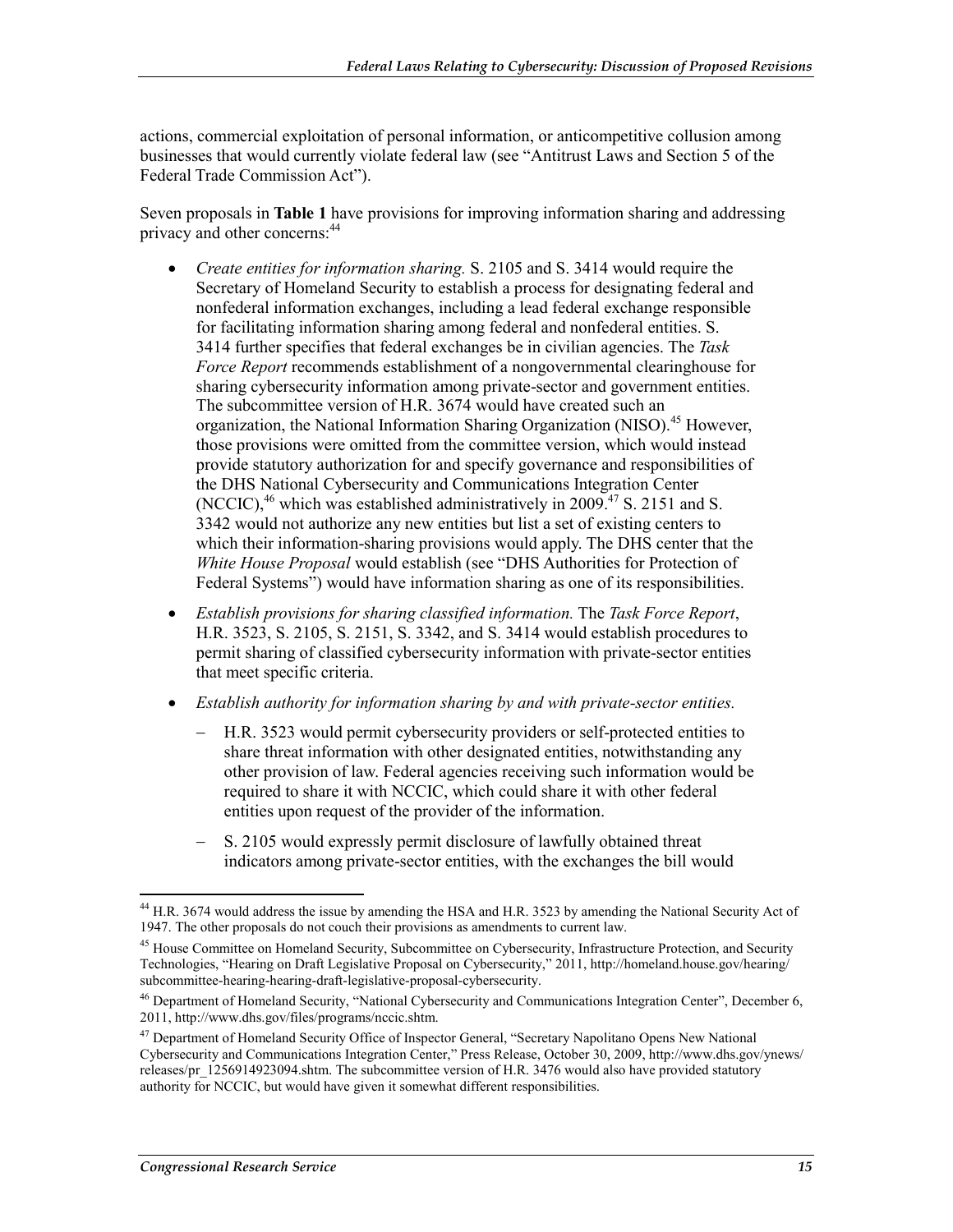establish, and by federal entities with other relevant federal or private entities, notwithstanding any other provision of law. S. 3414 is similar but restricts disclosure by federal entities to cybersecurity and law-enforcement purposes.

- S, 2151 and S, 3342 would permit nonfederal entities to share threat information with cybersecurity centers or with other nonfederal entities for the purpose of addressing threats. S. 2151 would require providers of communications, remote computing, and cybersecurity services under federal contracts to share with cybersecurity centers, through the contracting agency, any threat information related to the contract. S. 3342 would instead require a coordinated process through which providers would inform federal entities of significant incidents with impacts on their missions, with the entity reporting the information to a cybersecurity center. S. 2151 would permit centers to disclose threat information for specified purposes to federal entities, service providers, and nonfederal government entities, whereas S. 3342 would not permit centers to disclose such information to service providers.
- The *White House Proposal* would permit nonfederal entities to disclose information to a designated cybersecurity center for purposes of protection from cybersecurity threats and would permit federal agencies to disclose such information to relevant private entities.
- *Limit disclosure of shared information.* The *Task Force Report*, the subcommittee version of H.R. 3674, H.R. 3523, S. 2105, S. 2151, S. 3342, S. 3414, and the *White House Proposal* would all provide exemptions from the "Freedom of Information Act  $(FOIA)$ " for cybersecurity information.<sup>48</sup> All would also restrict disclosure in other ways, such as expressly requiring that it be for specified cybersecurity purposes, although specific requirements vary.
- *Limit government use of information to specified purposes.* The *Task Force Report*, H.R. 3523, H.R. 3674, S. 2151, and S. 3342 would expressly restrict or prohibit regulatory use of shared information. S. 2105, S. 3414, and the *White House Proposal* would limit use of acquired information to cybersecurity or law enforcement purposes. In addition to those uses, H.R. 3523, S. 2151, and S. 3342 would permit use for national security, and H.R. 3523 and S. 3414 would add protection from physical harm and, for minors, from sexual exploitation and threats to physical safety.
- *Limit liability for information sharing.* The *Task Force Report*, H.R. 3523, S. 2105, S. 2151, S. 3342, S. 3414, and the *White House Proposal* would protect nonfederal entities from liability for information shared or other specified actions taken in accordance with the provisions in the legislative proposal. H.R. 3523 would also provide for limited liability for federal violations of restrictions in the bill on disclosure, use, and protection of shared information, and S. 3414 for violations of title provisions or related regulations. The subcommittee version of H.R. 3674 would have permitted actual and punitive civil damages against

1

 $48$  The committee version of H.R. 3674 includes a FOIA exemption by reference to the amendments to Title XI of the "National Security Act of 1947" that would be made by H.R. 3523.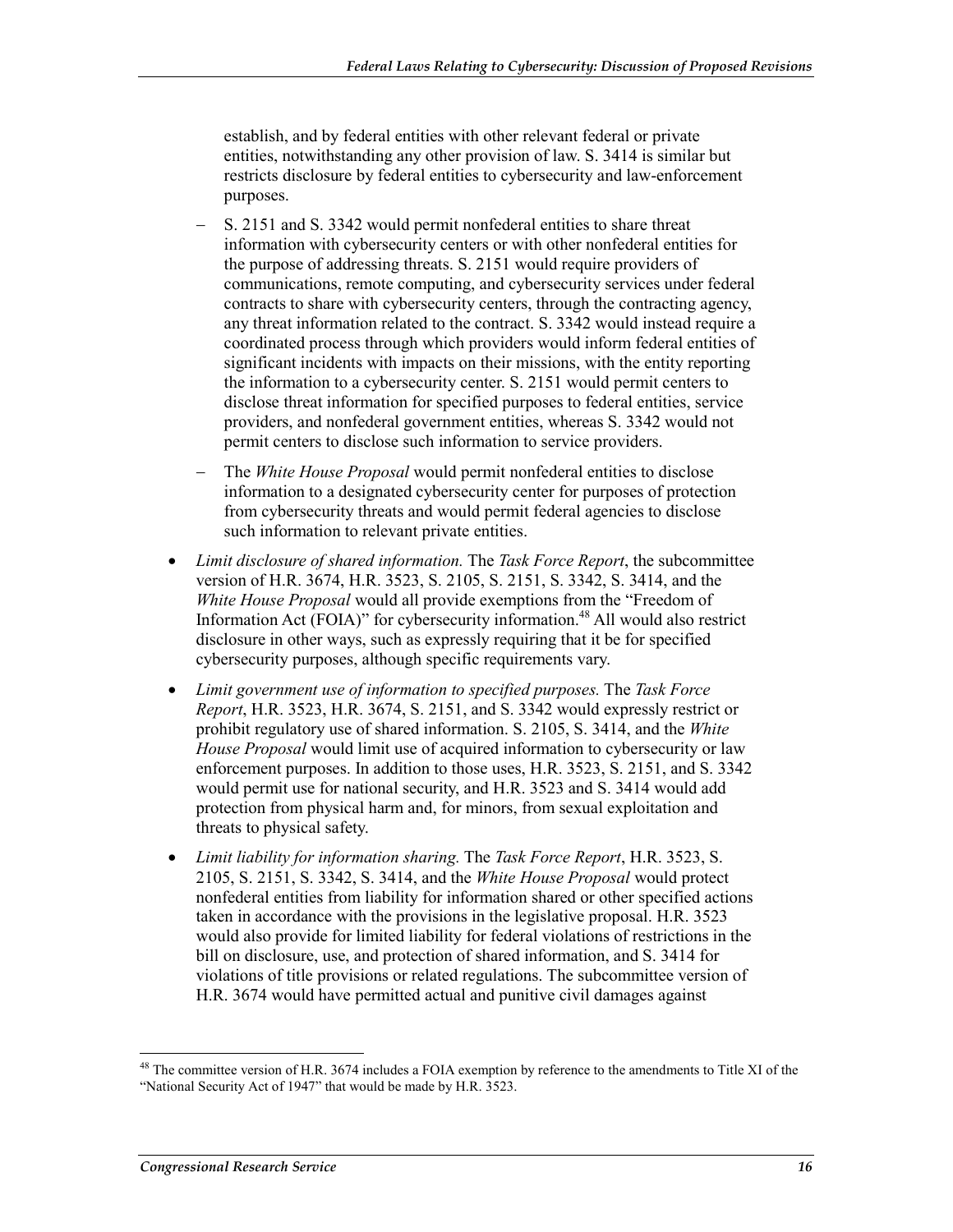persons who disclose or use for purposes other than cybersecurity the information that is disclosed to private entities.

- *Provide privacy and civil liberties protections.* All five proposals call for privacy protections. The *Task Force Report* recommends that in providing safe harbors for entities involved in information sharing, "the protection of personal privacy should be at the forefront" (p. 7). It also recommends that the proposed nongovernmental clearinghouse have a privacy board.
	- − H.R. 3523 would permit the federal government to "undertake reasonable efforts to limit the impact on privacy and civil liberties" of shared information and require the Inspector General of the Intelligence Community to include, in an annual report to Congress, metrics on impacts of sharing on privacy and civil liberties.<sup>49</sup> It would also require "appropriate" anonymization of shared information.<sup>50</sup> In addition, the bill would prohibit federal use of identifying information from specified sets of library, sales, tax, education, or medical records.
	- − The subcommittee version of H.R. 3674 would require that two members of the NISO board of directors be representatives from the privacy and civil liberties community (the committee version), that the NISO charter and procedures include privacy and civil liberties protections, and that anonymization procedures, such as removal of personally identifiable information, be used for shared information. The committee version would create a similar board for the NCCIC and would require ongoing review by the DHS privacy officer of departmental policies and activities.
	- − S. 2105 and S. 3414 would require the director of the DHS center to appoint a privacy officer, create guidelines for protection of privacy and civil liberties, and ensure that center activities comply with federal requirements. The bill would also require the Secretary of Homeland Security to develop policies and procedures to minimize the impacts of information sharing involving the exchanges that would be established by the bill. It would require three relevant reports: (1) an annual joint report to Congress by the DHS and Department of Justice privacy officers assessing impacts, (2) a report from the Privacy and Civil Liberties Oversight Board<sup>51</sup> assessing impacts and recommending statutory changes; and (3) a joint report by the Secretary of Homeland Security, the Director of National Intelligence, the Attorney General, and the Secretary of Defense that would include disclosure of significant noncompliance by nonfederal entities with the requirements of the information sharing title of the bill, especially with respect to privacy and civil liberties, with recommendations for any statutory changes (S. 2105) or that identifies changes in the information technology environment that challenge the adequacy of the law (S. 3414).
	- − S. 2151 would require the heads of agencies with cybersecurity centers to jointly develop procedures for sharing information. Those would consider the

1

<sup>&</sup>lt;sup>49</sup> Section 1104(c)(7) of the National Security Act as added by Section 2(a) of the bill.

 $50$  Section 1104(b)(3)(A) as added.

<sup>&</sup>lt;sup>51</sup> The board was established by the "Intelligence Reform and Terrorism Prevention Act of 2004 (IRTPA)."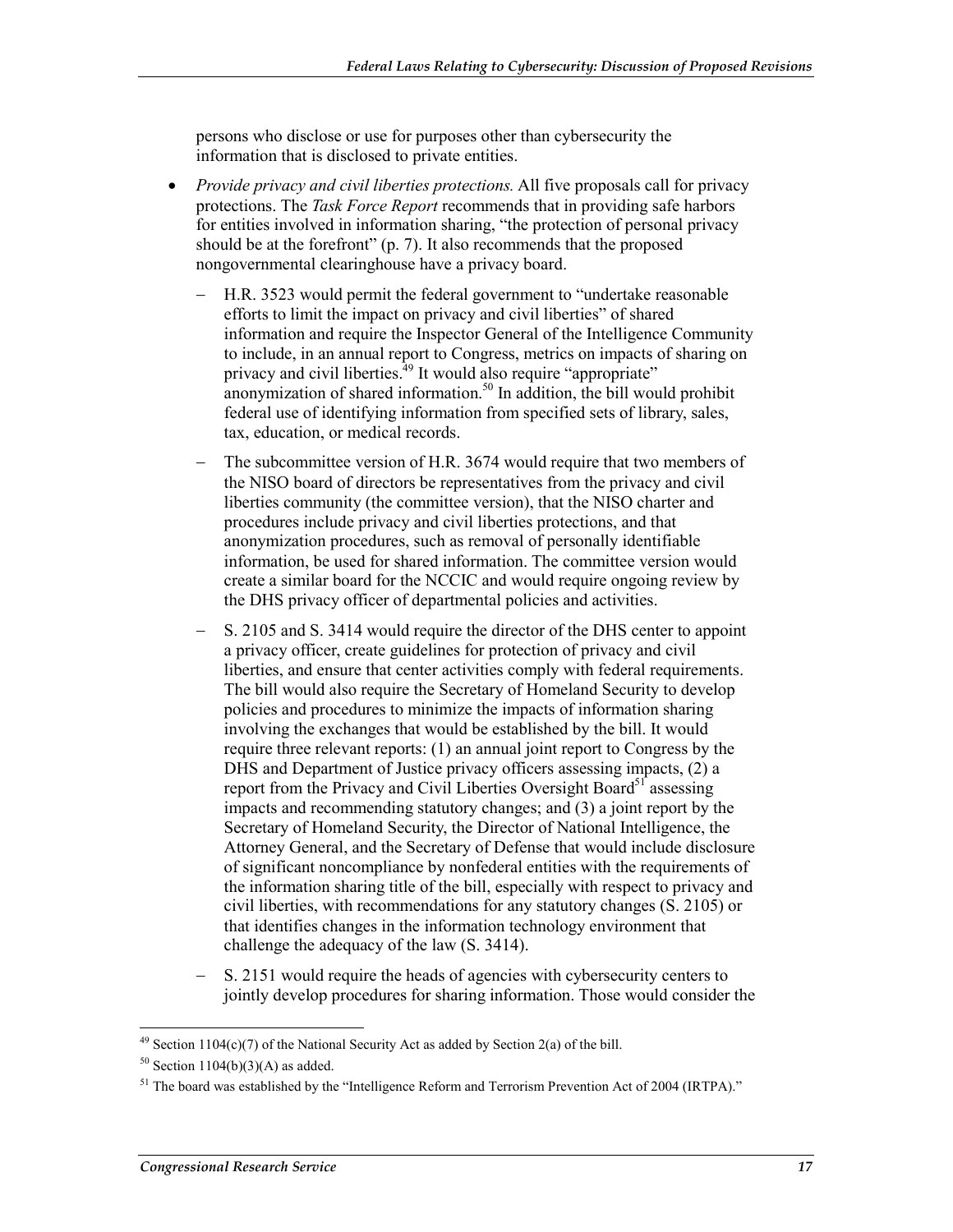need for protection of privacy and civil liberties through anonymization and other means. S. 3342 would in addition permit efforts to limit impacts from sharing on privacy and civil liberties. Both bills would also require biennial joint implementation reports from the agency heads, including review of how shared information may impact privacy and civil liberties, the adequacy of steps to reduce such impact, and any recommended changes to authorities.

The *White House Proposal* would require that "reasonable efforts" be taken "to remove information that can be used to identify specific persons unrelated to the cybersecurity threat."<sup>52</sup> It would add a new Sec. 248 to the HSA on privacy and civil liberties relating to cybersecurity. It would require the Secretary of Homeland Security, in consultation with privacy and civil liberties experts, to develop and periodically review policies and procedures on information access, disclosure, and use. The policies and procedures would be required to minimize impacts on privacy and civil liberties, safeguard identities, protect confidentiality as much as possible, and provide limits on access, use, and disclosure of information. Agency heads would be required to develop policies for handling information associated with specific persons, to establish programs to monitor and oversee compliance with DHS and agency policies, and to develop and enforce sanctions for violations by agency personnel. The above policies and procedures would be subject to review and approval by the Attorney General. Like S. 2105, the *White House Proposal* would require an annual joint report to Congress by the DHS and Department of Justice privacy officers assessing impacts, and a report from the Privacy and Civil Liberties Oversight Board assessing impacts and recommending statutory changes.

#### *Other Topics*

1

*Cybercrime Law.* S. 2151, S. 3342, the *White House Proposal,* and the *Task Force Report* would each revise current criminal statutes relating to cybersecurity, including criminalizing the damaging of computers associated with critical infrastructure  $\text{(CI)}$ .<sup>53</sup>

*Data Breach Notification.* The *White House Proposal* and the *Task Force Report* would also both set federal requirements for data breach notification—public notification in cases where a security breach poses significant risks of exposure of sensitive personal information. For more information on this issue, including discussion of bills that would address it, see CRS Report R42474, *Selected Federal Data Security Breach Legislation*, by Kathleen Ann Ruane and CRS Report R42475, *Data Security Breach Notification Laws*, by Gina Stevens.

Some proposals address additional topics not discussed in this overview. For example, H.R. 2096 would require NIST to develop a strategy for federal use of cloud computing. The *White House Proposal* would restrict the power of state and local governments to require business entities to locate data centers within the state or locality. To the extent that such topics are addressed by amending current statutes, they are discussed below under the relevant laws.

 $52$  Section 245(a)(1) as added to the HSA by the proposal.

<sup>53</sup> For discussion of federal cybercrime laws, see CRS Report 97-1025, *Cybercrime: An Overview of the Federal Computer Fraud and Abuse Statute and Related Federal Criminal Laws*, by Charles Doyle; and CRS Report R40599, *Identity Theft: Trends and Issues*, by Kristin M. Finklea. See also the discussions of criminal statutes in this report.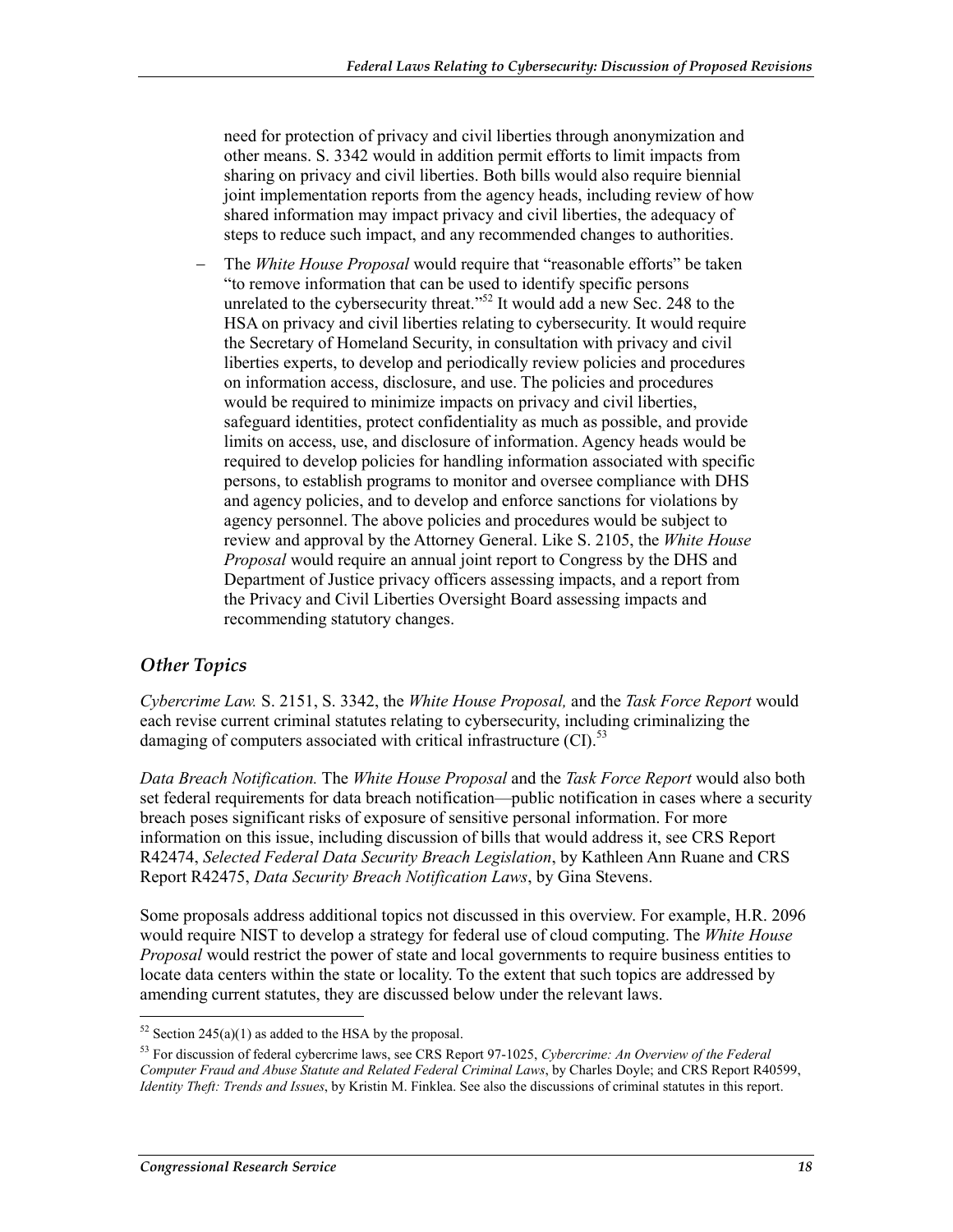# **Discussion of Proposed Revisions of Current Statutes**

To identify laws that might be considered candidates for revision, CRS conducted a broad search, consulting with various experts and examining various sources, including legislative proposals in the 111<sup>th</sup> and 112<sup>th</sup> Congresses. That search yielded more than 50 potentially relevant statutes (see **Table 2**), of which proposed revisions were identified for 31.<sup>54</sup> For each of the latter group, the report contains an entry that includes

- the popular name of the statute;  $55$
- the public law number, along with Statutes-at-Large and relevant U.S. Code citations:<sup>56</sup>
- a brief description of the relevance of the statute for cybersecurity;<sup>57</sup> and
- $\bullet$  discussion of potential revisions or updates that have been suggested.<sup>58</sup>

Entries are in chronological order.<sup>59</sup> The statutes discussed include only those for which CRS identified specific proposals to revise them from various observers and in public sources. $^{60}$  It does not include proposals for new provisions of federal law that were not identified explicitly as revisions of current named statutes.

One example is the recommendations for statutory language on data-breach notification in the *White House Proposal* and the *Task Force Report*. Neither those two documents, nor the bills on

1

<sup>&</sup>lt;sup>54</sup> There are 27 entries, but the one on antitrust laws consists of four different statutes. Neither of the two lists is intended to be definitive or exhaustive. For example, some analysts may argue that more agency authorization statutes should be included, or, alternatively, that some of the statutes that are included are not of significant relevance.

<sup>&</sup>lt;sup>55</sup> This is the name by which the statute is commonly known.

<sup>56</sup> The public law (P.L.) and *United States Statutes at Large* (Stat.) citations refer to the original law to which the popular name currently applies. Laws enacted before 1957 generally do not have public law numbers but chapter numbers (Ch.) instead. U.S. Code (U.S.C.) citations refer to the codified law, including any amendments, of those provisions deemed most relevant for cybersecurity as discussed in the text under that law (see also footnote 57). For more information about citation forms, see Law Library of Congress, "Federal Statutes," April 4, 2011, http://www.loc.gov/law/help/statutes.php. More complete cross-references of public laws to corresponding provisions of U.S. Code can be found in classification tables (see, for example, U.S. House of Representatives, Office of the Law Revision Counsel, "U.S. Code Classification Tables," 2011, http://uscode.house.gov/classification/tables.shtml).

<sup>&</sup>lt;sup>57</sup> In some cases, such as the Cybersecurity Research And Development Act, P.L. 107-305, the entire statute is relevant to cybersecurity. In others, such as the Omnibus Crime Control and Safe Streets Act of 1968, P.L. 90-351, the statute has a broader focus and only the provisions relevant to the text are cited and described. However, given that cybersecurity is not a precise concept, there may in some cases be legitimate disagreements among experts about which provisions are relevant. Therefore, the descriptions and U.S. Code citations cannot be considered definitive.

<sup>&</sup>lt;sup>58</sup> The discussion is provided for purposes of information only. CRS does not propose legislation or take positions or make recommendations on legislative proposals or issues. Contributing CRS staff include Patricia Moloney Figliola, Kristin M. Finklea, Eric A. Fischer, Wendy R. Ginsberg, John Rollins, Kathleen Ann Ruane, Gina Stevens, Rita Tehan, and Catherine A. Theohary. Entries for which no contributor is indicated were written by Eric A. Fischer.

 $59$  The order is by date of enactment of the earliest relevant statute, as assessed by CRS. This organization, rather than alternatives such as by topic or U.S. Code title, was chosen because it provides the best view of the evolution of legislation in this area.

 $60$  Sources are cited where they could be specifically identified.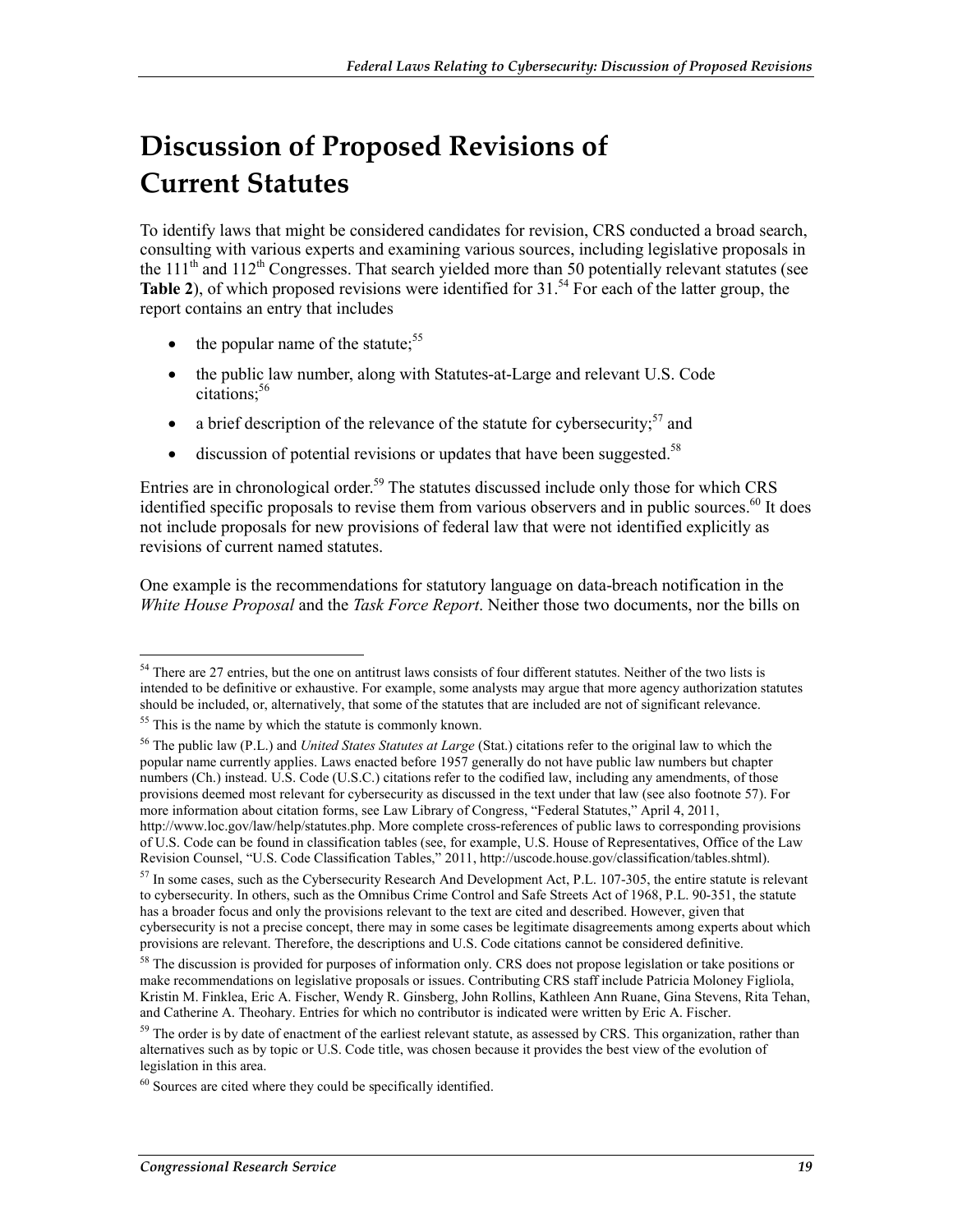the issue that have been introduced in the  $112<sup>th</sup>$  Congress,<sup>61</sup> specify named statutes to be revised. One of those bills, S. 1151, would revise 18 U.S.C. Chapter 47 (Fraud and False Statements) by adding a new section at the end, but that provision does not modify any named statute specified either in the bill or in the U.S. Code. It is therefore not included in the discussion below. However, the bill would also revise 18 U.S.C. §1030, which was added by the "Counterfeit Access Device and Computer Fraud and Abuse Act of 1984," so that provision is discussed.

Another example is bills with provisions clearly related to a named statute, but that do not explicitly modify that statute. One example from the  $111<sup>th</sup>$  Congress is H.R. 5590, which had cybersecurity provisions that might be interpreted as modifications to the HSA but were not cited as such. Such provisions are not discussed in this report because their effects on specific statutes could not be determined with certainty.

The approach taken in this report of focusing on statutes by their popular names is useful in many cases, but it has some significant limitations, particularly with respect to the U.S. Code. Some laws, such as the USA Patriot Act of 2001 (see **Table 2**), may be classified across many titles and sections,  $62$  which may make analysis more challenging. Fortunately, that did not prove to be a significant concern for this report.

However, lack of correspondence between named laws and proposed modification of provisions in the U.S. Code, described above, may in some cases result in significant gaps in coverage of relevant provisions of law relating to cybersecurity by an approach such as the one taken here. Therefore, the analysis presented here should not be regarded as complete.

## **Posse Comitatus Act of 1879**

Ch. 263, 20 Stat. 152. 18 U.S.C. §1385.<sup>63</sup>

#### **Major Relevant Provisions**

- Restricts the use of military forces in civilian law enforcement within the United States, unless it is within a federal government facility.<sup>64</sup>
- Courts have ruled that violations of the act occur when civilian law enforcement makes "direct active use" of military investigators, when use of the military pervades the activities of the civilian officials, or when the military is used so as to subject citizens to military power that is regulatory, prescriptive, or compulsory in nature.

62 This act was classified to 15 titles.

<sup>1</sup> <sup>61</sup> Data-breach notification is also covered by H.R. 1528, H.R. 1707, H.R. 1841, H.R. 2577, S. 1151, S. 1207, S. 1480, and S. 1535.

<sup>&</sup>lt;sup>63</sup> Prepared by Catherine A. Theohary, Analyst in National Security Policy and Information Operations (ctheohary@crs.loc.gov, 7-0844).

<sup>64</sup> For further discussion, see CRS Report RS22266, *The Use of Federal Troops for Disaster Assistance: Legal Issues*, by Jennifer K. Elsea and R. Chuck Mason.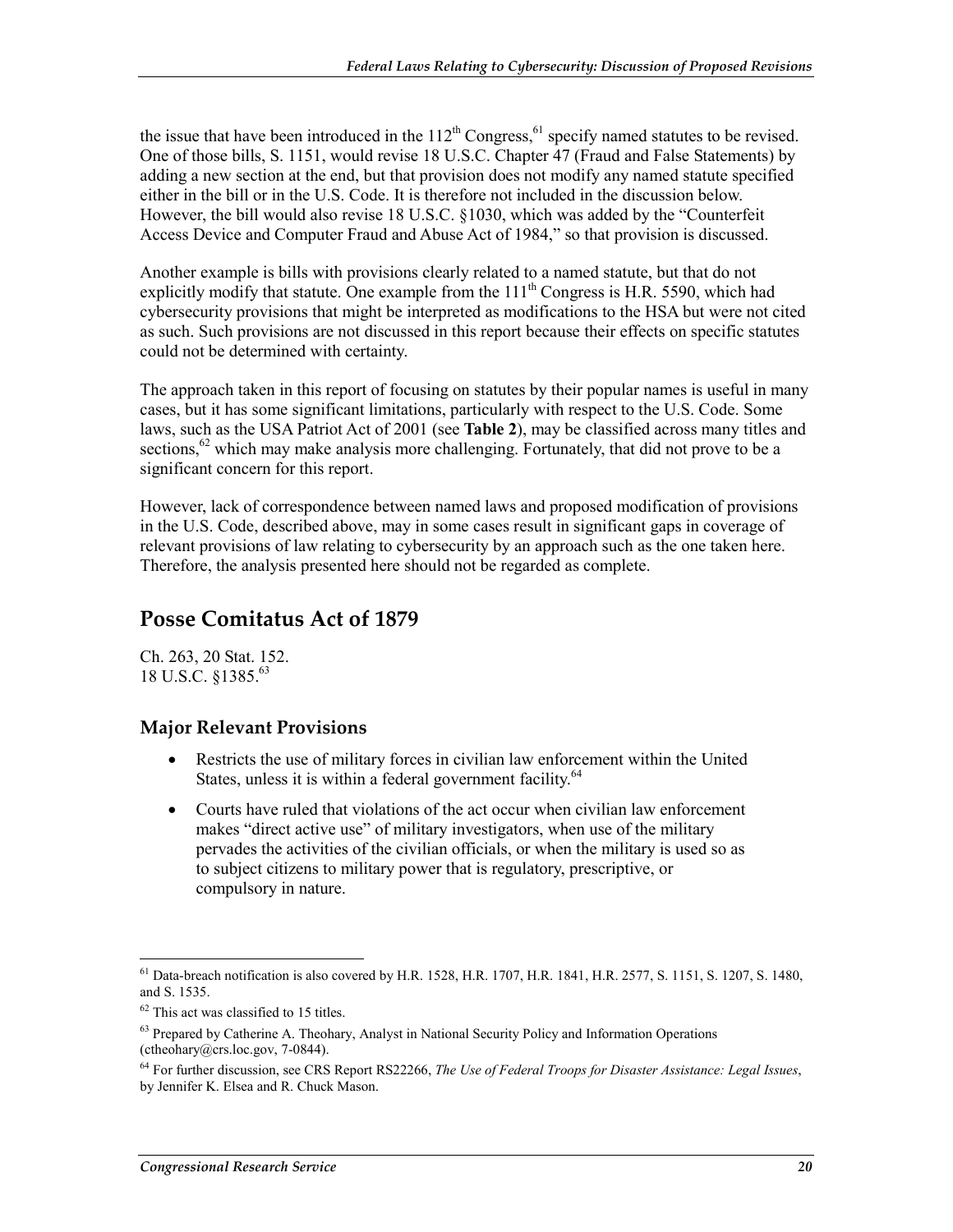#### **Possible Updates**

- Some observers claim that the act prevents the military from cooperating on cybersecurity with civil agencies that may lack the resident expertise and capabilities of the military and DOD.<sup>65</sup> In addition, it may sometimes be difficult to distinguish a criminal cyber attack from one involving national defense, especially if the attack is on a component of critical infrastructure.
- Some have therefore proposed that the act be amended to clarify when U.S. military can operate domestically regarding cyber threats to such infrastructure, most of which is privately owned. Others maintain that no revision is needed because the President has the authority under current law to direct the military to support civil authorities in the event of a domestic disaster.
- A memorandum of agreement signed between DHS and DOD may increase the likelihood that the military would play a significant role in responding to a major cyber attack on U.S. information networks.<sup>66</sup> However, some argue that the defense of U.S. information systems should be solely the purview of civilian agencies such as DHS and the FBI, because involvement of the military creates unacceptable privacy and civil liberties concerns.

## **Antitrust Laws and Section 5 of the Federal Trade Commission Act**

#### **Sherman Antitrust Act**

Ch. 647, 26 Stat. 209. 15 U.S.C. §§1-7.

#### **Wilson Tariff Act**

Ch. 349, §73, 28 Stat. 570. 15 U.S.C. §§8-11.

#### **Clayton Act**

P.L. 63-212, 38 Stat. 730. 15 U.S.C. §§12-27.

#### **Section 5 of the Federal Trade Commission Act (FTC Act)**

Ch. 311, §5, 38 Stat. 719. 15 U.S.C.  $§45(a).^{67}$ 

<sup>1</sup> <sup>65</sup> For example, see Jeffrey K. Toomer, "A Strategic View of Homeland Security: Relooking the Posse Comitatus Act and DOD's Role in Homeland Security" (monograph, School of Advanced Military Studies, United States Army Command and General Staff College, Fort Leavenworth, Kansas, July 11, 2002), http://www.dtic.mil/cgi-bin/ GetTRDoc?Location=U2&doc=GetTRDoc.pdf&AD=ADA403866.

<sup>66</sup> Department of Homeland Security and Department of Defense, "Regarding Cybersecurity." The MOA provides terms for sharing of personnel, equipment, and facilities by the two agencies to improve planning, capabilities, and mission activities in national cybersecurity efforts.

 $67$  Prepared by Kathleen Ann Ruane, Legislative Attorney (kruane@crs.loc.gov, 7-9135).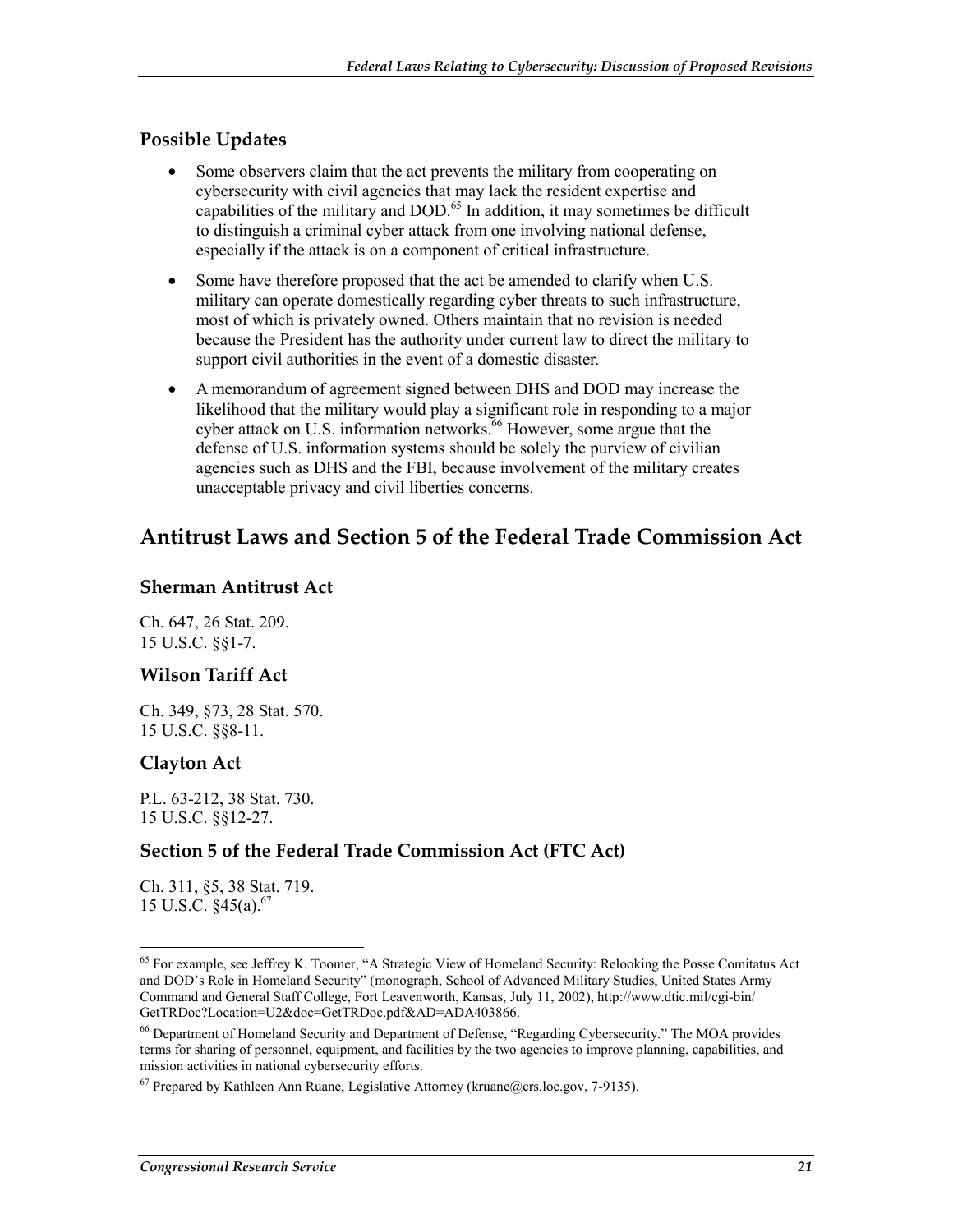When referred to in statute, the term "antitrust laws" generally means the three laws listed in 15 U.S.C. §12(a), which are the first three statutes listed above. Also frequently included in the list of antitrust laws is Section 5 of the FTC Act, which prohibits unfair and deceptive trade practices. Section 5 is included because courts have found that unfair competition includes, at the least, activity that would violate the Sherman or Clayton Acts.<sup>68</sup>

#### **Major Relevant Provisions**

• The antitrust laws as well as Section 5 of the FTC Act are a collection of statutes that forbid combinations or agreements that unreasonably restrain trade.<sup>69</sup> Whenever competitors in a given market share information, antitrust concerns may be raised due to the risk of collusion among competitors.<sup>70</sup>

#### **Possible Updates**

Information sharing agreements between private corporations may be subject to antitrust scrutiny, because the sharing of information among competitors could create opportunities for collaboration with the goal of restraining trade.<sup>71</sup> However, information sharing agreements to combat cybersecurity may be in compliance with antitrust principles so long as their goals are to combat cyber threats rather than restrain competition.<sup>72</sup>

Some may argue that in order to develop effective and efficient information sharing agreements to combat cybersecurity threats, an explicit exemption from the antitrust laws for these agreements is necessary. Congress has previously proposed such an exemption. For example, H.R. 2435  $(107<sup>th</sup> Congress)$  would have granted an express exemption from the antitrust laws and from Section 5 of the FTC Act to persons making and implementing agreements entered into solely for the purpose of "facilitating the correction or avoidance of a cyber security-related problem or communication of or disclosing information to help correct or avoid the effects of a cyber security-related problem." Such an exemption, if enacted by Congress, would allow market participants to engage in information sharing for the purposes of combating cybersecurity threats without concern for implicating the antitrust laws. In the 112<sup>th</sup> Congress, the *Task Force Report* states that an antitrust exemption *might* be required.<sup>73</sup> H.R. 3523 does not specifically mention antitrust laws, but it permits sharing of cybersecurity information among private-sector entities "notwithstanding any other provision of law." S. 2151 and S. 3342 would expressly exempt from antitrust laws the exchange among private entities of information relating to cybersecurity threats.

Others may argue that the antitrust laws are flexible in nature, particularly as they relate to information sharing agreements, and the laws are flexibly applied by the agencies of

<sup>1</sup> <sup>68</sup> See, e.g., United States v. American Airlines Inc., 743 F.2d 1114 ( $5^{th}$  Cir. 1984); FTC v. Motion Picture Advertising Serv. Co., 344 U.S. 392, 394-95 (1953); FTC v. Cement Institute, 333 U.S. 683, 694 (1948); Fashion Originators' Guild v. FTC, 312 U.S. 457, 463-64 (1941).

<sup>69</sup> See Standard Oil Co. v. U.S., 221 U.S. 1 (1911).

<sup>70</sup> See Federal Trade Commission and Department of Justice, *Antitrust Guidelines for Collaborations among Competitors*, April 2000, http://www.ftc.gov/os/2000/04/ftcdojguidelines.pdf.

 $71$  Ibid.

 $^{72}$  Ibid. (noting that many collaborations among competitors are "not only benign, but procompetitive").

<sup>73</sup> House Republican Cybersecurity Task Force, *Recommendations*, p. 11.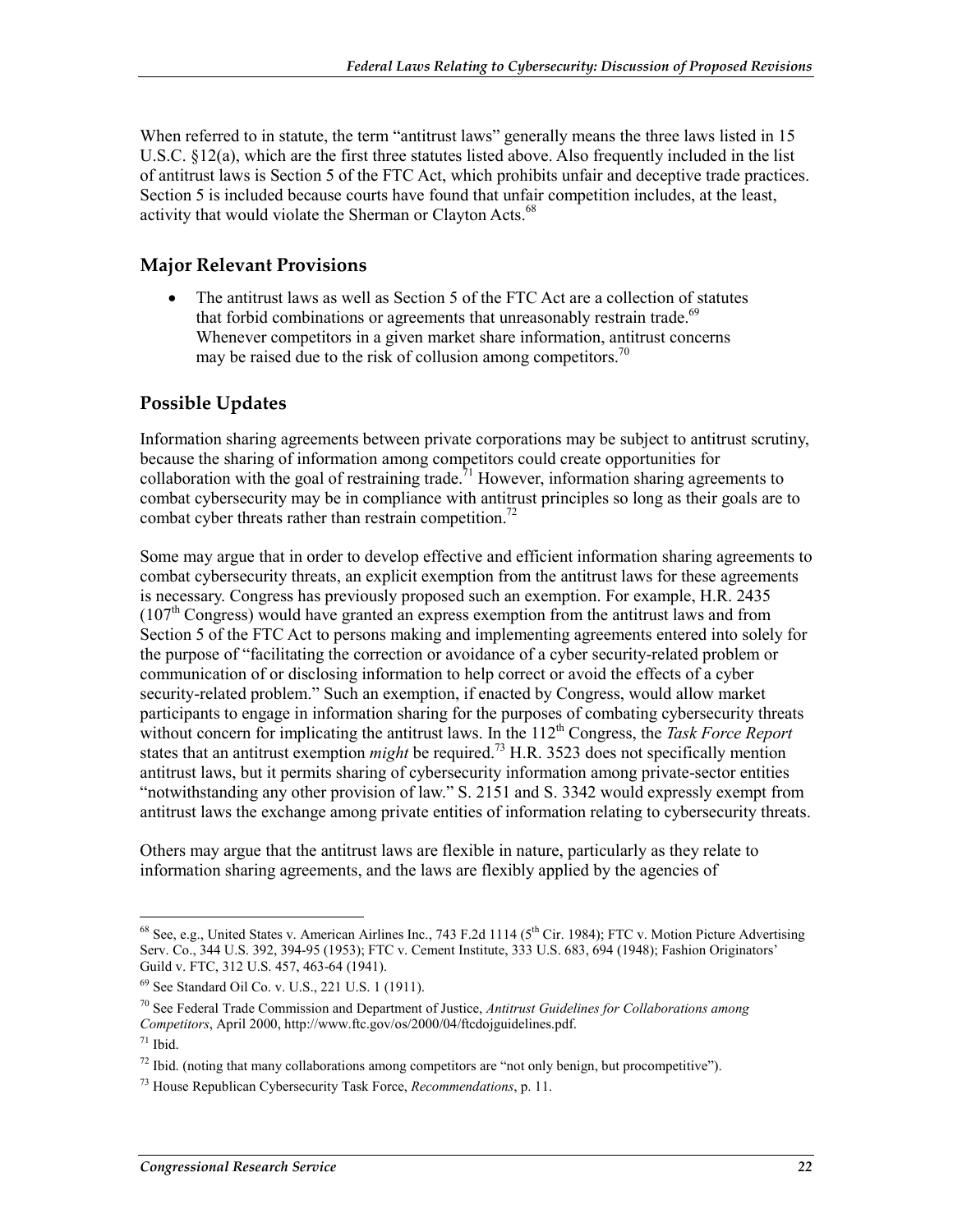jurisdiction.<sup>74</sup> This flexible nature may obviate the need for express exemptions from the application of the laws, while keeping the antitrust agencies involved in and aware of the information sharing agreements companies are making.<sup>75</sup> The agencies have expressed a view that if competitors are collaborating for reasons that do not restrain trade or hamper competition, and safeguards are in place to prevent such restraint, the antitrust laws should not hinder such collaboration.<sup>76</sup> The Department of Justice (DOJ) currently allows companies wishing to create information sharing arrangements for permissible and procompetitive purposes to submit their plans for collaboration to the agency.<sup>77</sup> The agency then reviews the plans and, if the plans are approved, issues what is known as a business review letter.<sup>78</sup> The business review letter will generally state that DOJ does not intend to enforce the antitrust laws against the proposed collaboration. DOJ has issued business review letters to companies who have developed plans to share information to combat cybersecurity threats.<sup>79</sup>

# **National Institute of Standards and Technology Act**

Ch. 872, 31 Stat. 1449. 15 U.S.C. §271 et seq.

#### **Major Relevant Provisions**

The original act gave the agency responsibilities relating to technical standards. Later amendments added more generally relevant provisions and, more specifically,

- Identified relevant research topics, among them computer and telecommunication systems, including information security and control systems.<sup>80</sup>
- Established a computer standards program at the National Institute of Standards and Technology (NIST).<sup>81</sup>

#### **Possible Updates**

Despite NIST's current authority to conduct research on computers and information security, some concerns have been raised about whether those activities should be enhanced in light of the evolving threat environment for cybersecurity. In the  $111<sup>th</sup>$  Congress, H.R. 4061, which was

<u>.</u>

<sup>74</sup> See Amitai Aviram, "Network Responses to Network Threats," in *The Law and Economics of Cybersecurity*, ed. Mark Grady and Francesco Parisi (New York: Cambridge University Press, 2006), 157-158.

<sup>75</sup> See Federal Trade Commission and Department of Justice, *Antitrust Guidelines*.

 $76$  Ibid.

<sup>77 28</sup> C.F.R. §50.6.

<sup>78</sup> Federal Trade Commission and Department of Justice, *Antitrust Guidelines*.

<sup>79</sup> Joel I. Klein, Assistant Attorney General, to Barbara Greenspan, Associate General Counsel, Electric Power Institute, Inc., October 2, 2000, http://www.justice.gov/atr/public/busreview/6614.htm.

<sup>80 15</sup> U.S.C. §272, as amended by the Technology Competitiveness Act, Subtitle B of Title V of P.L. 100-418, the Omnibus Trade and Competitiveness Act of 1988, which also changed the name of the agency from the National Bureau of Standards to the National Institute of Standards and Technology, and changed the name of the act to the National Institute of Standards and Technology Act.

<sup>&</sup>lt;sup>81</sup> 15 U.S.C. §§278g-3 and -4, as added by the Computer Security Act of 1987. See also "Federal Information Security Management Act of 2002 (FISMA)."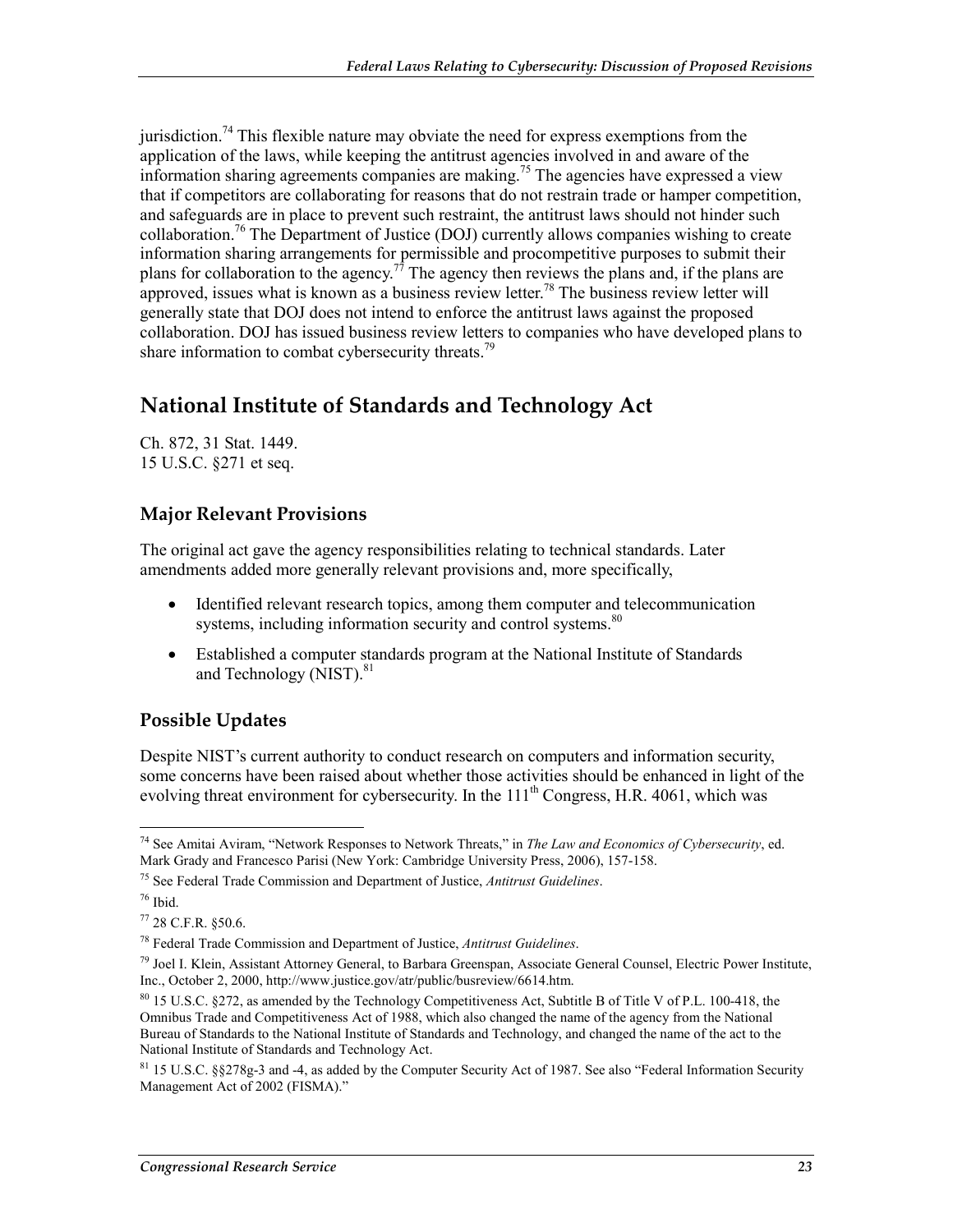passed by the House, would have required NIST to conduct intramural research on identity management and the security of information systems, networks, and industrial control systems. A similar bill, H.R. 2096, is being considered by the  $112<sup>th</sup>$  Congress.

## **Federal Power Act**

Ch. 285, 41 Stat. 1063. 16 U.S.C. §791a et seq., §824 et seq.<sup>82</sup>

#### **Major Relevant Provisions**

• Established the Federal Energy Regulatory Commission (FERC) and gave it regulatory authority over interstate sale and transmission of electric power.

#### **Possible Updates**

Concerns about the vulnerability of the electric grid to cyber attack have increased substantially over the last several years.<sup>83</sup> Although the Energy Policy Act of 2005 (P.L. 109-58) gave FERC responsibility for developing reliability standards for power systems, limitations to that authority and to the usefulness of the standards-development process to respond effectively to rapidly emerging cybersecurity threats have raised concerns about the need for enhancing FERC's authority to address those threats, especially in light of the development of smart-grid technology.<sup>84</sup> Several bills were introduced in the  $111^{th}$  Congress (H.R. 2165, H.R. 2195, H.R. 5026, S. 946, S. 1462) in response. H.R. 5026, which was passed by the House, would have expanded FERC's jurisdiction over electric infrastructure and authorized FERC to order actions by relevant entities in response to threats to cybersecurity. In the  $112<sup>th</sup>$  Congress, S. 1342 would also provide expanded cybersecurity authorities to FERC, and H.R. 668 would give FERC emergency authorities in response to events causing large-scale disruptions of the electric grid.

### **Communications Act of 1934**

Ch. 652, 48 Stat. 1064. 47 U.S.C. §151 et seq.85

1

#### **Major Relevant Provisions**

• Established the Federal Communications Commission (FCC) and gave it regulatory authority over both domestic and international commercial wired and wireless communications.

 $82$  The law was originally enacted in 1920 as the Federal Water Power Act but was renamed the Federal Power Act in 1935 (49 Stat. 863, 16 U.S.C. §791a).

<sup>83</sup> See, for example, H.Rept. 111-493, S.Rept. 111-331.

<sup>84</sup> CRS Report R41886, *The Smart Grid and Cybersecurity—Regulatory Policy and Issues*, by Richard J. Campbell.

<sup>&</sup>lt;sup>85</sup> See also "Communications Decency Act of 1996."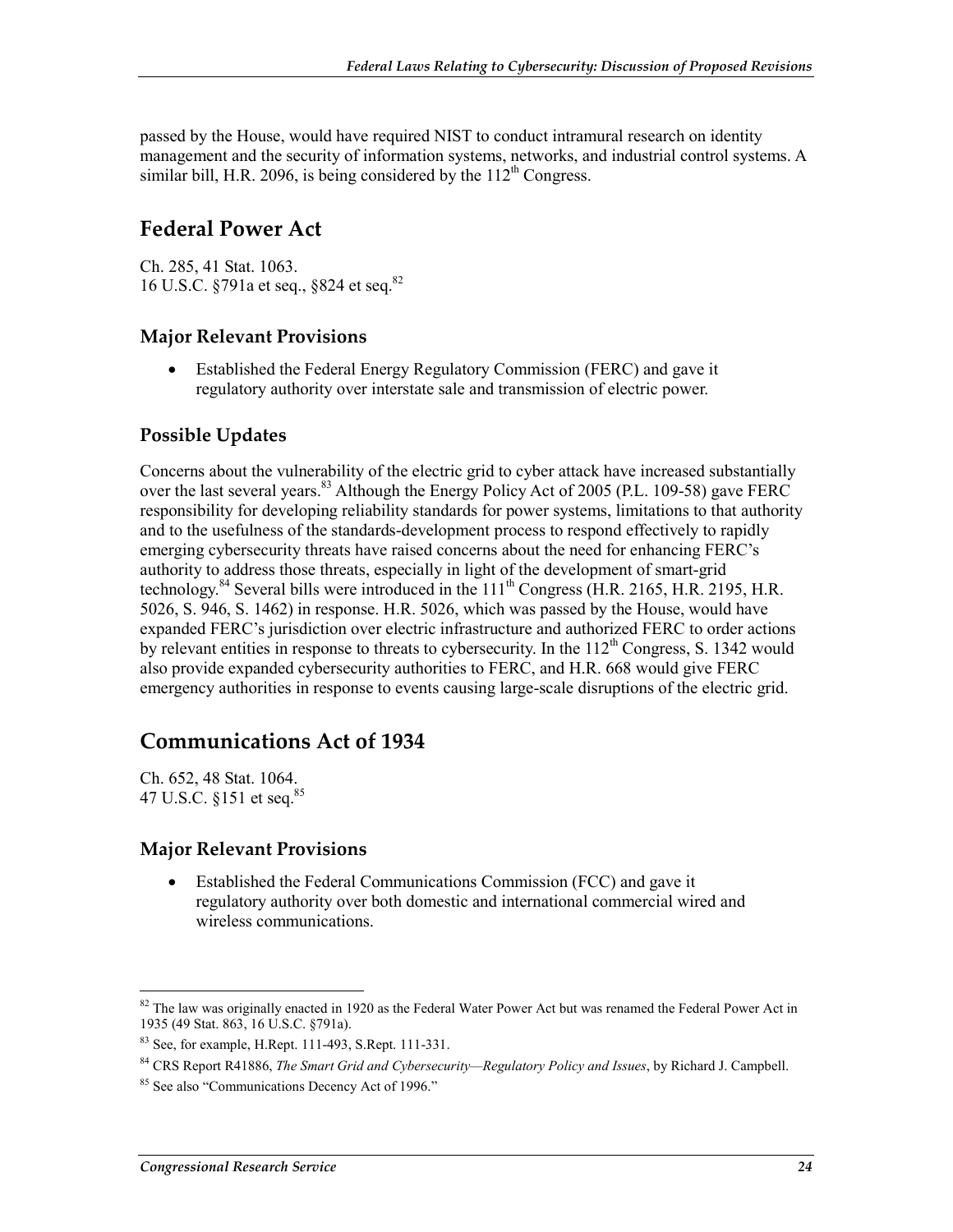• Provides the President with authority in a national emergency to control "any or all stations or devices capable of emitting electromagnetic radiations," and in case of war or threat of war, to close "any facility or station for wire communication" (Section 706 of the act, 47 U.S.C. §606).

#### **Possible Updates**

Some observers have proposed that the act should be revised to give the FCC more of a role in cybersecurity, especially given the growing merging of information and communications technology (ICT) and their increasing importance in the U.S. economy. In fact, a number of other countries have more unified governance of ICT than the United States.<sup>86</sup>

Some controversy exists about whether the Section 706 authorities described above permit the President to shut down Internet communications during a war or national emergency, a power that has sometimes been referred to as the "Internet kill switch."<sup>87</sup> However, there does not appear to be a consensus about whether in fact such additional authority is needed, or, if it is not, whether additional legislation is needed to clarify and delimit it.

That debate became acute during Senate consideration of S. 773 and S. 3480 in the 111<sup>th</sup> Congress. Those bills would have authorized emergency measures by the President if the operation of critical infrastructure were threatened by cyber attack. A similar provision has been proposed in S. 413 in the  $112^{th}$  Congress.<sup>88</sup> This bill also contains a provision that would expressly deny the federal government of any authority to "shut down the Internet."

## **National Security Act of 1947**

Ch. 343, 61 Stat. 495 50 U.S.C. 401 et seq.

#### **Major Relevant Provisions**

- Provided the basis for the modern organization of U.S. defense and national security by reorganizing military and intelligence functions in the federal government.
- Created the National Security Council, the Central Intelligence Agency, and the position of Secretary of Defense.
- Established procedures for access to classified information.

<sup>1</sup> 86 See, for example, Elgin M. Brunner and Manuel Suter, *International CIIP Handbook 2008/2009* (Center for Security Studies, ETH Zurich, 2008), http://www.css.ethz.ch/publications/CIIP\_HB\_08.

<sup>87</sup> See also CRS Report R41674, *Terrorist Use of the Internet: Information Operations in Cyberspace*, by Catherine A. Theohary and John Rollins.

<sup>&</sup>lt;sup>88</sup> S. 413 is largely identical to S. 3480. Both would provide the authority for the emergency measures through a revision of the Homeland Security Act, not the Communications Act. In addition, they would assign the authority to implement Section 706 to the head of a White House office to be created by the bills. The provision in S. 773 was not presented as a revision to a specified law.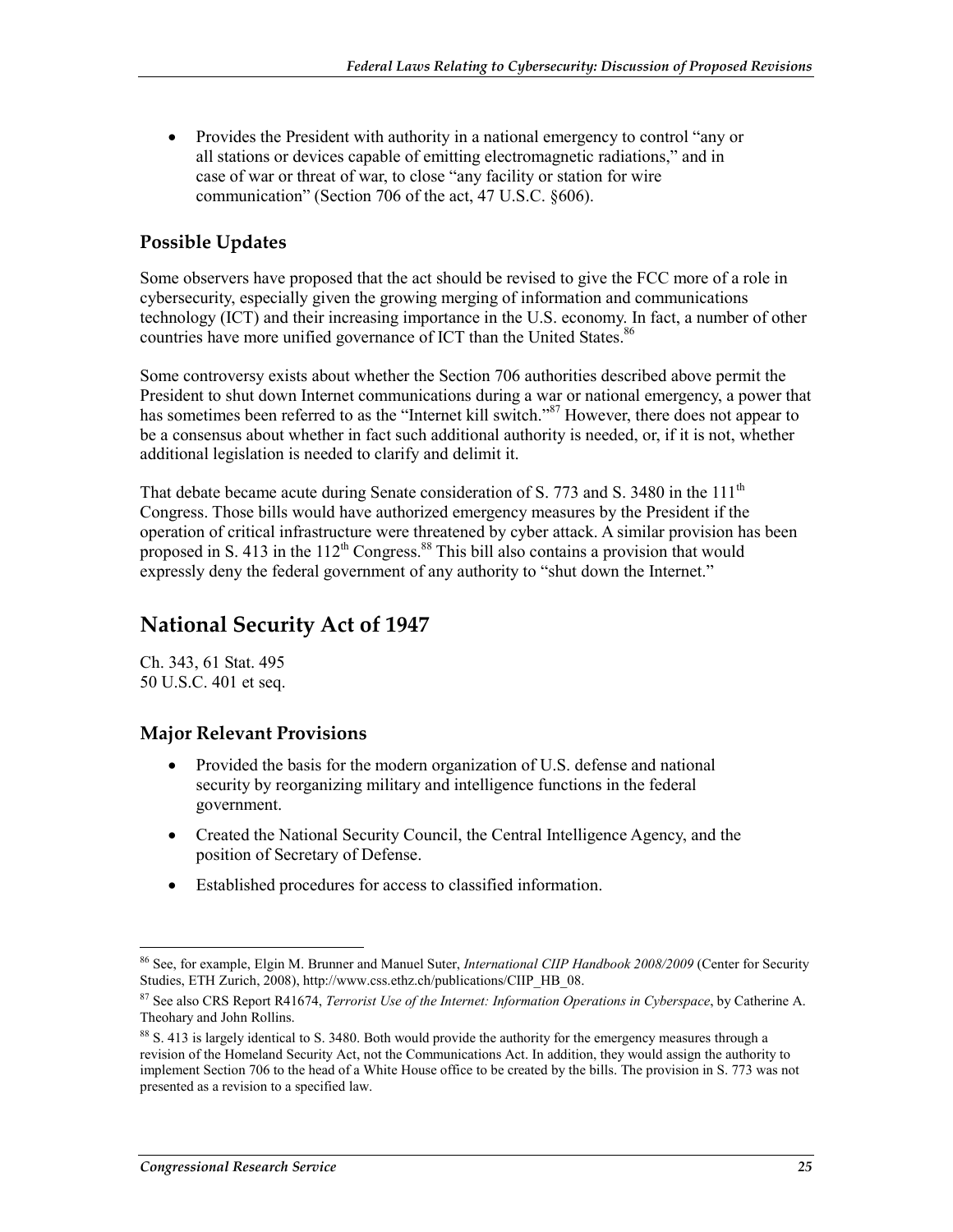#### **Possible Updates**

A broad consensus exists that a significant barrier to improving cybersecurity is limitations on sharing of information, including classified information, about cyber-threats and attacks.<sup>89</sup> H.R. 3523 would address that concern by amending the act to facilitate sharing of intelligence information relating to cybersecurity, including classified information, between federal intelligence entities and private-sector providers of cybersecurity services, and to facilitate the identification and sharing of threat information by providers. The bill also includes provisions for protection from liability for entities sharing information and exemption from disclosure of that information under the "Freedom of Information Act (FOIA)."

See also "Information Sharing."

# **U.S. Information and Educational Exchange Act of 1948 (Smith-Mundt Act)**

Ch. 36, 62 Stat. 6. 22 U.S.C. §1431 et seq.<sup>90</sup>

#### **Major Relevant Provisions**

• Restricts the State Department from disseminating public diplomacy information domestically and limits its authority to communicate with the American public in general (22 U.S.C.  $\S$ 1461-1a).<sup>91</sup> The domestic dissemination provision originally applied to the now defunct U.S. Information Agency (USIA), which was abolished and its functions transferred to the Secretary of State by P.L. 105-277  $(22 \text{ U.S.C. }$  §6532).<sup>92</sup>

#### **Possible Updates**

Critics maintain that the law is a Cold War relic intended only to restrict the USIA, which no longer exists, from propagandizing Americans with public diplomacy and information materials that were intended for a foreign audience. Those critics argue that the restrictions were created before the advent of the Internet, and the provisions create an obsolete barrier that serves only to prevent the State Department from communicating effectively. Some have also argued that the law has been interpreted to prohibit the military from conducting information operations in

<sup>&</sup>lt;u>.</u> 89 For example, the *Task Force Report* states, "There is widespread agreement that greater sharing of information is needed within industries, among industries, and between government and industry in order to improve cybersecurity and to prevent and respond to rapidly changing threats. For example, through intelligence collection, the federal government has insights and capabilities that many times are classified but would be useful to help defend private companies from cybersecurity attacks" (House Republican Cybersecurity Task Force, *Recommendations*, p. 10).

<sup>&</sup>lt;sup>90</sup> Prepared by Catherine A. Theohary, Analyst in National Security Policy and Information Operations (ctheohary@crs.loc.gov, 7-0844).

<sup>&</sup>lt;sup>91</sup> This restriction was added by the Foreign Relations Authorization Act, Fiscal Years 1986 and 1987 (P.L. 99-93, 99 Stat. 431) and was not part of the original act.

<sup>92</sup> For discussion, see CRS Report R40989, *U.S. Public Diplomacy: Background and Current Issues*, by Kennon H. Nakamura and Matthew C. Weed.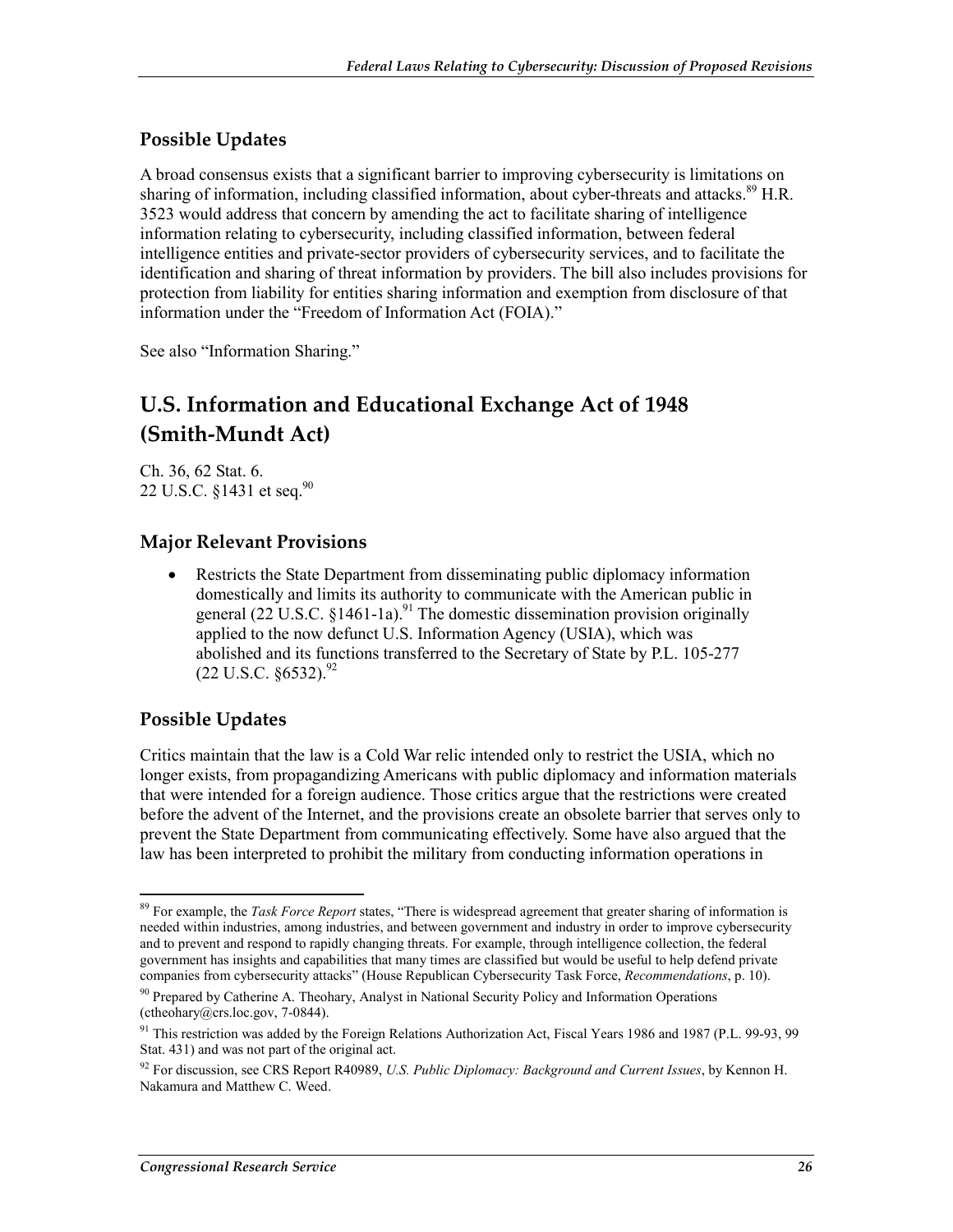cyberspace, as some of those activities could be considered propaganda that could reach U.S. citizens, since the United States does not restrict Internet access according to territorial boundaries.

Yearly appropriations bills for both the State Department and Department of Defense include restrictions on use of funds for "propaganda" activities, although the word "propaganda" is not defined. In the 111<sup>th</sup> Congress, H.R. 5729 would have removed the so-called "firewall" between domestic and foreign audiences by explicitly authorizing the Department of State to disseminate information through the Internet and information media, stating that the resolution shall "not be construed to prohibit the Department from engaging in any medium of information on a presumption that a U.S. domestic audience may be exposed to program material." However, this provision would have applied only to the State Department; it would not have included DOD or other federal departments or agencies.

## **State Department Basic Authorities Act of 1956**

Ch. 841, 70 Stat. 890. 22 U.S.C. §2651a.

#### **Major Relevant Provisions**

• Specifies the organization of the Department of State, including the positions of coordinator for counterterrorism and for HIV/AIDS response.

#### **Possible Updates**

As the Internet becomes increasingly international, concerns have been raised about the development and coordination of international efforts in cybersecurity by the United States.<sup>93</sup> In the  $11<sup>th</sup>$  Congress, S. 3193 would have addressed those concerns by establishing a coordinator for cyberspace and cybersecurity issues within the Department of State. S. 1426 in the  $112<sup>th</sup>$ Congress contains a similar provision.

1

<sup>93</sup> See, for example, CSIS Commission on Cybersecurity for the 44th Presidency, *Securing Cyberspace for the 44th Presidency*, December 2008, http://www.csis.org/tech/cyber/; The White House, *Cyberspace Policy Review*, May 29, 2009, http://www.whitehouse.gov/assets/documents/Cyberspace\_Policy\_Review\_final.pdf; and The White House, *International Strategy for Cyberspace*.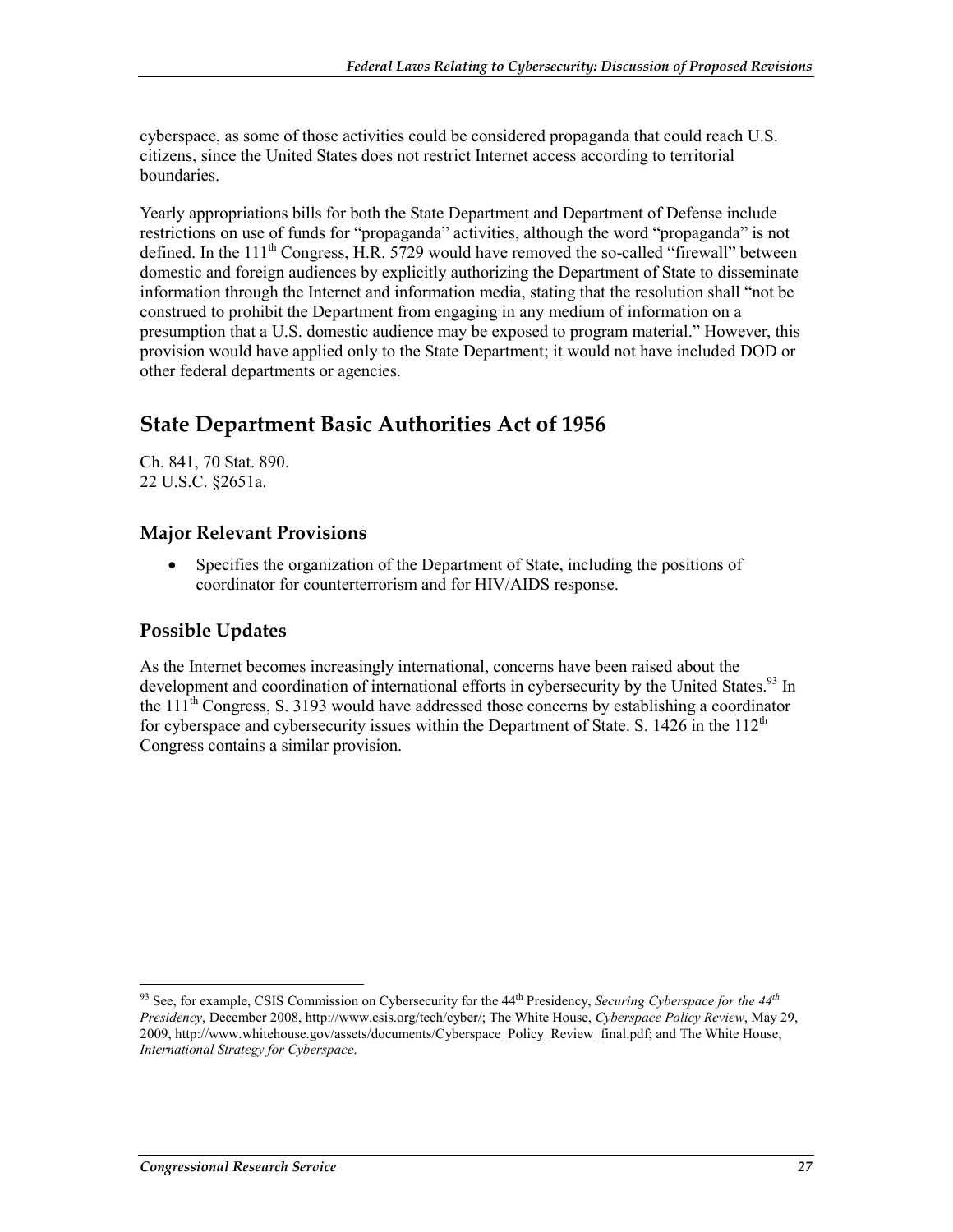# **Freedom of Information Act (FOIA)**

P.L. 89-487, 80 Stat. 250. 5 U.S.C. §552.94

#### **Major Relevant Provisions**

• Enables any person to access—without explanation or justification—existing, identifiable, unpublished executive-branch agency records, unless the material falls within any of FOIA's nine categories of exemption from disclosure.

#### **Possible Updates**

Sharing of cybersecurity information between the federal government and nonfederal entities is widely considered to be an essential need, especially with respect to the protection of critical infrastructure (CI). However, attempts to encourage the private sector to share sensitive CI information with the federal government have, at times, been met with concerns that such records could be subject to public release under FOIA, resulting in potential economic or other harm to the source.

Among the nine exemptions that permit agencies to withhold applicable records are three that may particularly apply to cybersecurity information:

- *Exemption 1:* information properly classified for national defense or foreign policy purposes as secret under criteria established by an executive order.
- *Exemption 3:* data specifically exempted from disclosure by a statute other than FOIA if that statute meets criteria laid out in FOIA.<sup>95</sup>
- *Exemption 4:* trade secrets and commercial or financial information obtained from a person that is privileged or confidential.<sup>96</sup>

An example of Exemption 3 is Section 214 of the HSA (see p. 41), which exempts information about the security of critical infrastructure and protected systems that is voluntarily submitted to an agency covered under the act, provided that the entity that supplies the information expressly requests the exemption concurrently.

Despite these existing protections, some private-sector entities may still have concerns about public release of sensitive records—that existing laws may not be specific enough to protect

<u>.</u>

<sup>94</sup> Prepared by Wendy R. Ginsberg, Analyst in Government Organization and Management (wginsberg@crs.loc.gov, 7-3933).

<sup>&</sup>lt;sup>95</sup> The statute must require that the data be withheld from the public in such a manner as to leave no discretion on the issue, establish particular criteria for withholding information or refer to particular types of matters to be withheld, or specifically cite the exemption if enacted after October 28, 2009, the date of enactment of the OPEN FOIA Act of 2009, P.L. 111-83. These exemptions are also called "b(3) exemptions" because they are created pursuant to 5 U.S.C. §552(b)(3).

<sup>&</sup>lt;sup>96</sup> Other exemptions may also sometimes apply to cybersecurity information. For further discussion of FOIA and its exemptions, see CRS Report R41933, *Freedom of Information Act (FOIA): Background and Policy Options for the 112th Congress*, by Wendy Ginsberg, CRS Report R41406, *The Freedom of Information Act and Nondisclosure Provisions in Other Federal Laws*, by Gina Stevens.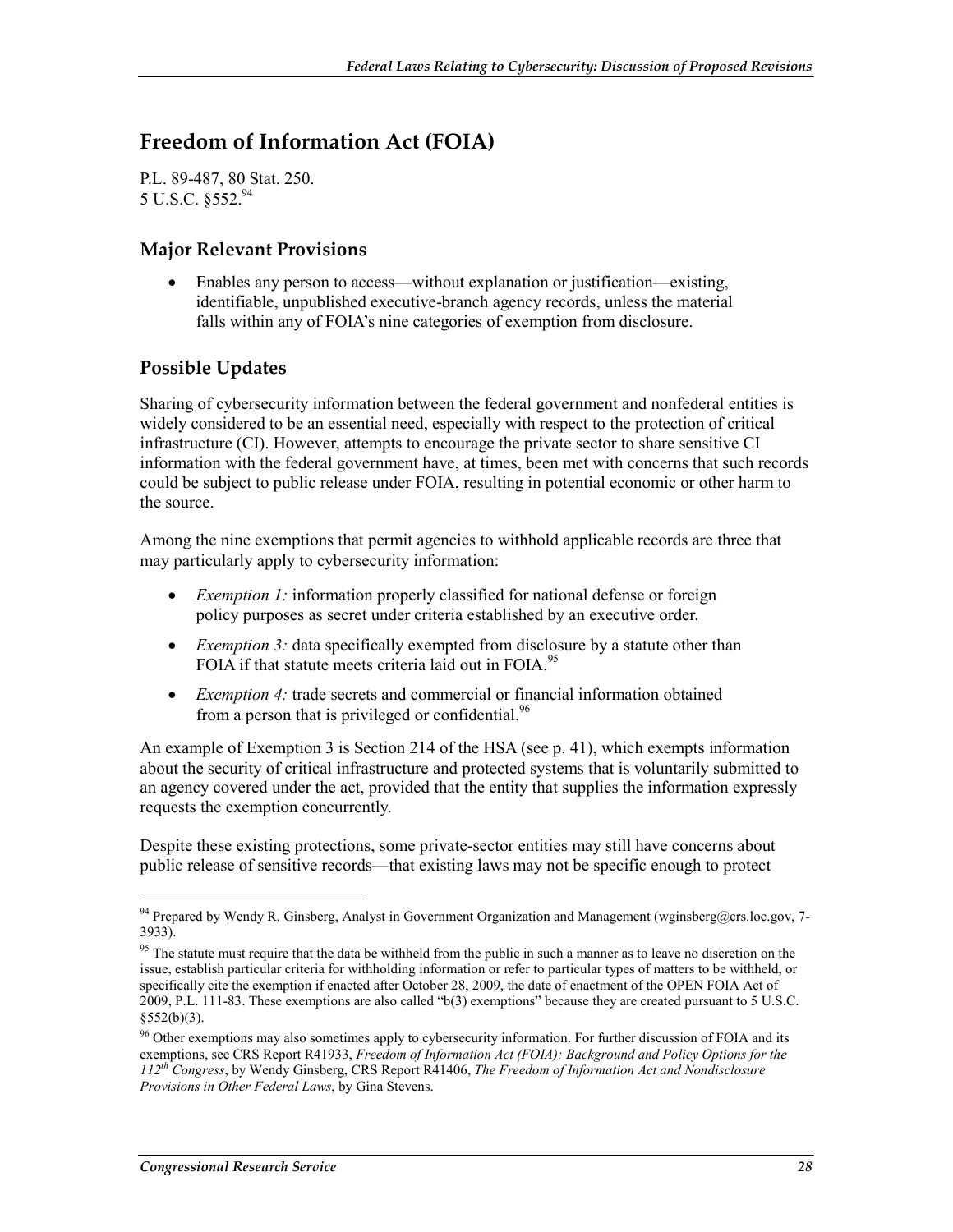particular types of records, or they may be too narrow to protect all records of concern. The *White House Proposal* would address such concerns by applying Exemption 3 to any lawfully obtained information provided to DHS for cybersecurity purposes.97 The *Task Force Report* also suggests that a FOIA exemption may be needed,  $98$  and several bills, including H.R. 3523, S. 2105, S. 2151, S. 3342, and S. 3414 would provide such a FOIA exemption, although none of those proposals would directly modify the statute. Adding such broad exemptions to FOIA, however, could nevertheless prompt concerns about decreases in federal transparency.

# **Omnibus Crime Control and Safe Streets Act of 1968**

P.L. 90-351, 82 Stat. 197. 42 USC Chapter 46, §§3701 to 3797ee-1.

#### **Major Relevant Provisions**

- Title I established federal grant programs and other forms of assistance to state and local law enforcement.
- Title III is a comprehensive wiretapping and electronic eavesdropping statute that not only outlawed both activities in general terms but that also permitted federal and state law enforcement officers to use them under strict limitations.<sup>99</sup>

#### **Possible Updates**

<u>.</u>

The incidence of cybercrime has increased dramatically over the last decade.<sup>100</sup> State and local law enforcement agencies play an important role in combating cybercrime, but concerns have been raised about their abilities to invest sufficient resources in enforcement activities. In the  $111<sup>th</sup>$  Congress, H.R. 1292 would have added a program for law enforcement grants to state and local criminal justice agencies and relevant nonprofit organizations to combat "white collar crime," including cybercrime.

<sup>&</sup>lt;sup>97</sup> See "Sec. 245. Voluntary Disclosure of Cybersecurity Information," in The White House, "Department of Homeland Security Cybersecurity Authority and Information Sharing," May 12, 2011, p. 8–9, http://www.whitehouse.gov/sites/ default/files/omb/legislative/letters/dhs-cybersecurity-authority.pdf.

<sup>98</sup> Specifically, it states, "information sharing within existing structures can be improved through limited safe harbors when private sector entities voluntarily disclose threat, vulnerability, or incident information to the federal government or ask for advice or assistance to help increase protections on their own systems. These protections would need to address concerns about antitrust issues, liability, an exemption from the Freedom of Information Act (FOIA), protection from public disclosure, protection from regulatory use by government, and whether or not a private entity is operating as an agent of the government. However, the protection of personal privacy should be at the forefront of any limited legal protection proposal" (House Republican Cybersecurity Task Force, *Recommendations*, p. 11).

<sup>&</sup>lt;sup>99</sup> These provisions, along with possible updates, are discussed under "Electronic Communications Privacy Act of 1986."

<sup>&</sup>lt;sup>100</sup> There is no uniform definition of "cybercrime." Furthermore, no definitive statistics on cybercrime appear to be publically available. However, the public/private Internet Crime Complaint Center referred 25 times as many of the complaints it received to law enforcement agencies in 2010 (121,710) as in 2001 (4,810) (Internet Crime Complaint Center, *2010 Internet Crime Report*, 2011, http://www.ic3.gov/media/annualreport/2010\_IC3Report.pdf).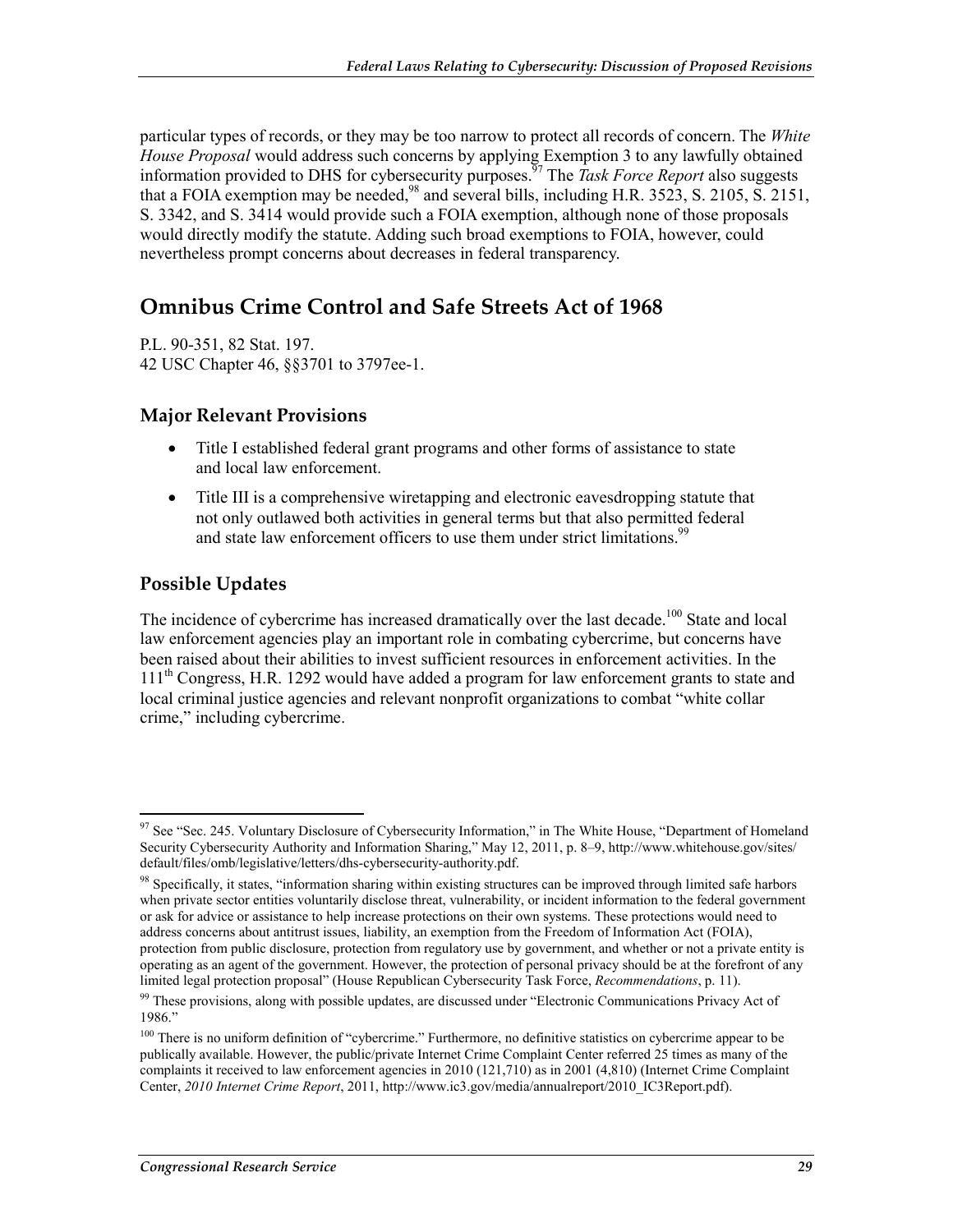## **Racketeer Influenced and Corrupt Organizations Act (RICO)**

P.L. 91-452, 84 Stat. 941. 18 U.S.C. Chapter 96, §§1961-1968.

#### **Major Relevant Provisions**

• Enlarges the civil and criminal consequences of a list of state and federal crimes when committed in a way characteristic of the conduct of organized crime  $(racketering)$ .<sup>101</sup>

#### **Possible Updates**

The *Task Force Report* recommends that Congress change RICO "to include computer fraud within the definition of racketeering."<sup>102</sup> The *White House Proposal* would make felony violation of 18 U.S.C. §1030 (see "Counterfeit Access Device and Computer Fraud and Abuse Act of 1984") a racketeering predicate offense.

# **Federal Advisory Committee Act (FACA)**

P.L. 93-579, 86 Stat 770. 5 U.S.C. App., §§1-16.

#### **Major Relevant Provisions**

- Specifies the circumstances under which a federal advisory committee can be established, and its responsibilities and limitations.
- Requires that meetings of such committees be open to the public and that records be available for public inspection.<sup>103</sup>

#### **Possible Updates**

The act has been criticized as potentially impeding the full development of public/private partnerships in cybersecurity, particularly with respect to impeding private-sector communications and input on policy.<sup>104</sup> While Section 871 of the HSA provides the Secretary of Homeland Security with the power to establish advisory committees that are exempt from the requirements of the act, it is possible that additional exemption authority would be helpful. Any such potential benefits might, however, need to be weighed against the impact of such authority on the public's ability to participate in and access the records of affected advisory committees.

<sup>1</sup> 101 For details, CRS Report 96-950, *RICO: A Brief Sketch*, by Charles Doyle.

<sup>102</sup> House Republican Cybersecurity Task Force, *Recommendations*, p. 14.

<sup>103</sup> For more information, see CRS Report R40520, *Federal Advisory Committees: An Overview*, by Wendy Ginsberg.

<sup>&</sup>lt;sup>104</sup> Isabelle Abele-Wigert and Myriam Dunn, *International CIIP Handbook 2006, Vol. I* (Center for Security Studies, ETH Zurich, 2006), p. 337, http://www.css.ethz.ch/publications/CIIP\_HB\_06\_Vol.1.pdf; Brunner and Suter, *International CIIP Handbook 2008/2009*, p. 456.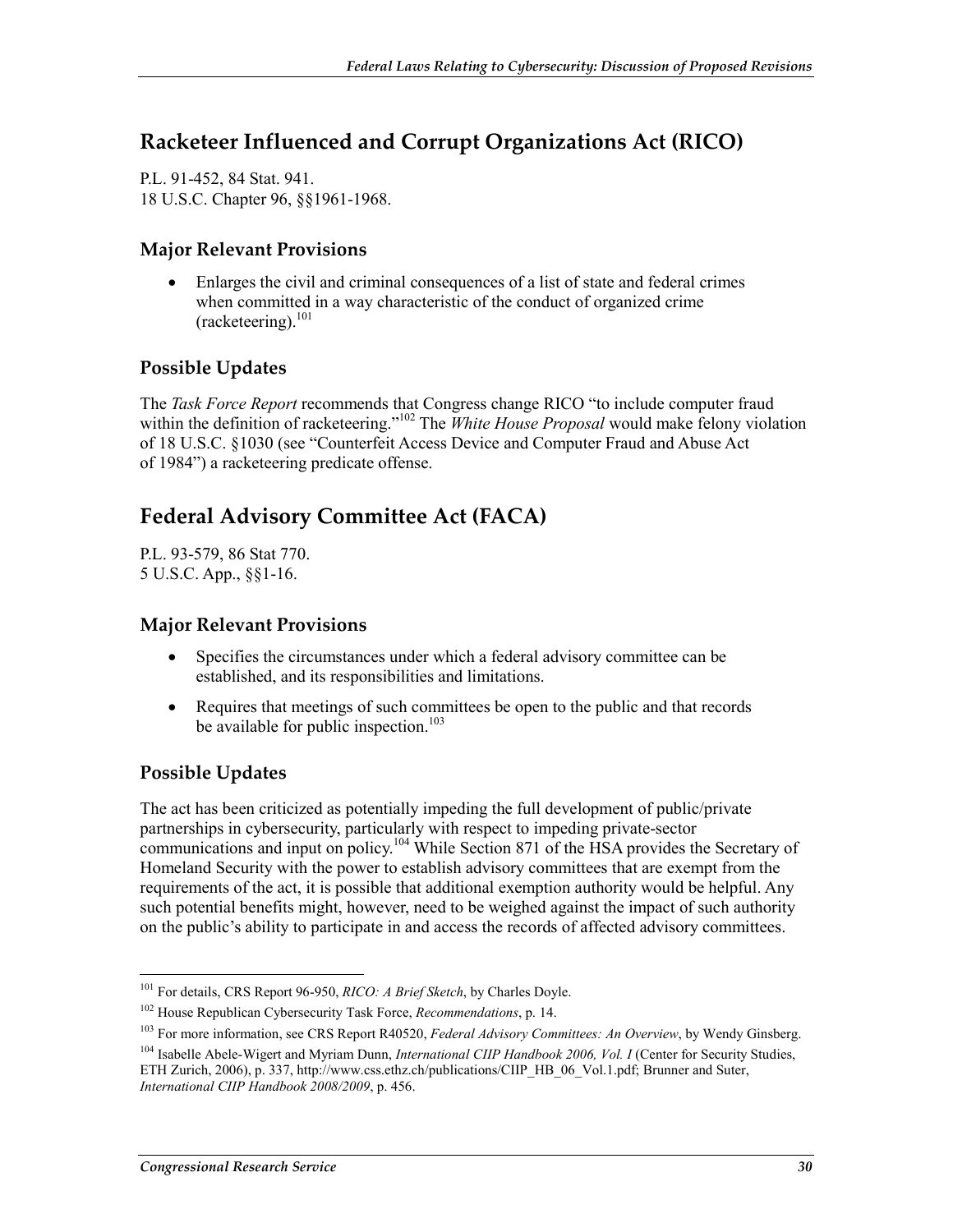The draft bill being considered by the House Committee on Homeland Security<sup>105</sup> would exempt the organization created by the bill from requirements of the act.

## **Privacy Act of 1974**

P.L. 93-579, 88 Stat. 1896. 5 U.S.C. §552a.

#### **Major Relevant Provisions**

- Limits the disclosure of personally identifiable information (PII) held by federal agencies.
- Requires agencies to provide access to persons with agency records containing information on them.
- Established a code of fair information practices for collection, management, and dissemination of records by agencies, including requirements for security and confidentiality of records.

#### **Possible Updates**

Some observers argue that the act should be revised to clarify, in the context of cybersecurity, what is considered PII and how it can be used, such as by explicitly permitting the sharing among federal agencies—or with appropriate third parties such as owners and operators of critical infrastructure—of certain information, such as a computer's Internet (IP) address, in examinations of threats, vulnerabilities, and attacks. The act contains some exemptions, such as for law enforcement activities (5 U.S.C.  $\S$ 552a(b)(7)) and duties of the Comptroller General (5 U.S.C. §552a(b)(10)), but none relating specifically to cybersecurity. However, other observers may argue that the provisions in the act are sufficient to permit necessary cybersecurity activities, and that revising the act to provide additional authorities relating to cybersecurity could compromise the protections provided by the act.<sup>106</sup> In the  $112<sup>th</sup>$  Congress, H.R. 1732 would revise the act to take changes in information technology into account, but does not specifically address information relating to cybersecurity.

1

<sup>&</sup>lt;sup>105</sup> House Committee on Homeland Security, "Hearing on Draft Legislative Proposal on Cybersecurity."

<sup>&</sup>lt;sup>106</sup> For information on how they have been interpreted by the courts, see Department of Justice, "Overview of the Privacy Act of 1974, 2010 Edition," March 2, 2010, http://www.justice.gov/opcl/1974privacyact-overview.htm.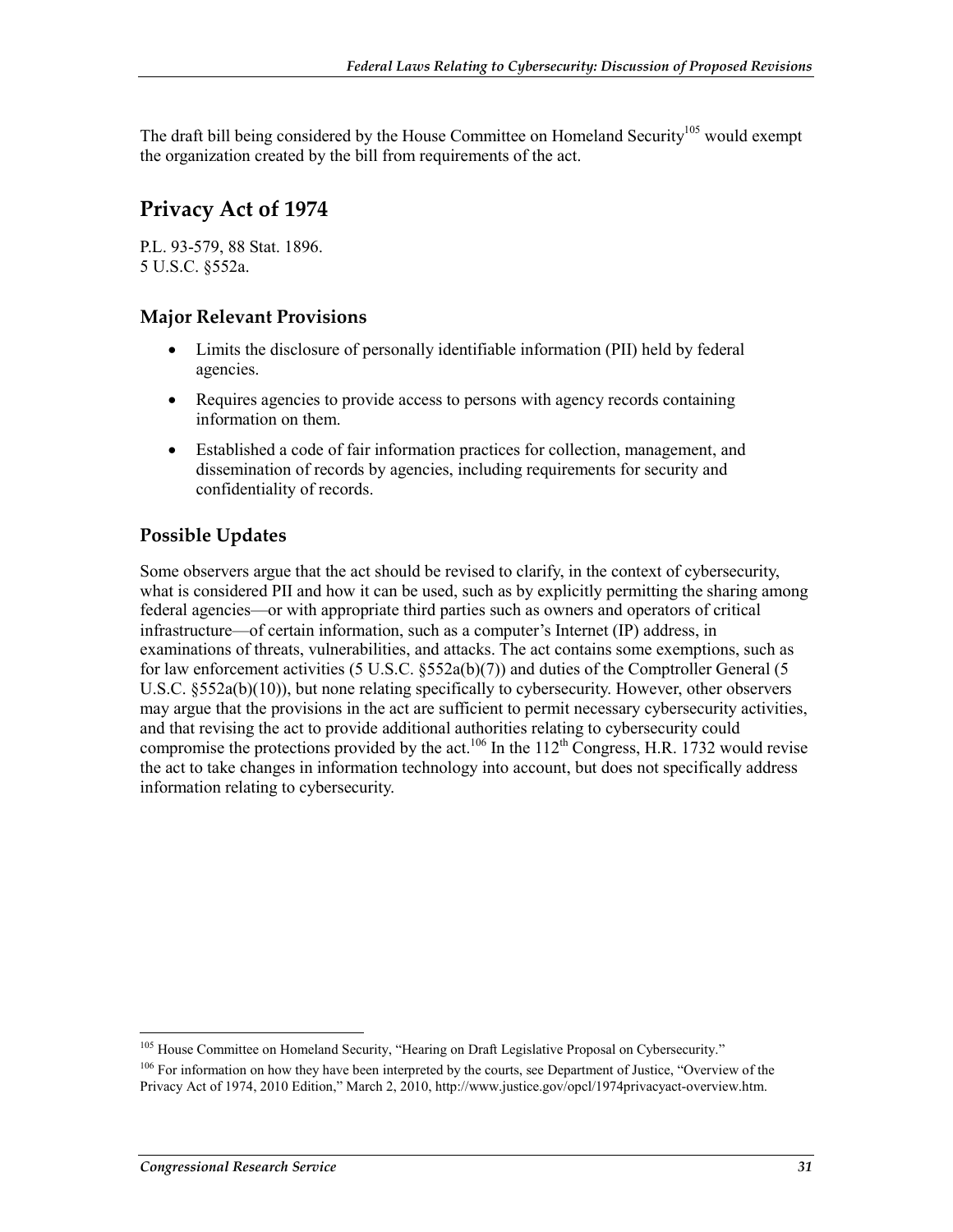# **Counterfeit Access Device and Computer Fraud and Abuse Act of 1984**

P.L. 98-473, 98 Stat. 2190. 18 U.S.C. §1030.

#### **Major Relevant Provisions**

As amended. $107$ 

- Provides criminal penalties, including asset forfeiture, for unauthorized access and wrongful use of computers and networks of the federal government or financial institutions, or in interstate or foreign commerce or communication;
- Specifies wrongful use as obtaining protected information, damaging or threatening to damage a computer, using the computer to commit fraud, trafficking in stolen computer passwords, and espionage;
- Criminalized electronic trespassing on and exceeding authorized access to federal government computers; and
- Created a statutory exemption for intelligence and law enforcement activities.<sup>108</sup>

#### **Possible Update**

1

The *White House Proposal* would add penalties for damaging certain critical infrastructure computers, increase penalties for most violations of the act, clarify certain offenses, and modify the act's conspiracy and forfeiture provisions. In the  $112<sup>th</sup>$  Congress, S. 2111, S. 2151, and S. 3342 have similar provisions. S. 890, S. 2151, S. 3342, and the White House Proposal would enlarge the scope of the password trafficking offense by removing the requirement that the computer affect interstate commerce or be used by the United States. S. 1151 would also make several changes similar to but not as extensive as those in the Administration proposal.<sup>109</sup> The *Task Force Report* recommends that the act be broadened to cover critical infrastructure systems, and possibly all private-sector computers, with increased criminal penalties. It also recommends that provisions should be focused narrowly enough to avoid creating unintended liability for legitimate activities. $110$ 

<sup>&</sup>lt;sup>107</sup> The Computer Fraud and Abuse Act of 1986 (P.L. 99-474, 100 Stat. 1213) expanded the scope of the original act. For government computers, it criminalized electronic trespassing, exceeding authorized access, and destroying information. It also criminalized trafficking in stolen computer passwords and created a statutory exemption for intelligence and law enforcement activities.

<sup>108</sup> For more information, see CRS Report 97-1025, *Cybercrime: An Overview of the Federal Computer Fraud and Abuse Statute and Related Federal Criminal Laws*, by Charles Doyle.

<sup>109</sup> See CRS Report R41941, *The Obama Administration's Cybersecurity Proposal: Criminal Provisions*, by Gina Stevens.

<sup>110</sup> House Republican Cybersecurity Task Force, *Recommendations*, p. 14.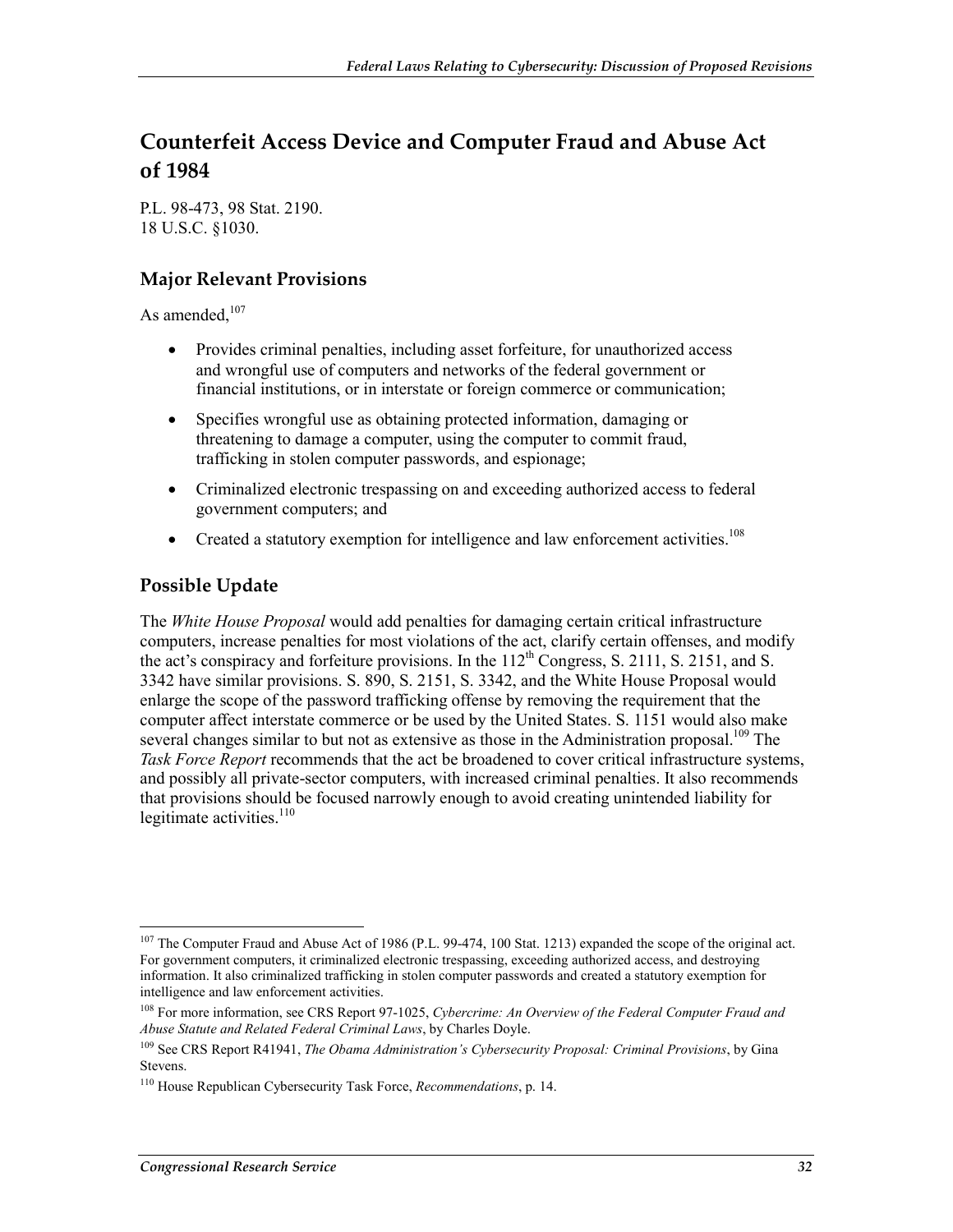## **Electronic Communications Privacy Act of 1986 (ECPA)**

P.L. 99-508, 100 Stat. 1848. 18 U.S.C. §§2510-2522, 18 U.S.C. §§2701-2712, 18 U.S.C. §§3121-3126.111

#### **Major Relevant Provisions**

- Attempts to strike a balance between the fundamental privacy rights of citizens and the legitimate needs of law enforcement with respect to data shared or stored in various types of electronic and telecommunications services.<sup>112</sup> Since the act was passed the Internet and associated technologies have expanded exponentially.<sup>113</sup> The act consists of three parts:
	- A revised Title III of the "Omnibus Crime Control and Safe Streets Act of 1968" (also known as "Title III" or the "Wiretap Act")<sup>114</sup> prohibits the interception of wire, oral, or electronic communications unless an exception to the general rule applies. Unless otherwise provided, prohibits wiretapping and electronic eavesdropping; possession of wiretapping or electronic eavesdropping equipment; use or disclosure of information obtained through illegal wiretapping or electronic eavesdropping; and disclosure of information secured through court-ordered wiretapping or electronic eavesdropping, in order to obstruct justice. $115$
	- The Stored Communications Act  $(SCA)^{116}$  prohibits unlawful access to stored communications.<sup>117</sup>
	- The Pen Register and Trap and Trace statute governing the installation and use of trap and trace devices and pen registers, $118$  proscribing unlawful use of a pen register or a trap and trace device.<sup>119</sup>

<sup>1</sup> <sup>111</sup> Prepared by Gina Stevens, Legislative Attorney (gstevens@crs.loc.gov, 7-2581).

<sup>&</sup>lt;sup>112</sup> 100 Stat. 1848; see also House Committee on the Judiciary, "Electronic Communications Privacy Act of 1986," H.Rept. 99-647, 99th Cong. 2d Sess. 2, at 19 (1986).

<sup>113</sup> House Committee on the Judiciary, Subcommittee on the Constitution, Civil Rights, and Civil Liberties, *ECPA Reform and the Revolution in Cloud Computing*, 2010, http://judiciary.house.gov/hearings/hear\_100923.html (statement of Edward W. Felton, Professor Princeton University):

In 1986, when ECPA was passed, the Internet consisted of a few thousand computers. The network was run by the U.S. government for research and education purposes, and commercial activity was forbidden. There were no web pages, because the web had not been invented. Google would not be founded for another decade. Twitter would not be founded for another two decades. Mark Zuckerberg, who would grow up to start Facebook, was two years old. In talking about advances in computing, people often focus on the equipment. Certainly the advances in computing equipment since 1986 have been spectacular. Compared to the high-end supercomputers of 1986, today's mobile phones have more memory, more computing horsepower, and a better network connection not to mention a vastly lower price.

<sup>114 18</sup> U.S.C. §2510-2522.

<sup>115 18</sup> U.S.C. §2511.

<sup>116 18</sup> U.S.C. §§2701-2712.

<sup>117 18</sup> U.S.C. §2701.

<sup>118 18</sup> U.S.C. §§3121-3126. A trap and trace device identifies the source of incoming calls, and a pen register indicates (continued...)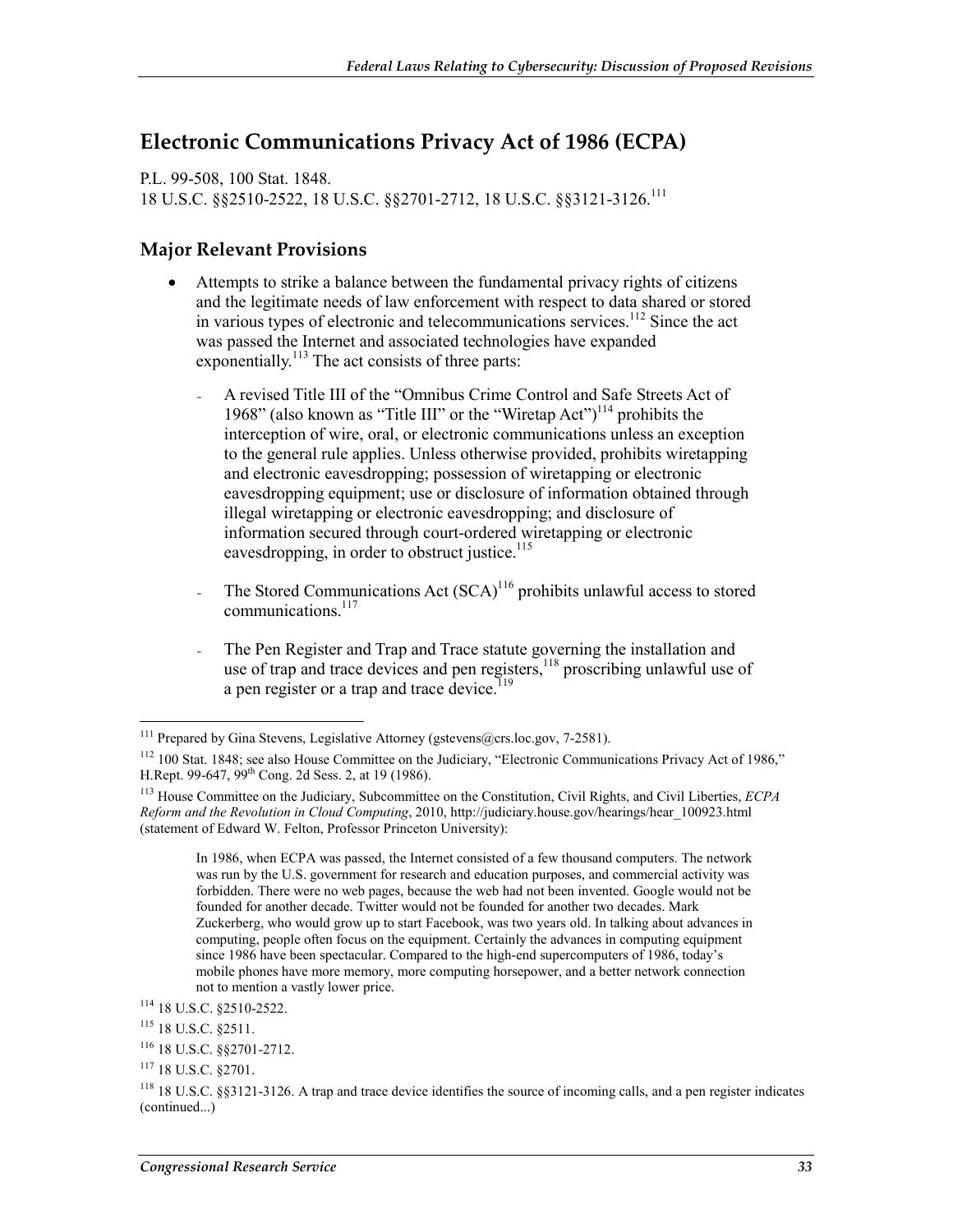• Establishes rules that law enforcement must follow before they can access data stored by service providers. Depending on the type of customer information involved and the type of service being provided, the authorization law enforcement must obtain in order to require disclosure by a third party will range from a simple subpoena to a search warrant based on probable cause.

#### **Possible Updates**

ECPA reform efforts focus on crafting a legal structure that is up-to-date, can be effectively applied to modern technology, and that protects users' reasonable expectations of privacy. ECPA is viewed by many stakeholders as unwieldy, complex, and difficult for judges to apply.<sup>120</sup> Cloud computing<sup>121</sup> poses particular challenges to the ECPA framework. For example, when law enforcement officials seek data or files stored in the cloud, such as web-based e-mail applications or online word processing services, the privacy standard that is applied is often lower than the standard that applies when law enforcement officials seek the same data stored on an individual's personal or business hard drive.<sup>122</sup>

An ECPA reform advocacy coalition has advanced the following principles:

- A governmental entity may require an entity covered by ECPA (a provider of wire or electronic communication service or a provider of remote computing service) to disclose communications that are not readily accessible to the public, but only with a search warrant issued based on a showing of probable cause, regardless of the age of the communications, the means or status of their storage or the provider's access to or use of the communications in its normal business operations.
- A governmental entity may access, or may require a covered entity to provide, prospectively or retrospectively, location information regarding a mobile communications device, but only with a warrant issued based on a showing of probable cause.
- A governmental entity may access, or may require a covered entity to provide, prospectively or in real time, dialed number information, e-mail to and from information or other data currently covered by the authority for pen registers and trap and trace devices, but only after judicial review and a court finding that the

 $\overline{a}$ 

<sup>(...</sup>continued)

the numbers called from a particular phone.

<sup>119 18</sup> U.S.C. §3121.

<sup>&</sup>lt;sup>120</sup> J. Beckwith Burr, "The Electronic Communications Privacy Act of 1986: Principles for Reform," March 30, 2010, http://www.digitaldueprocess.org/files/DDP\_Burr\_Memo.pdf.

<sup>&</sup>lt;sup>121</sup> "Cloud computing is an emerging form of computing that relies on Internet-based services and resources to provide computing services to customers, while freeing them from the burden and costs of maintaining the underlying infrastructure. Examples of cloud computing include web-based e-mail applications and common business applications that are accessed online through a browser, instead of through a local computer" (Government Accountability Office, *Information Security: Federal Guidance Needed to Address Control Issues with Implementing Cloud Computing*, GAO-10-513, May 2010, http://www.gao.gov/new.items/d10513.pdf).

<sup>122</sup> House Committee on the Judiciary, Subcommittee on the Constitution, Civil Rights, and Civil Liberties, *ECPA Reform and the Revolution in Cloud Computing* (statement of Michael Hintze, Associate General Counsel, Microsoft Corp.).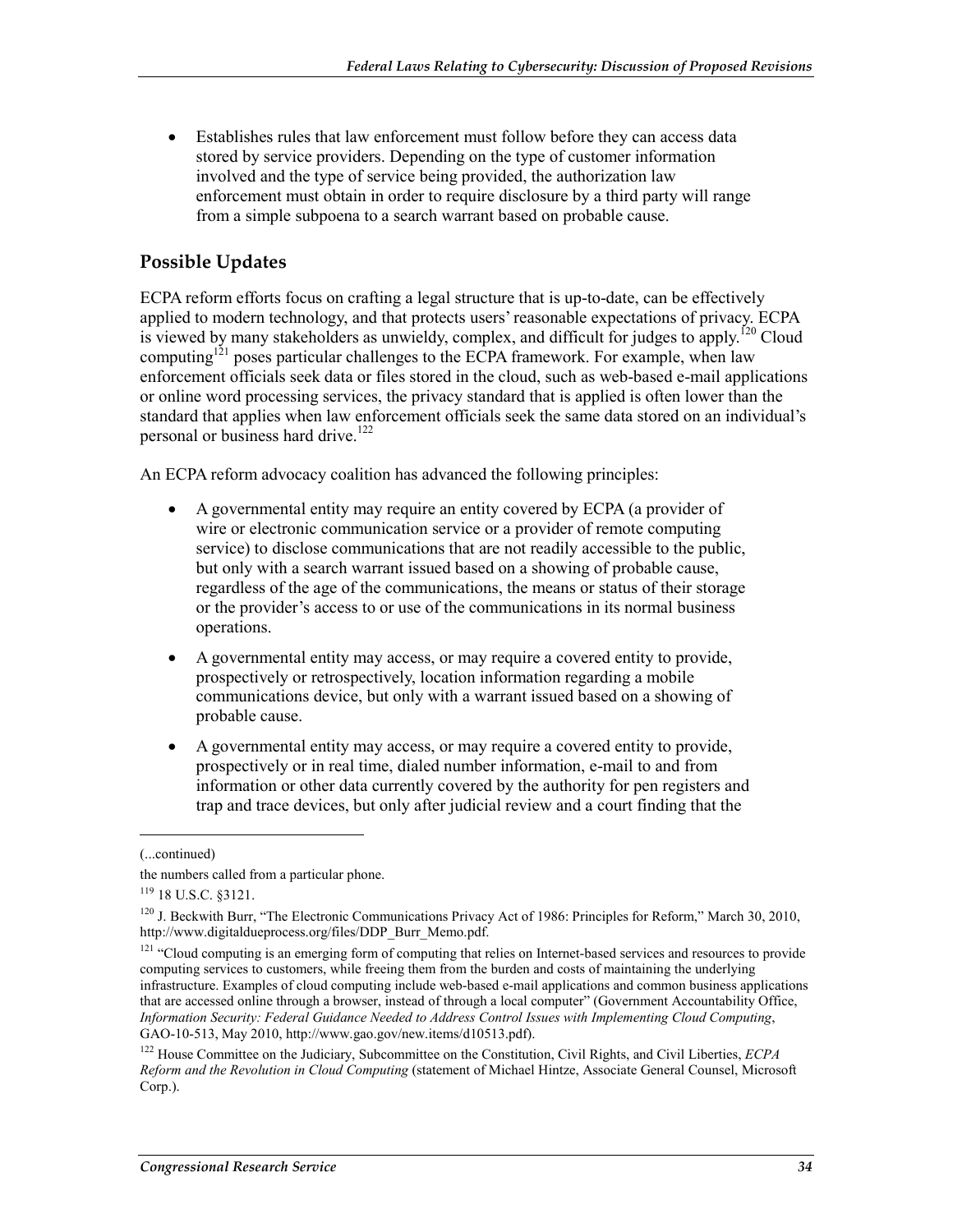governmental entity has made a showing at least as strong as the showing under  $2703(d)$ .

• Where the Stored Communications Act authorizes a subpoena to acquire information, a governmental entity may use such subpoenas only for information related to a specified account(s) or individual(s). All nonparticularized requests must be subject to judicial approval.<sup>123</sup>

The *Task Force Report* recommends changes to laws governing the protection of electronic communications to facilitate sharing of appropriate cybersecurity information, including the development of an anonymous reporting mechanism.<sup>124</sup>

### **Department of Defense Appropriations Act, 1987**

P.L. 99-591, 100 Stat. 3341-82, 3341-122. 10 U.S.C. §167.125

#### **Major Relevant Provisions**

• Provides specific authority to the U.S. Special Operations Command (USSOCOM) for the conduct of direct action, strategic reconnaissance, unconventional warfare, foreign internal defense, civil affairs, and psychological operations; also counterterrorism, humanitarian assistance, theater search and rescue, and such other activities as may be specified by the President or the Secretary of Defense.

#### **Possible Update**

In addition to the authority provided under this act, Title 10 of the U.S. Code provides inherent and specific authority to DOD to undertake the following activities:

- §113 provides that, subject to the direction of the President, the Secretary of Defense has authority, direction, and control over DOD;
- $§164$  provides specific authority for combatant commanders for the performance of missions assigned by the President or by the Secretary with the approval of the President.

Specific authorities for combatant commanders are provided in Title 10 to use force in selfdefense and for mission accomplishment—including in the recently recognized information operations environment. In preparing for contingencies or military operations, DOD undertakes

<sup>1</sup> <sup>123</sup> Digital Due Process Coalition, "Our Principles", 2010, http://www.digitaldueprocess.org/index.cfm?objectid= 99629E40-2551-11DF-8E02000C296BA163.

<sup>&</sup>lt;sup>124</sup> House Republican Cybersecurity Task Force, *Recommendations*, p. 14. For more information on ECPA, see CRS Report 98-326, *Privacy: An Overview of Federal Statutes Governing Wiretapping and Electronic Eavesdropping*, by Gina Stevens and Charles Doyle.

<sup>&</sup>lt;sup>125</sup> Prepared by John Rollins, Specialist in Terrorism and National Security (jrollins@crs.loc.gov, 7-5529).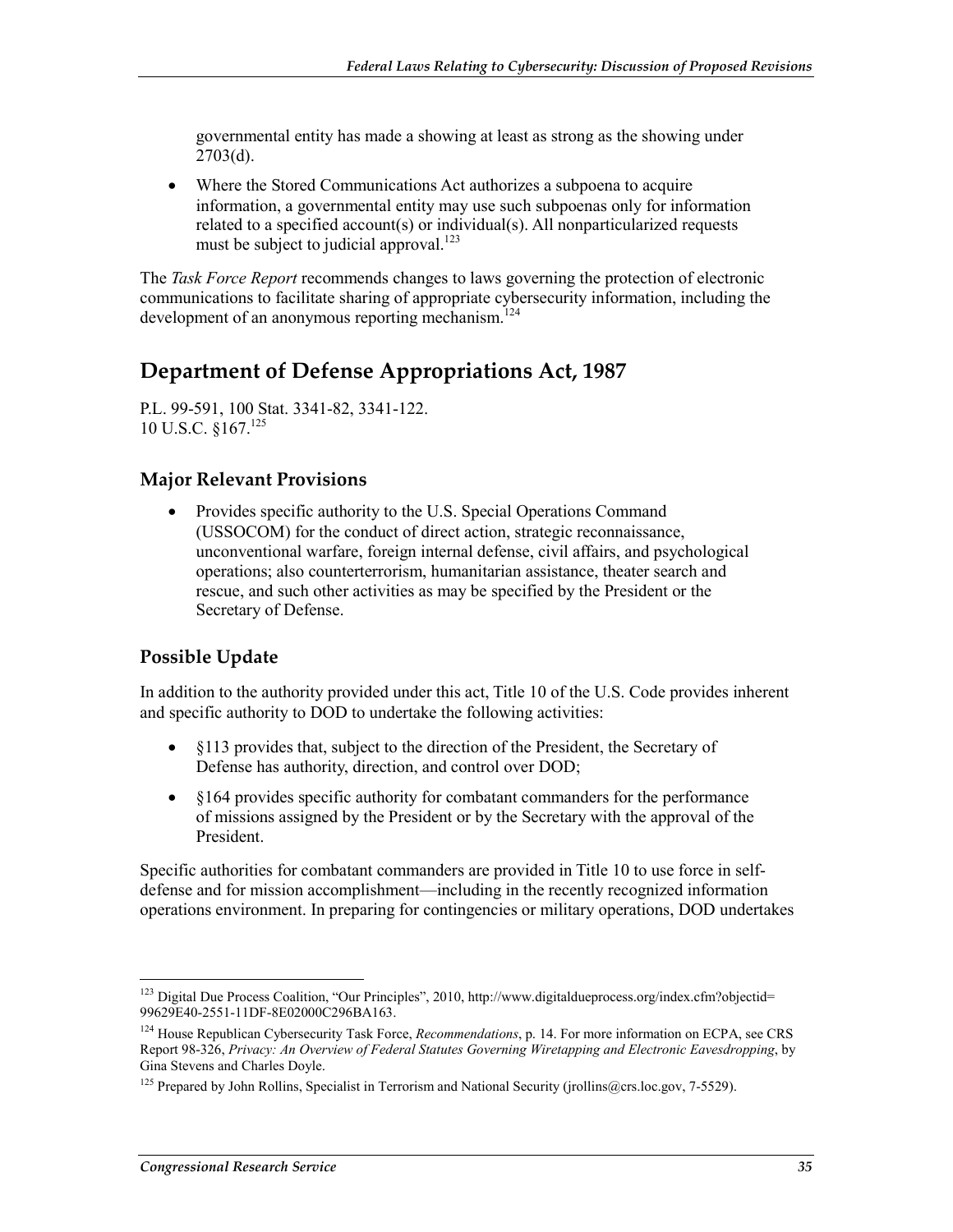activities to lessen risks to U.S. interests, including discrete actions to prepare for and respond to a cyberwarfare-related incident.<sup>126</sup>

Some military activities are conducted *clandestinely* to conceal the nature of the operation and passively collect intelligence. Activities focused on influencing the governing of a foreign country are deemed *covert* actions<sup>127</sup> and may not be conducted by members of the military absent a presidential finding and notification of the congressional intelligence committees.<sup>128</sup>

Some analysts suggest that in the cyber domain distinguishing between whether an action is or should be considered covert or clandestine is problematic, as an attacking adversary's intent and location are often difficult to discern. Should this act be updated, reassessing DOD's authorities in light of its unique intelligence capabilities may assist in responding to and conducting offensive cyber attacks.

# **High Performance Computing Act of 1991**

P.L. 102-194, 105 Stat. 1594. 15 U.S.C. Chapter 81.129

#### **Major Relevant Provisions**

- Establishes a federal high-performance computing program and requires that it address security needs.
- Requires that the program provide for interagency coordination and that an annual report on implementation be submitted to Congress.
- Requires NIST to establish security and privacy standards in high-performance computing for federal systems.

#### **Possible Updates**

1

This act established the Networking and Information Technology Research and Development (NITRD) Program, which produces the required annual report. However, concerns have been raised that the program does not yield sufficient strategic planning and does not sufficiently stress cybersecurity research and development (R&D). In the  $111^{th}$  Congress, H.R. 2020, which passed the House, would have addressed that concern by requiring a five-year strategic plan with threeyear reviewing cycle. It would also have added a research goal of increasing understanding "of the scientific principles of cyber-physical systems" and improving methods for designing,

<sup>126</sup> CRS Report RL31787, *Information Operations, Cyberwarfare, and Cybersecurity: Capabilities and Related Policy Issues*, by Catherine A. Theohary.

<sup>127 50</sup> U.S.C. §413b(e) defines a covert action as "an activity or activities of the United States Government to influence political, economic, or military conditions abroad, where it is intended that the role of the United States Government will not be apparent or acknowledged publicly, but does not include ... activities the primary purpose of which is to acquire intelligence … [or] traditional military activities or routine support to such activities."

<sup>&</sup>lt;sup>128</sup> For an explanation and analysis of issues relating to covert and clandestine activities see CRS Report RL33715, *Covert Action: Legislative Background and Possible Policy Questions*, by Richard F. Grimmett.

 $129$  Parts of the chapter have also been given other popular names: the Next Generation Internet Research Act of 1998 (P.L. 105-305), and the Department of Energy High-End Computing Revitalization Act of 2004.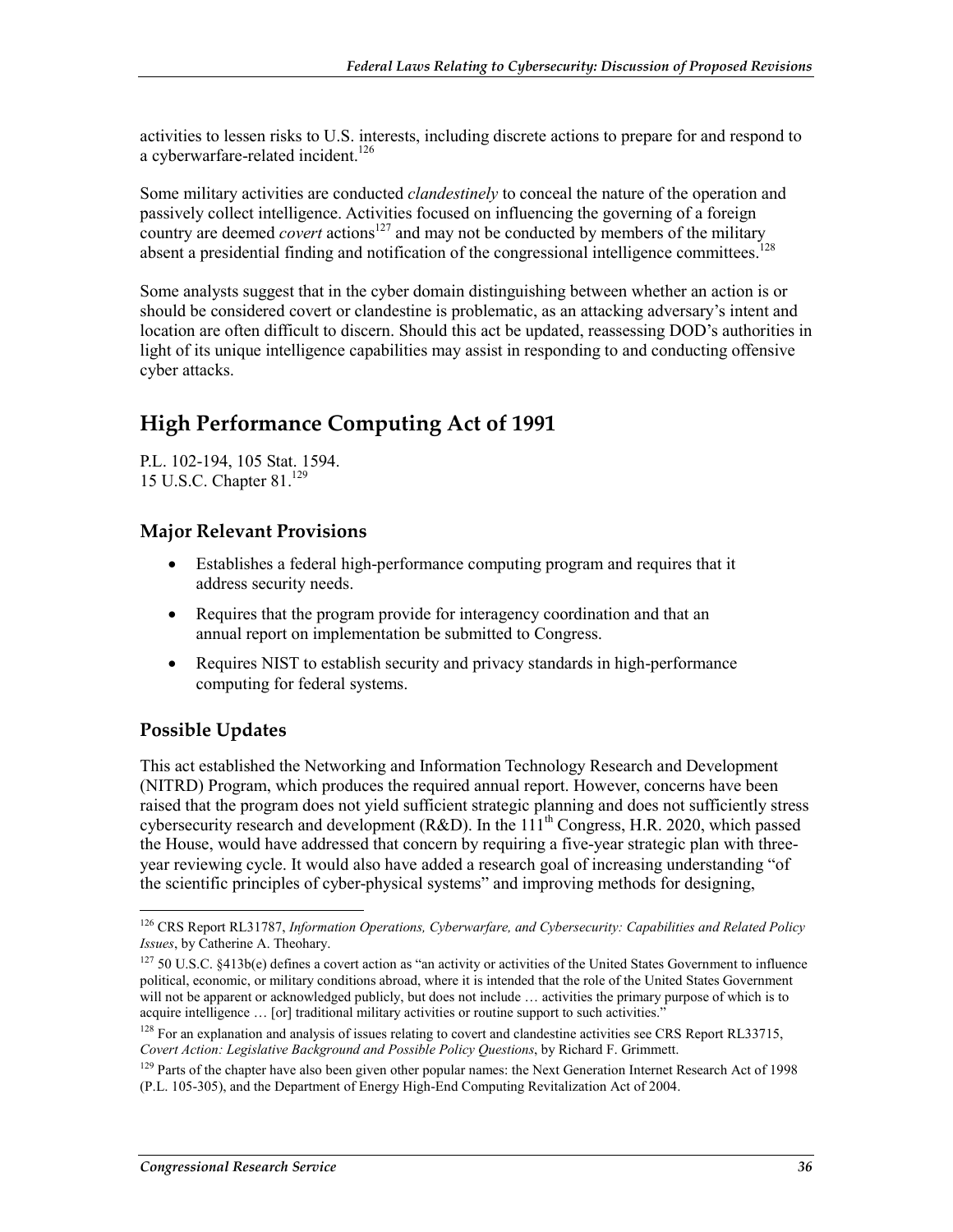developing, and operating such systems with high reliability, safety, and security. H.R. 3834 in the 112<sup>th</sup> Congress is similar but adds provisions on cloud computing. S. 773 in the 111<sup>th</sup> Congress would have required NIST to develop cybersecurity standards and metrics for computer networks and user interfaces, as would S. 2105 and S.  $3414$  in the  $112<sup>th</sup>$  Congress. S. 2151 and S. 3342 would establish cybersecurity, including security of supply chains, as one of the goals for research under the act and contains a requirement similar to that of H.R. 3834 for cyber-physical systems. H.R. 3834, S. 2151, and S. 3342 would also make a number of other amendments not directly related to cybersecurity.

# **Communications Assistance for Law Enforcement Act of 1994 (CALEA)**

P.L. 103-414, 108 Stat. 4279. 47 U.S.C.  $$1001$  et seq.<sup>130</sup>

#### **Major Relevant Provisions**

- Requires telecommunications carriers to assist law enforcement in performing electronic surveillance on their digital networks pursuant to court orders or other lawful authorization.
- Directs the telecommunications industry to design, develop, and deploy solutions that meet requirements for carriers to support authorized electronic surveillance, including unobtrusive isolation of communications and call-identifying information for a target and provision of that information to law enforcement, in a manner that does not compromise the privacy and security of other communications.

#### **Possible Updates**

Some government and industry observers believe that CALEA should be revised to improve its effectiveness in addressing cybersecurity concerns. Among the concerns expressed are whether the act is the best mechanism for collecting information transmitted via the Internet, whether reassessment is needed of which private-sector entities the act covers and which government entities should be involved in enforcement and oversight, and what the role of industry should be in the development of the technologies and standards used to implement the provisions of the act. The *Task Force Report* recommends changes to laws governing the protection of electronic communications to facilitate sharing of appropriate cybersecurity information, including the development of an anonymous reporting mechanism.<sup>131</sup>

<sup>1</sup> <sup>130</sup> Prepared by Patricia Moloney Figliola, Specialist in Internet and Telecommunications Policy (pfigliola@crs.loc.gov, 7-2508).

<sup>131</sup> House Republican Cybersecurity Task Force, *Recommendations*, p. 14.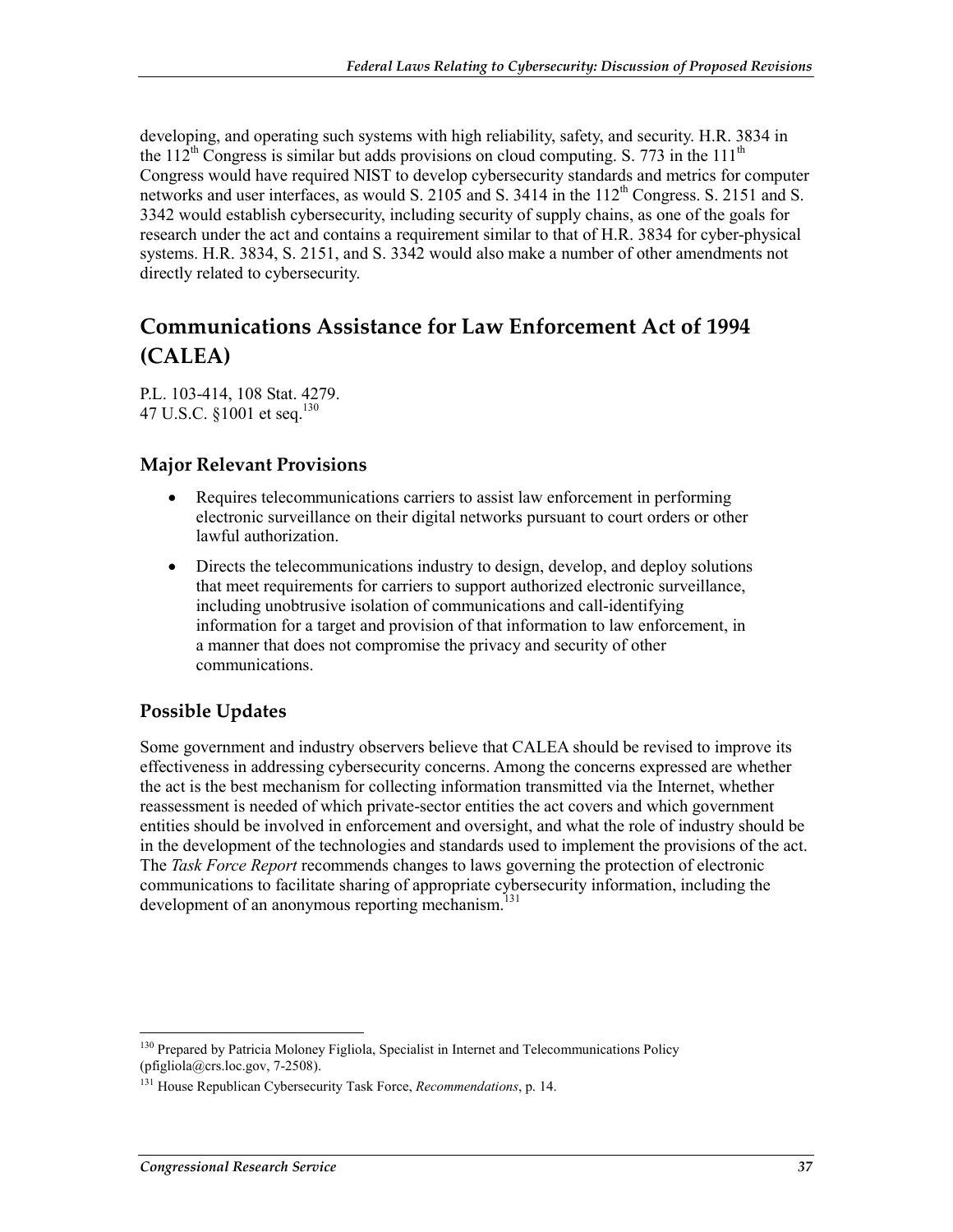# **Communications Decency Act of 1996**

P.L. 104-104 (Title V), 110 Stat. 133. 47 U.S.C. §§223, 230.132

#### **Major Relevant Provisions**

- Intended to regulate indecency and obscenity on telecommunications systems, including the Internet. Although much of the law is targeted at lewd or pornographic material, particularly when shown to children under the age of 18, the obscenity and harassment provisions could also be interpreted as applying to graphic, violent terrorist propaganda or incendiary language.
- Section  $230(c)(1)$  asserts that "no provider or user of an interactive computer service shall be treated as the publisher or speaker of any information." This has been interpreted to absolve Internet service providers and certain web-based services of responsibility for third-party content residing on those networks or websites.<sup>133</sup>

#### **Possible Updates**

Some argue that certain Internet content, such as terrorist chat rooms or propaganda websites, presents a national security or operational threat that is not represented within the Communications Decency Act. Further, should such material be deemed as "indecent," the law does not give federal agencies the authority to require that the Internet service providers hosting the content to take it offline.

These critics maintain that the law should be revised to compel ISPs and web administrators to dismantle sites containing information that could be used to incite harm against the United States. A possible revision could be similar to the "take down and put back" provision in the Digital Millennium Copyright Act, 112 Stat. 2860, P.L. 105-304 which amended title 17 of the U.S. Code to hold a service liable for publishing material that is defamatory or infringes upon a third party copyright.

Others maintain that such a revision is counter to the spirit of free, open exchange of information that is characterized by the Internet and may be a First Amendment violation. Some have also expressed concerns that the intelligence value gained by preserving and monitoring the sites outweighs the potential threat risk.

<sup>1</sup> <sup>132</sup> Prepared by Catherine A. Theohary, Analyst in National Security Policy and Information Operations (ctheohary@crs.loc.gov, 7-0844). These provisions are codified to Chapter 5 of Title 47, the "Communications Act of 1934." Codification of the various provisions of this act is complex. See 47 U.S.C. §609 nt. for details.

<sup>133</sup> See CRS Report R41499, *The Communications Decency Act: Section 230(c)(1) and Online Intermediary Liability*, by Kathleen Ann Ruane and Julia Tamulis.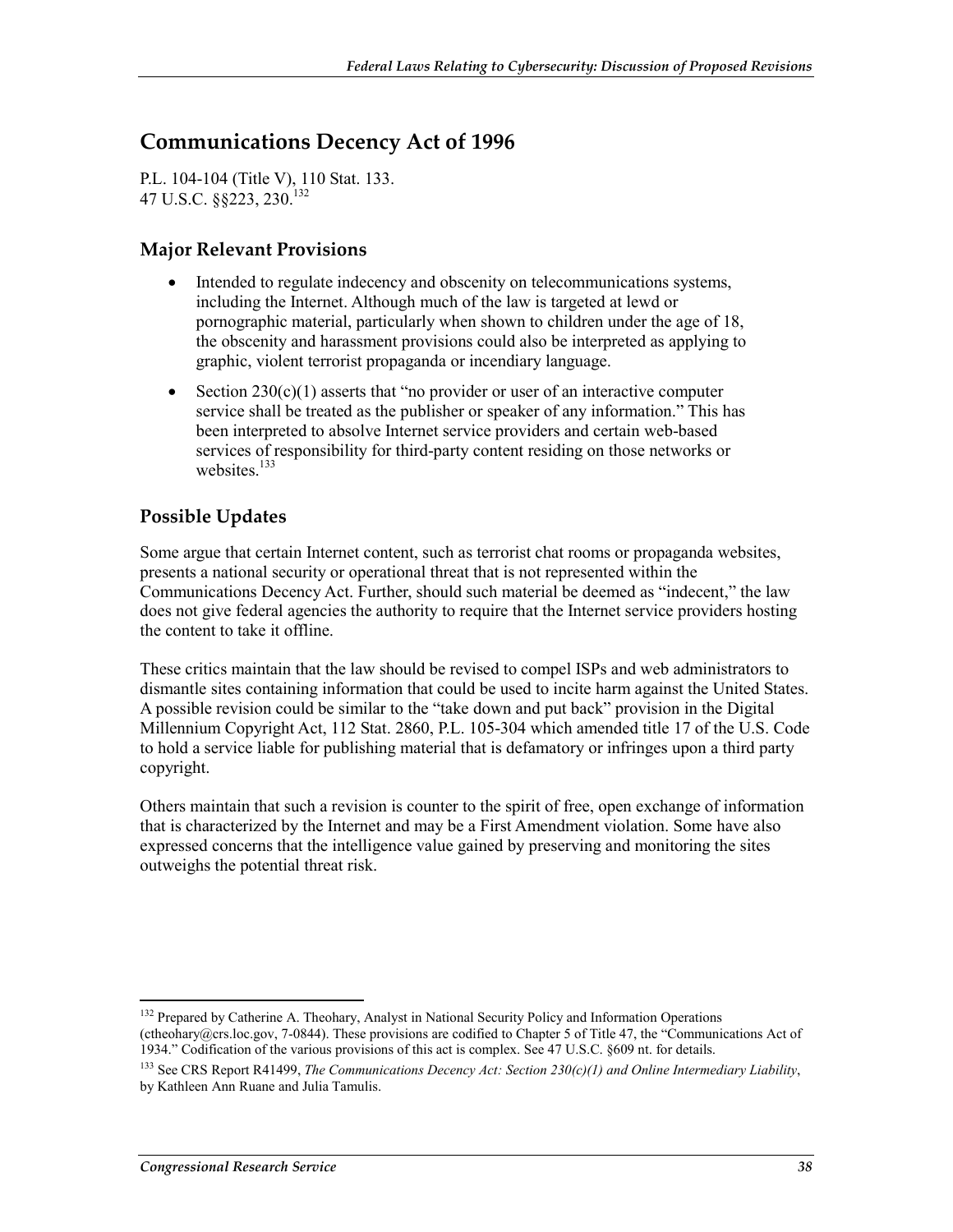# **Clinger-Cohen Act (Information Technology Management Reform Act) of 1996**

P.L. 104-106 (Divisions D and E), 110 Stat. 642. 40 U.S.C.  $$11101$  et seq.<sup>134</sup>

#### **Major Relevant Provisions**

- Gave agency heads authority to acquire IT and required them to ensure the adequacy of agency information security policies.
- Established the position of agency Chief Information Officer (CIO), responsible for assisting agency heads in IT acquisition and management.
- Requires the Office of Management and Budget (OMB) to oversee major information technology (IT) acquisitions.
- Requires OMB to promulgate, in consultation with the Secretary of Homeland Security, compulsory federal computer standards based on those developed by the National Institute of Standards and Technology (NIST).<sup>135</sup>
- Exempts national security systems from most provisions.

#### **Possible Update**

1

With the increasing globalization of the IT hardware and software industries, concerns have been growing among cybersecurity experts about potential vulnerabilities at various points along the supply chain for IT products. H.R. 1136, introduced in the  $112<sup>th</sup>$  Congress, would address such concerns with respect to federal acquisition of IT products and services by requiring vendors to meet security requirements to be developed by OMB, and also requiring vulnerability assessments by agencies.

S. 413 (similar to S. 3480 in the 111<sup>th</sup> Congress), S. 2105, S. 2151, S. 3342, S. 3414, and the *White House Proposal* would return the authority for promulgating standards for federal systems to the Secretary of Commerce.<sup>136</sup> H.R. 4257, in contrast, would not amend that provision.

Congress and the executive branch have debated the limits of the authority and jurisdiction of CIOs since their establishment. In the private sector, CIOs may often serve as the senior IT decision maker. In federal agencies, in contrast, CIOs do not have budgetary control or authority over IT resources.<sup>137</sup> As part of a plan to reform federal IT management,  $138$  the Obama

<sup>&</sup>lt;sup>134</sup> Prepared by Wendy R. Ginsberg, Analyst in Government Organization and Management (wginsberg@crs.loc.gov, 7-3933), and Eric A. Fischer. The two divisions, originally known as the Federal Acquisition Reform Act and the Information Technology Management Reform Act, were renamed as the Clinger-Cohen Act by P.L. 104-208 and reclassified into 40 U.S.C. Subtitle III by P.L. 107-217 (see 40 U.S.C. §101 nt.).

<sup>&</sup>lt;sup>135</sup> The Clinger-Cohen Act originally gave this promulgation authority to the Secretary of Commerce, while providing the President authority to disapprove or modify such standards, and gave the Secretary authority to waive the standards in specific cases to avoid adverse financial or mission-related impacts. The "Federal Information Security Management Act of 2002 (FISMA)," enacted as part of the Homeland Security Act, transferred that authority to OMB.

<sup>&</sup>lt;sup>136</sup> See the discussion of FISMA, p. 43.

<sup>&</sup>lt;sup>137</sup> They do have authority under FISMA to ensure compliance with that law's information security requirements (44 (continued...)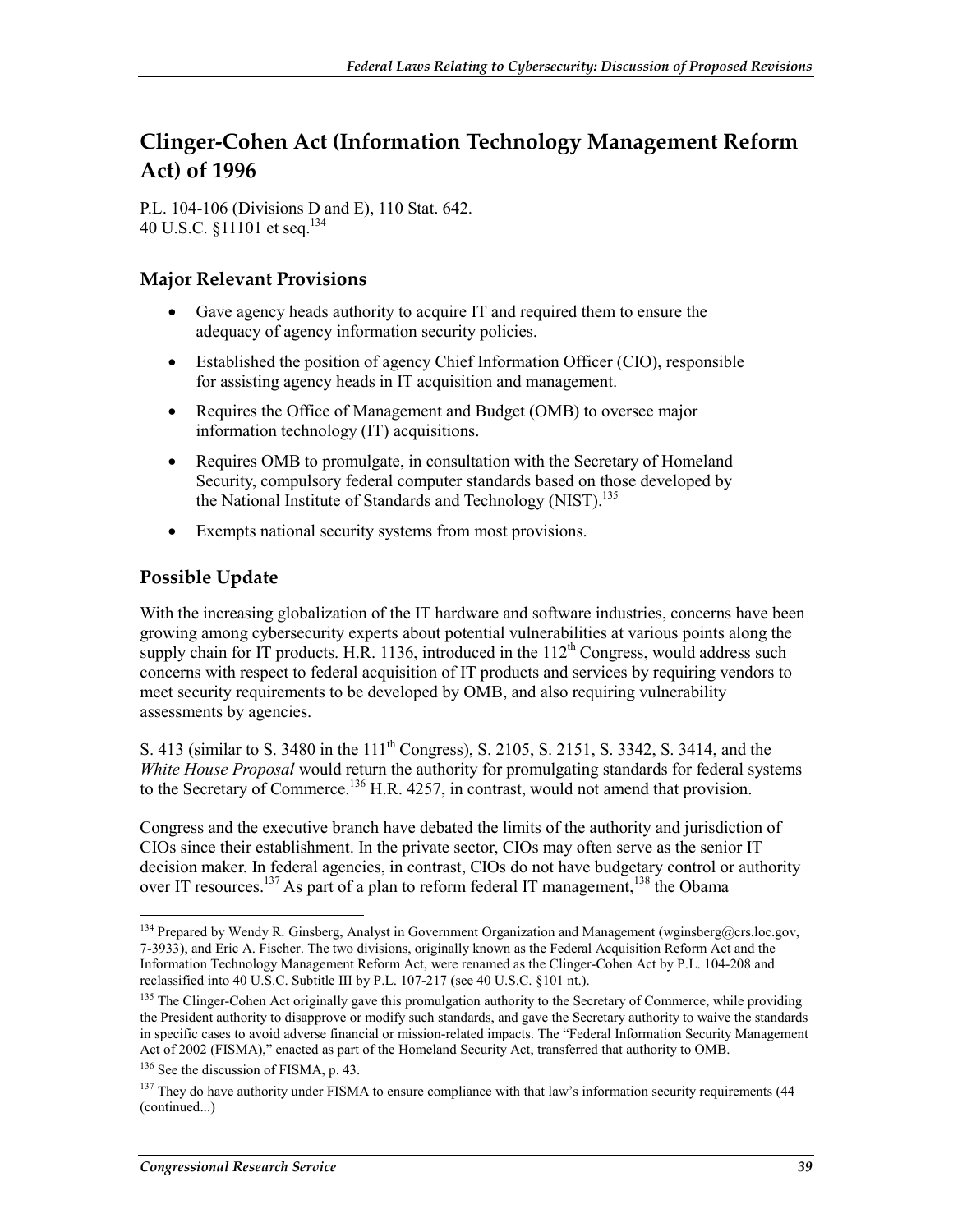Administration has indicated its intention to change the role of CIOs "away from just policymaking and infrastructure maintenance, to encompass true portfolio management for all IT," including information security.139 The *White House Proposal* does not include any provisions related to that proposed change, but additional legislative authority may be required for such a change to be fully implemented.

The Obama Administration also appointed a federal chief information officer and a federal chief technology officer (CTO), positions first created in the George W. Bush Administration, where the OMB deputy director of management also served as federal CIO. In the  $111<sup>th</sup>$  Congress, H.R. 1910 and H.R. 5136, and H.R. 1136 in the 112<sup>th</sup> Congress, contain provisions to establish a statutory basis for the CTO position, not, however, explicitly as amendments to the Clinger-Cohen Act.140 Some proposals in previous Congresses would also have established the federal CIO position in law.<sup>141</sup>

# **Identity Theft and Assumption Deterrence Act of 1998**

P.L. 105-318, 112 Stat. 3007. 18 U.S.C. §1028.142

#### **Major Relevant Provisions**

- Made identity theft a federal crime.
- Provided penalties for individuals who either committed or attempted to commit identity theft.
- Provided for forfeiture of property used or intended to be used in the fraud.
- Directed the Federal Trade Commission (FTC) to record complaints of identity theft, provide victims with informational materials, and refer complaints to the appropriate consumer reporting and law enforcement agencies.<sup>143</sup>

 $\overline{a}$ 

<sup>(...</sup>continued)

U.S.C. §3544). Some agency CIOs also have statutory authority in addition to that provided by Clinger-Cohen and FISMA. For example, the CIO of the intelligence community has procurement approval authority for IT (50 U.S.C. §403-3g), and CIOs within DOD have budgetary review authority (10 U.S.C. §2223).

<sup>&</sup>lt;sup>138</sup> Vivek Kundra, 25-Point Implementation Plan to Reform Federal Information Technology Management (The White House, December 9, 2010), http://www.cio.gov/documents/25-Point-Implementation-Plan-to-Reform-Federal%20IT.pdf.

<sup>&</sup>lt;sup>139</sup> Jacob J. Lew, "Chief Information Officer Authorities," Memorandum for the Heads of Executive Departments and Agencies, M-11-29, August 8, 2011, pp. 1–2, http://www.whitehouse.gov/sites/default/files/omb/memoranda/2011/ m11-29.pdf.

<sup>140</sup> See CRS Report R40150, *A Federal Chief Technology Officer in the Obama Administration: Options and Issues for Consideration*, by John F. Sargent Jr.

<sup>141</sup> See, for example, CRS Report RL30914, *Federal Chief Information Officer (CIO): Opportunities and Challenges*, by Jeffrey W. Seifert.

<sup>&</sup>lt;sup>142</sup> Prepared by Kristin M. Finklea, Coordinator, Analyst in Domestic Security (kfinklea@crs.loc.gov, 7-6259). See 18 U.S.C. §1001 nt. for classification details.

<sup>&</sup>lt;sup>143</sup> The FTC now records consumer complaint data and reports it in the Identity Theft Data Clearinghouse (Federal Trade Commission, "Reference Desk," *Fighting Back Against Identity Theft*, December 22, 2010, http://www.ftc.gov/ bcp/edu/microsites/idtheft/reference-desk/index.html); identity theft complaint data are available for 2000 and forward.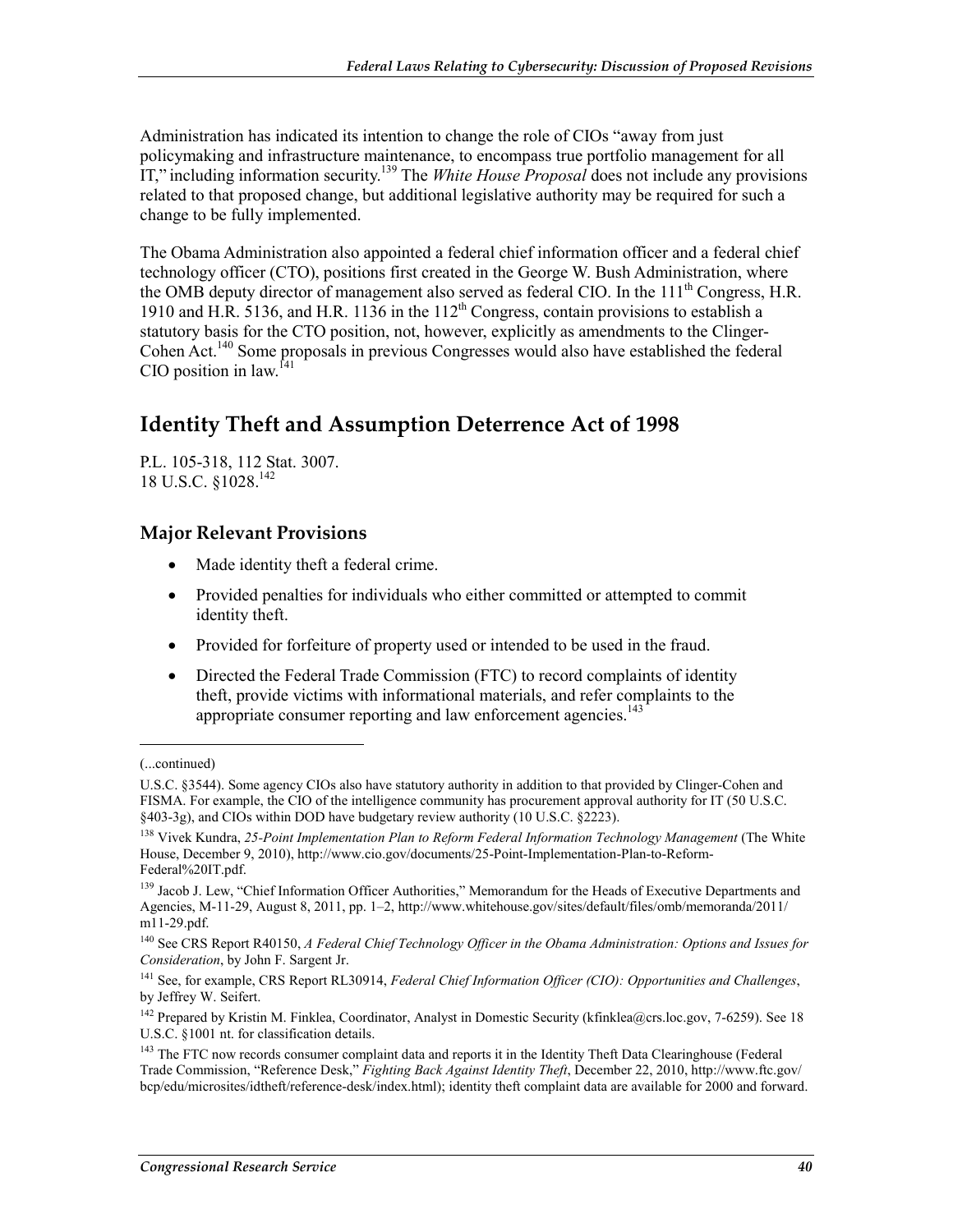#### **Possible Updates**

See "Identity Theft Penalty Enhancement Act" below.

# **Homeland Security Act of 2002 (HSA)**

P.L. 107-296 (Titles II and III), 116 Stat. 2135. 6 U.S.C. §§121-195c, 441-444, and 481-486.144

#### **Major Relevant Provisions**

- Transferred some functions relating to the protection of information infrastructure from other agencies to the Department of Homeland Security  $(DHS).$ <sup>145</sup>
- Requires DHS to provide state and local governments and private entities with threat and vulnerability information, crisis-management support, and technical assistance relating to recovery plans for critical information systems.
- Permits the Secretary of Homeland Security to designate qualified technologies as subject to certain protections from liability in claims relating to their use in response to an act of terrorism.<sup>146</sup>
- Established mechanisms to facilitate information sharing among federal agencies and appropriate nonfederal government and critical-infrastructure personnel.<sup>147</sup>
- Authorized DHS to establish a system of volunteer experts ("Net Guard") to assist local communities in responding to attacks on information and communications systems.
- Strengthened some criminal penalties relating to cybercrime.
- Created the Directorate of Science and Technology within DHS and assigned it broad R&D responsibilities, although responsibilities relating to cybersecurity R&D were not specifically described.

#### **Possible Updates**

1

Various concerns have been raised about the ways in which the act addressed cybersecurity, and a number of proposals have been made since its enactment to enhance the cybersecurity provisions. In the  $111<sup>th</sup>$  Congress, the most comprehensive legislative proposal was in S. 3480, which was

<sup>&</sup>lt;sup>144</sup> For classification details, see 6 U.S.C. §101 nt.

<sup>&</sup>lt;sup>145</sup> In particular, the act transferred to DHS the Federal Computer Incident Response Center, which had resided in the General Services Administration (GSA). In 2006, P.L. 109-295, The Department of Homeland Security Appropriations Act, 2007, established the position of Assistant Secretary for Cybersecurity and Communications (6 U.S.C. §321) within DHS but did not specify duties or responsibilities.

<sup>&</sup>lt;sup>146</sup> This set of provisions (Subtitle G of Title VIII, 6 U.S.C. §441-444) is called the SAFETY Act.

<sup>&</sup>lt;sup>147</sup> This set of provisions (Subtitle I of Title VIII, 6 U.S.C. §481-486) is called the Homeland Security Information Sharing Act. Section 486 was added by P.L. 109-90 and provides some liability protections relating to actions involving information sharing and analysis centers.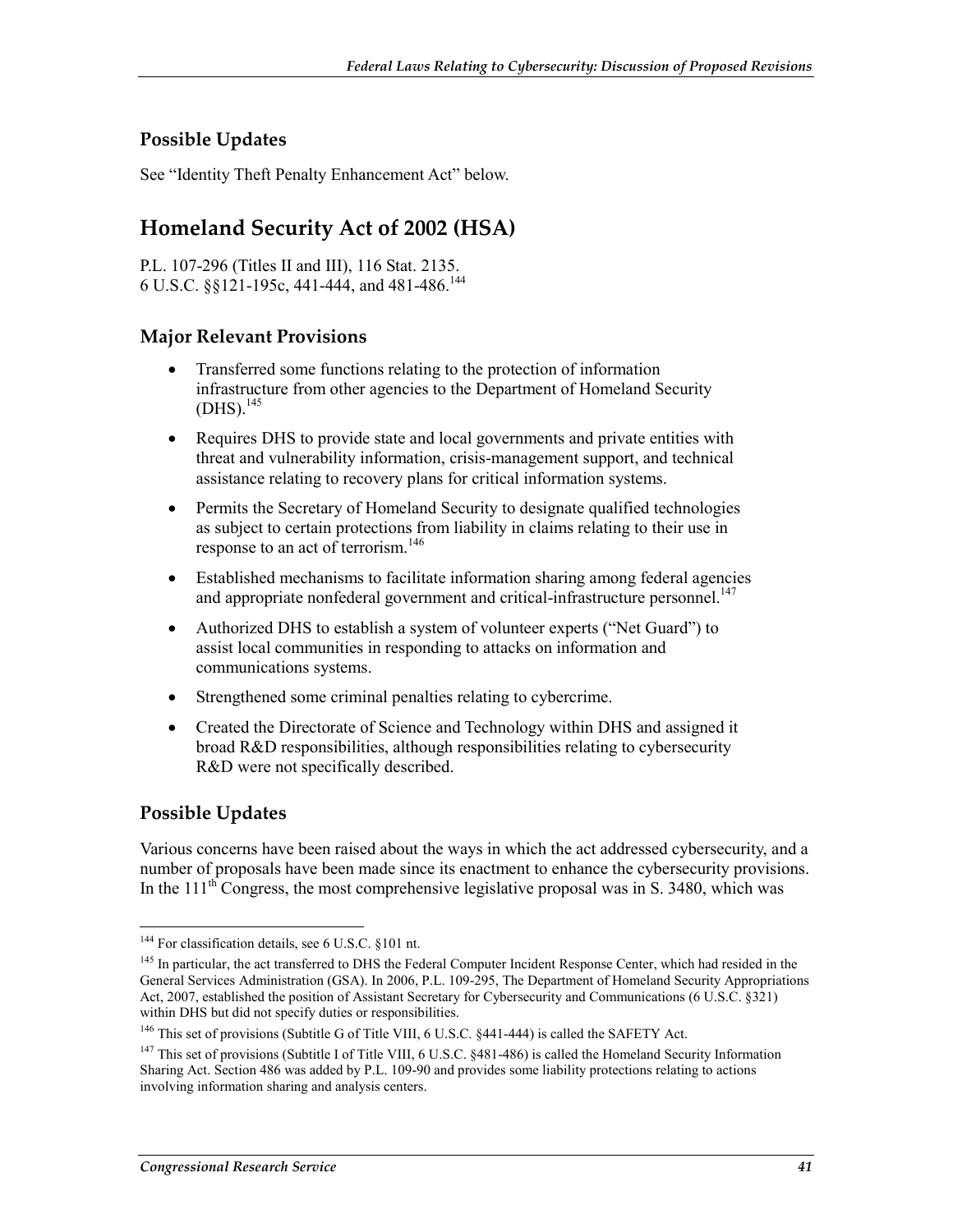reported out of the Senate Committee on Homeland Security and Governmental Affairs in the  $111<sup>th</sup>$  Congress, and reintroduced in the  $112<sup>th</sup>$  Congress as S. 413 with minor modifications. It would add provisions on cybersecurity that would

- establish a center for cybersecurity and communications within DHS;
- require coordination with the DHS Office of Infrastructure Protection and sectorspecific agencies;
- establish the United States Computer Emergency Readiness Team (US-CERT) within the center;
- stipulate information-sharing procedures for federal agencies and other entities;
- establish a program within the center to provide assistance to the private sector;
- require the center to identify cyber vulnerabilities to critical infrastructure and establish requirements to address them;
- establish procedures for response to imminent cyber threats to critical infrastructure,<sup>148</sup> enforcement of requirements, and protection of information; and
- require a risk-management strategy for security of the supply chain.

It would establish a cybersecurity R&D program in DHS and require coordination of those activities with other agencies and private entities. It would also establish a public/private-sector cybersecurity advisory council.

The *White House Proposal* would also substantially enhance DHS authority relating to cybersecurity. The proposal would differ in several ways from the approach taken by S. 413. Among other differences, it would provide enhanced authority to the DHS Secretary that S. 413 provides directly to a new center within the department. However, the *White House Proposal* would require the Secretary to establish a center with cybersecurity responsibilities for federal and critical infrastructure systems.<sup>149</sup> It also does not codify the establishment of US-CERT, unlike S. 413, and does not provide the President with the authority to implement emergency actions in response to an imminent risk to critical infrastructure. It does, however, provide the DHS Secretary with authority to direct responses of federal agencies to cybersecurity threats or incidents.

S. 2105 and S. 3414 contain elements of both the *White House Proposal* and S. 413. They would establish a new center, with new authorities, but omit the provision in S. 413 establishing US-CERT by law, as well as the provision on presidential emergency powers. S. 2105 and S. 3414 would require the Science and Technology Directorate of DHS to establish a cybersecurity R&D plan. S. 1546 would also require departmental cybersecurity research.

H.R. 3674, as reported to the House, would provide additional responsibilities and authorities to DHS for the protection of federal information systems. It would provide for information sharing with federal and nonfederal entities, cybersecurity research and development (R&D), and

1

<sup>&</sup>lt;sup>148</sup> See also "Communications Act of 1934" above.

<sup>&</sup>lt;sup>149</sup> This center would presumably replace the federal incident center currently required under 44 U.S.C. 3546. The revision of the Federal Information Security Management Act of 2002 (FISMA) in the *White House Proposal* does not include the latter center.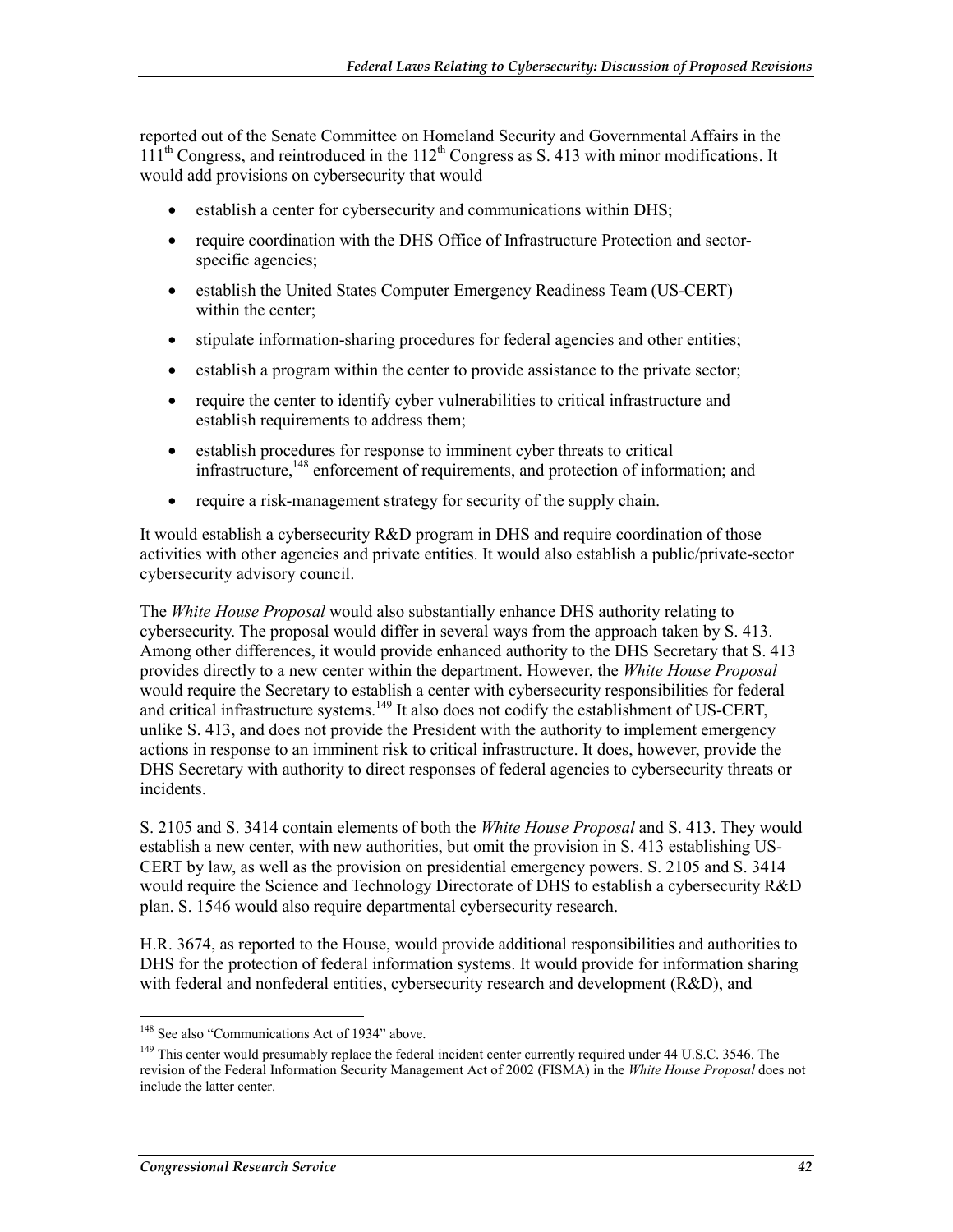recruitment and retention of cybersecurity personnel. To facilitate information sharing and technical assistance, it would create a center within DHS that would include a private-sector board of advisors. Unlike the bill as introduced, it does not include a nongovernmental clearinghouse for sharing cybersecurity information between the private sector and the federal government that was recommended by the *Task Force Report*. H.R. 3674 would also require DHS to perform cybersecurity R&D, to include testing, evaluation, and technology transfer.

Some other bills in the  $111<sup>th</sup>$  Congress would also have revised the act. H.R. 6423, reintroduced as H.R. 174 in the  $112<sup>th</sup>$  Congress, would establish a new office to develop, oversee, and enforce cybersecurity compliance for critical infrastructure sectors. H.R. 266, reintroduced as H.R. 76, would add a cybersecurity fellowship program for nonfederal officials to familiarize them with DHS cybersecurity activities. H.R. 4507 and H.R. 4842 would have added a cybersecurity training initiative for first responders and others. H.R. 2868 and S. 3599 would have added chemical-facility security measures, including cybersecurity, to the act.

See also "Information Sharing."

# **Federal Information Security Management Act of 2002 (FISMA)**

P.L. 107-296 (Title X), 116 Stat. 2259. P.L. 107-347 (Title III), 116 Stat. 2946. 44 U.S.C. Chapter 35, Subchapters II and III, [40 U.S.C. 11331, 15 U.S.C. 278g-3 & 4].150

#### **Major Relevant Provisions**

FISMA created a security framework for federal information systems, with an emphasis on risk management, and gave specific responsibilities to the Office of Management and Budget (OMB), the National Institute of Standards and Technology (NIST), and the heads, chief information officers (CIOs), chief information security officers (CISOs), and inspector generals (IGs) of federal agencies.<sup>151</sup>

- Required executive agencies to inventory major computer systems, identify and provide appropriate security protections, and develop, document, and implement agency-wide information security programs.
- Gave OMB responsibility for overseeing federal information-security policy and evaluating agency information-security programs, but exempted national security systems, except with respect to enforcement of accountability for meeting requirements and reporting to Congress.

<sup>1</sup> <sup>150</sup> FISMA was originally enacted as part of the Homeland Security Act of 2002, replacing provisions enacted by the Floyd D. Spence National Defense Authorization Act for Fiscal Year 2001 (P.L. 106-398, Title X, Subtitle G), enacted in 2000 but with a 2002 sunset. FISMA was reenacted in the same Congress by the E-government Act. Subchapter II is not in effect. The title 40 provision was originally enacted as part of the Clinger-Cohen Act (see p. 39), and the title 15 provisions are part of the NIST Act (see p. 23). See footnote 152 for more detail.

<sup>151</sup> For a more detailed description, see, for example, Government Accountability Office, *Information Security: Weaknesses Continue Amid New Federal Efforts to Implement Requirements*, GAO-12-137, October 2011, http://www.gao.gov/new.items/d12137.pdf.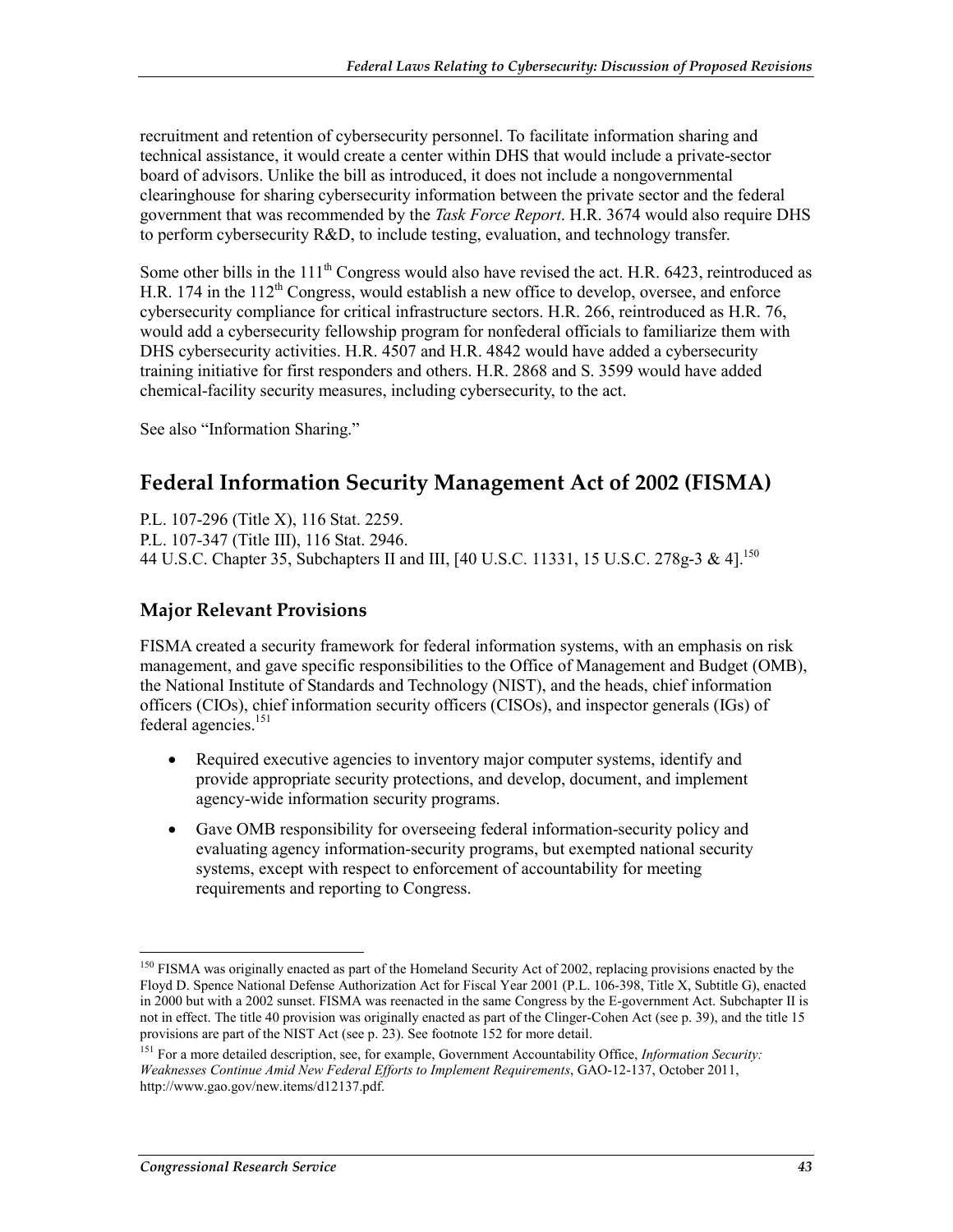- Revised the responsibilities of the Secretary of Commerce and NIST for information-system standards and transferred responsibility for promulgation of those standards from the Secretary of Commerce to OMB.<sup>152</sup>
- Required that NIST cybersecurity standards be complementary with those developed for national security systems, to the extent feasible.
- Required heads of federal agencies to provide security protections commensurate with risk and to comply with applicable security standards. Specifically required agencies using national security systems to provide security protections commensurate with risk and in compliance with standards for such systems.
- Required senior agency officials to perform risk assessments, to determine and implement necessary security controls in a cost-effective manner, and to evaluate those controls periodically.
- Designated specific information-security responsibilities for agencies' chief information security officers, including agency-wide information-security programs, policies, and procedures, and training of security and other personnel.
- Required designation of an information-security officer in each agency, security awareness training, processes for remedial action to address deficiencies, and procedures for handling security incidents and ensuring continuity of operations.
- Required annual agency reports to Congress, performance plans, and independent evaluations of information security.
- Established a central federal incident center, overseen by OMB, to analyze incidents and provide technical assistance relating to them, to inform agency operators about current and potential threats and vulnerabilities, and to consult with NIST, NSA, and other appropriate agencies about incidents.
- Gave responsibility for protection of mission-crucial systems in DOD and the CIA to the Secretary of Defense and the DCI, respectively, and required the Secretary of Defense to include compliance with the provisions above in developing program strategies for the Defense Information Assurance Program (10 U.S.C. §2224).

<u>.</u>

<sup>&</sup>lt;sup>152</sup> The standards-promulgation authority had been granted to the Secretary of Commerce under the Clinger-Cohen Act of 1996 (P.L. 104-106) but was transferred to the Director of OMB by the FISMA title in the HSA in 2002 (P.L. 107- 296, Section 1002, 40 U.S.C. 11331). The version of the main Chapter 35 currently in effect (Subchapter III) was enacted by the FISMA title in the E-Government Act of 2002 (P.L. 107-347, Title III), which suspended Subchapter II, which had been revised by the HSA. That is not the case for 40 U.S.C. 11331, for which the P.L. 107-347 version would have retained the authority of the Secretary of Commerce to promulgate those standards as established in the Clinger-Cohen Act of 1996 (see p. 39), even though the E-Government Act was enacted after the HSA. Similarly, the revision to the NIST Act at 15 U.S.C. 278g-3  $\&$  4 is that made by the HSA. The reason for this potentially confusing difference appears to be that (1) the effective date of HSA was later than that of the E-Government Act, and (2) HSA amended the existing subchapter II of 44 U.S.C. Chapter 35; the E-Government Act explicitly suspended that subchapter. In contrast, the revisions both laws made to the Paperwork Reduction Act, adding a subsection (c) to 44 U.S.C. §3505 (requiring inventories of federal information systems) were codified. However, there appear to remain some ambiguities in interpretation of the applicability of the two acts, which would presumably be resolved if FISMA is revised.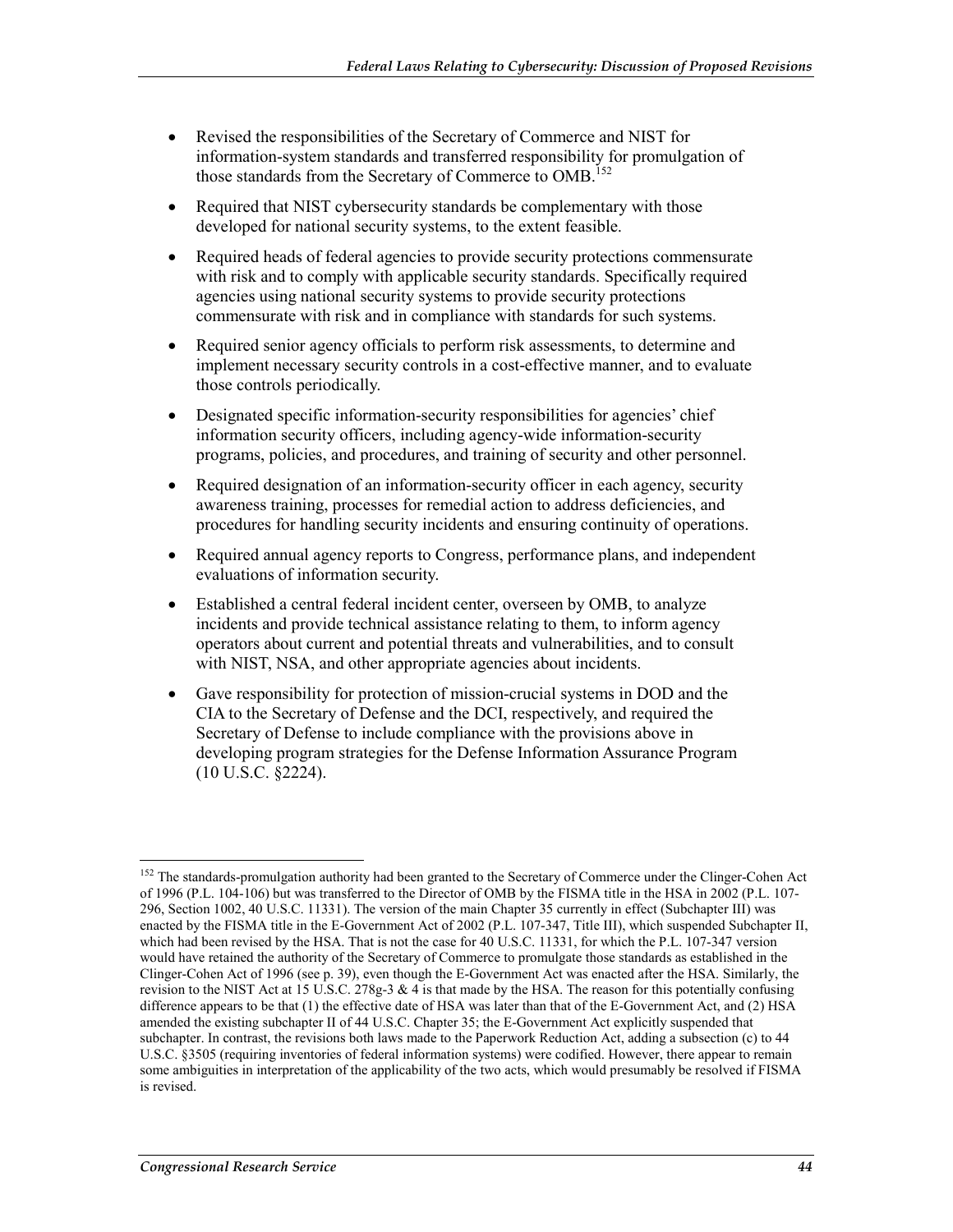#### **Possible Updates**

A commonly expressed concern about FISMA is that it is awkward and inefficient in providing adequate cybersecurity to government IT systems. The causes cited have varied but common themes have included inadequate resources, a focus on procedure and reporting rather than operational security, lack of widely accepted cybersecurity metrics, variations in agency interpretation of the mandates in the act, excessive focus on individual information systems as opposed to the agency's overall information architecture, and insufficient means to enforce compliance both within and across agencies.<sup>153</sup> Several legislative proposals in the 111<sup>th</sup> and 112<sup>th</sup> Congresses have included major revisions to the act. The proposals varied in detail, with several notable provisions in some:

- Creation of a White House office with responsibility for cybersecurity;
- Transfer of responsibilities from OMB to the Secretary of Homeland Security or the Secretary of Commerce;
- Revisions to agency responsibilities under the act, including continuous monitoring, use of metrics, and emphasis on risk-based rather than minimum security measures;
- Changes in reporting requirements;
- Specification of cybersecurity requirements for acquisitions and the IT supply chain; and
- Establishment of mechanisms for interagency collaboration on cybersecurity.

In the  $111^{th}$  Congress, H.R. 5136 passed in the House,<sup>154</sup> and S. 3480 was reported out of the Senate Homeland Security and Governmental Affairs Committee.

In the  $112<sup>th</sup>$  Congress, the *Task Force Report* recommends an increased focus on monitoring, support for DHS authority, and taking new and emerging technologies, such as cloud computing, into account.<sup>155</sup> H.R. 1136 would make many changes similar to those in H.R. 5136 in the  $111<sup>th</sup>$ Congress, transferring responsibility to a new White House Office for Cyberspace created by the bill. H.R. 4257, in contrast, retains the current role of the OMB Director. H.R. 4257 passed the House under suspension of the rules in April 2012.

S. 413 would make changes similar to those in S. 3480 in the previous Congress, transferring responsibility for federal information security policy from the Director of OMB to the Director of

1

<sup>&</sup>lt;sup>153</sup> See, for example, S.Rept. 111-368, and House Subcommittee on Government Management, Organization, and Procurement, *The State of Federal Information Security, Committee on Oversight and Government Reform* (Washington, DC: U.S. Government Printing Office, 2009), http://www.gpo.gov/fdsys/pkg/CHRG-111hhrg57125/pdf/ CHRG-111hhrg57125.pdf. OMB has recently attempted to address some of the operational issues administratively by delegating some responsibilities to DHS (Orszag and Schmidt, "Clarifying Cybersecurity Responsibilities and Activities of the Executive Office of the President and the Department of Homeland Security (DHS)"). Weaknesses in FISMA implementation have been cited repeatedly by GAO in reports required by the act (see, for example, Government Accountability Office, *Information Security: Weaknesses Continue Amid New Federal Efforts to Implement Requirements*).

<sup>&</sup>lt;sup>154</sup> The bill included provisions from H.R. 4900, which was ordered reported by the House Oversight and Government Reform Committee.

<sup>155</sup> House Republican Cybersecurity Task Force, *Recommendations*, p. 13.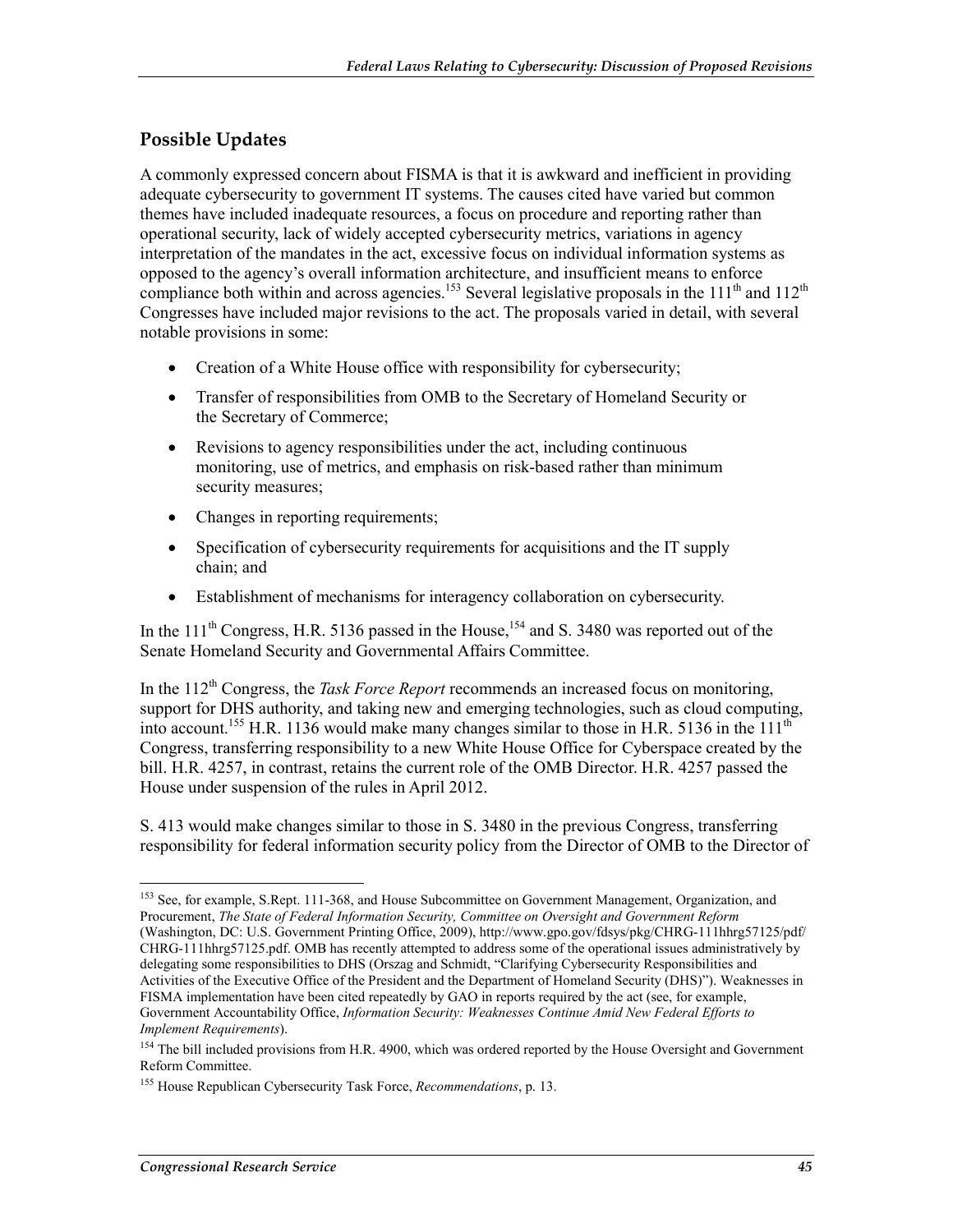a new DHS center that the bill would establish. The *White House Proposal* is broadly similar to congressional proposals in many details. However, it would not create a White House cybersecurity office and would transfer responsibilities to the DHS Secretary rather than to a new cybersecurity center within DHS. S. 2105 and S. 3414 include a similar approach. S. 2151 and S. 3342, in contrast, would transfer responsibilities from OMB to the Secretary of Commerce.

S. 1535 would require that agency information security programs assess the practices of contractors and third parties with respect to sensitive personally identifiable information as defined in the bill and ensure that any deficiencies are remediated.

See also "FISMA Reform."

## **Terrorism Risk Insurance Act of 2002**

P.L. 107-297, 116 Stat. 2322. 15 U.S.C. §6701 nt.156

#### **Major Relevant Provisions**

• Provides federal cost-sharing subsidies for insured losses resulting from acts of terrorism.

#### **Possible Updates**

The act is intended to provide incentives for the development of insurance coverage for losses from acts of terrorism. Losses from cyber attacks are not specifically included, and some observers have raised concerns about whether some modification of the act would be appropriate.<sup>157</sup>

## **Cyber Security Research and Development Act, 2002**

P.L. 107-305, 116 Stat. 2367, 15 U.S.C. [§§278g,h], §7401 et seq.158

#### **Major Relevant Provisions**

• Requires the National Science Foundation (NSF) to award grants for basic research to enhance computer security and for improving undergraduate and master's degree programs, doctoral research, and faculty development programs in computer and network security; and to establish multidisciplinary centers for research on computer and network security.

1

<sup>&</sup>lt;sup>156</sup> The original act was amended by P.L. 109-144, the Terrorism Risk Extension Act of 1995, and P.L. 110-160, the Terrorism Risk Insurance Program Reauthorization Act of 2007. For classification details, see 15 U.S.C. 6701 nt.

<sup>157</sup> See, for example, Karen C. Yotis, "TRIA and the Perils of Terrorism Insurance," *Viewpoint*, Summer 2007, http://www.aaisonline.com/viewpoint/07sum6.html.

<sup>158 15</sup> U.S.C. §§278g,h are part of the NIST Act (see p. 23).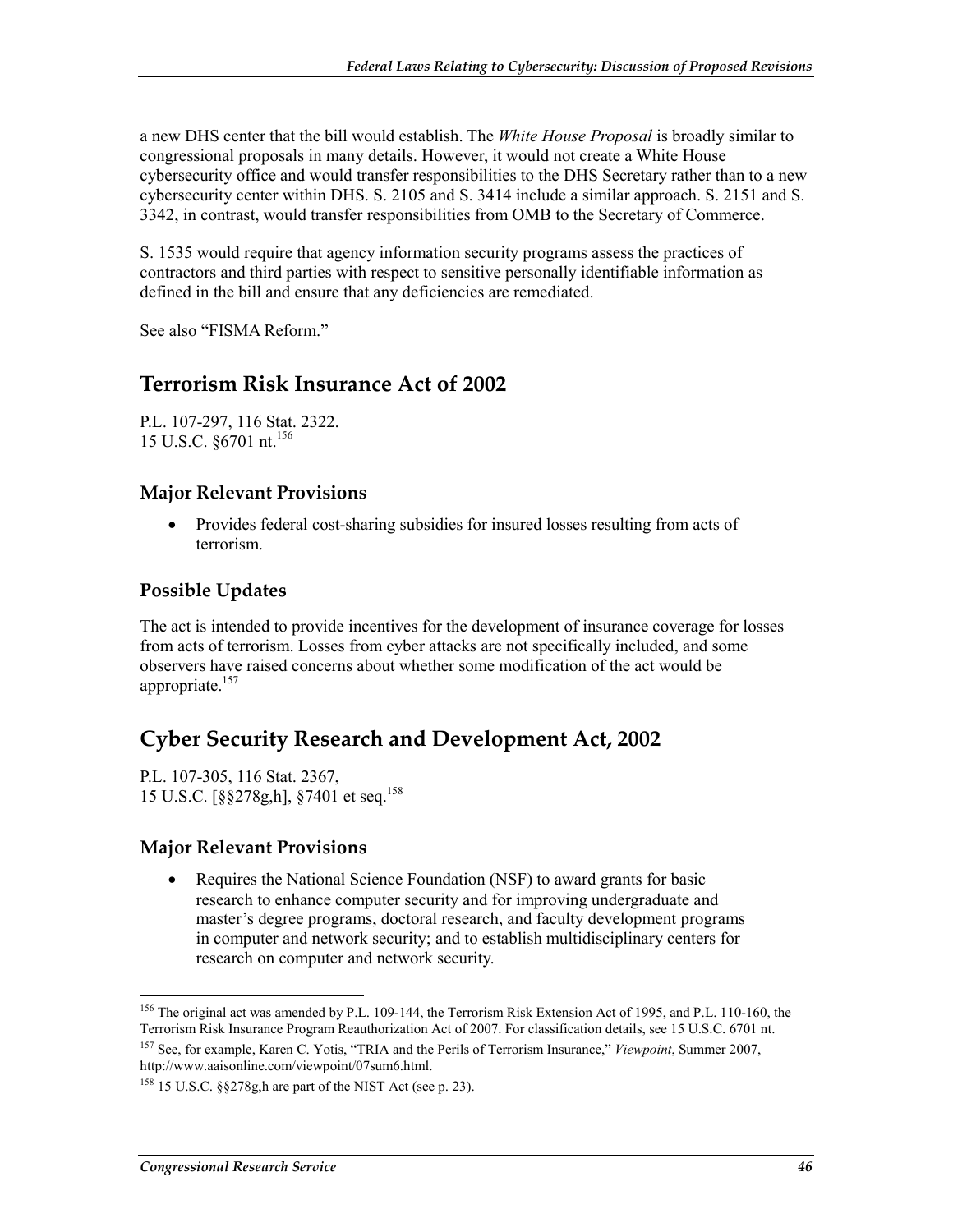• Requires NIST to establish programs to award postdoctoral and senior research fellowships in cybersecurity and to assist institutions of higher learning that partner with for-profit entities to perform cybersecurity research; to perform intramural specified cybersecurity research; and to develop a checklist of security settings for federal computer hardware and software for voluntary use by federal agencies.

#### **Possible Updates**

A commonly expressed concern about federal research and development (R&D) relating to cybersecurity has been that it is insufficiently coordinated and prioritized, and focuses too little on understanding of fundamental principles and using them to develop transformational technologies. The George W. Bush Administration attempted to address the latter gap through the "leap-ahead" technology component of the Comprehensive Cybersecurity Initiative.<sup>159</sup> The Obama Administration's policy review<sup>160</sup> also called for expanded, transformational research.

Concerns have also been raised about the need to improve the process by which NIST creates checklists and other guidance and technical standards for federal IT systems.<sup>161</sup>

H.R. 4061 in the  $111<sup>th</sup>$  Congress would have addressed those concerns by revising the act. A similar bill in the 112<sup>th</sup> Congress, H.R. 2096, would, as amended, expand NSF R&D programs in cybersecurity, and require NIST to develop automated security specifications for its cybersecurity standards, checklists, and associated data. S. 2105, S. 2151, S. 3342, and S. 3414 would also expand cybersecurity topics addressed by NSF.

## **E-Government Act of 2002**

P.L. 107-347, 116 Stat. 2899.

5 U.S.C. Chapter 37, 44 U.S.C. 3501 nt., 44 U.S.C. Chapter 35, Subchapter 2, and Chapter 36.

#### **Major Relevant Provisions**

Serves as the primary legislative vehicle to guide federal IT management and initiatives to make information and services available online. Significant provisions include the following:

- Established the Office of Electronic Government within OMB, to be headed by an administrator with a range of IT management responsibilities, including cybersecurity.
- Established the interagency CIO (Chief Information Officer) Council and specified working with the National Institute of Standards and Technology (NIST) on security standards as one of its functions.

<sup>1</sup> <sup>159</sup> See, for example, NITRD, "About the NITRD Program: National Cyber Leap Year", July 22, 2009, http://www.nitrd.gov/leapyear/index.aspx.

<sup>160</sup> The White House, *Cyberspace Policy Review*.

<sup>161</sup> See, for example, H.Rept. 111-405, CSIS Commission on Cybersecurity for the 44th Presidency, *A Human Capital Crisis in Cybersecurity*, July 2010, http://csis.org/files/publication/ 100720 Lewis HumanCapital WEB BlkWhteVersion.pdf.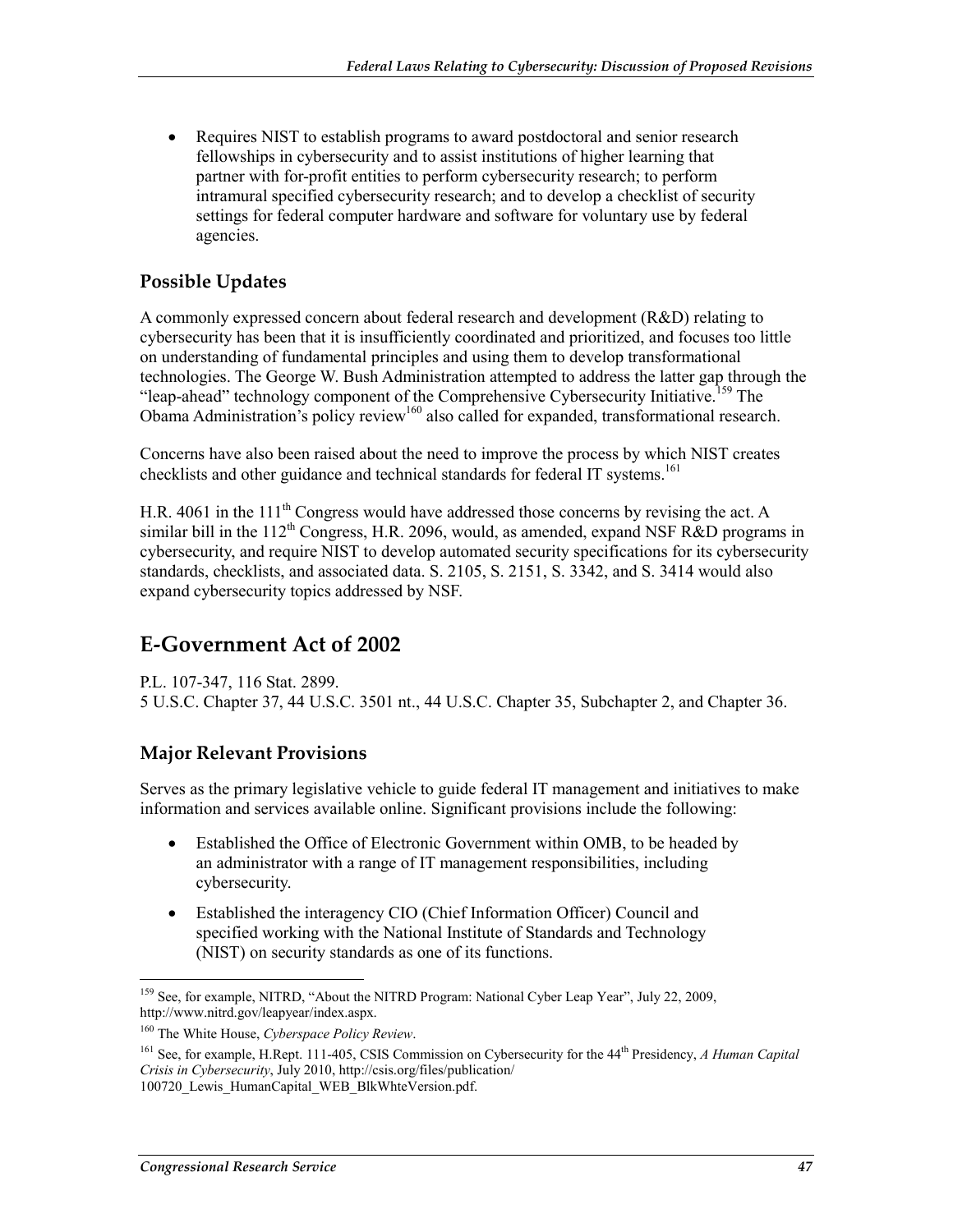- Assigned agency CIOs responsibility for monitoring implementation of federal cybersecurity standards in their agencies.
- Contains various other requirements for security and protection of confidential information, including electronic authentication and privacy guidelines.
- Established a five-year personnel exchange program between federal agencies and private sector organizations to help agencies fill IT management training needs.
- Also included the "Federal Information Security Management Act of 2002 (FISMA)."

#### **Possible Update**

The *White House Proposal* would renew the personnel exchange program, which terminated at the end of 2007, and remove the current restriction in eligibility to management personnel. While this program would be applicable to any subdiscipline of IT, a widely held belief at present is that gaps in cybersecurity expertise are of particular concern. S. 1732 would revise the privacy provisions to account for the increased commercial availability of personally identifiable information, which the bill defines broadly.<sup>162</sup> It would also require agencies to designate chief privacy officers and create a council of them, and broaden OMB's privacy responsibilities.

# **Identity Theft Penalty Enhancement Act**

P.L. 108-275, 118 Stat. 831. 18 U.S.C. §§1028, 1028A.163

#### **Major Relevant Provisions**

• Established penalties for *aggravated* identity theft, in which a convicted perpetrator could receive additional penalties (two to five years' imprisonment) for identity theft committed in relation to other federal crimes.<sup>164</sup>

#### **Possible Updates**

1

While the number of reported incidents of identity theft fell in 2010, identity theft has generally been the fastest growing type of fraud in the United States over the past decade.<sup>165</sup> FTC complaint data indicate that the most common fraud complaint received (19% of all consumer fraud complaints in 2010) has remained that of identity theft.<sup>166</sup> In 2010, for instance, about 8.1 million

 $162$  It would include "any information about an individual maintained by an agency."

<sup>&</sup>lt;sup>163</sup> Prepared by Kristin M. Finklea, Analyst in Domestic Security (kfinklea@crs.loc.gov, 7-6259). For classification details, see 18 U.S.C. §1028 nt.

<sup>&</sup>lt;sup>164</sup> Examples of such federal crimes include theft of public property, theft by a bank officer or employee, theft from employee benefit plans, false statements regarding Social Security and Medicare benefits, several fraud and immigration offenses, and specified felony violations pertaining to terrorist acts.

<sup>165</sup> For more information on identity theft, see CRS Report R40599, *Identity Theft: Trends and Issues*, by Kristin M. Finklea.

<sup>166</sup> Federal Trade Commission, *Consumer Sentinel Network Data Book for January–December, 2010*, March 2010, (continued...)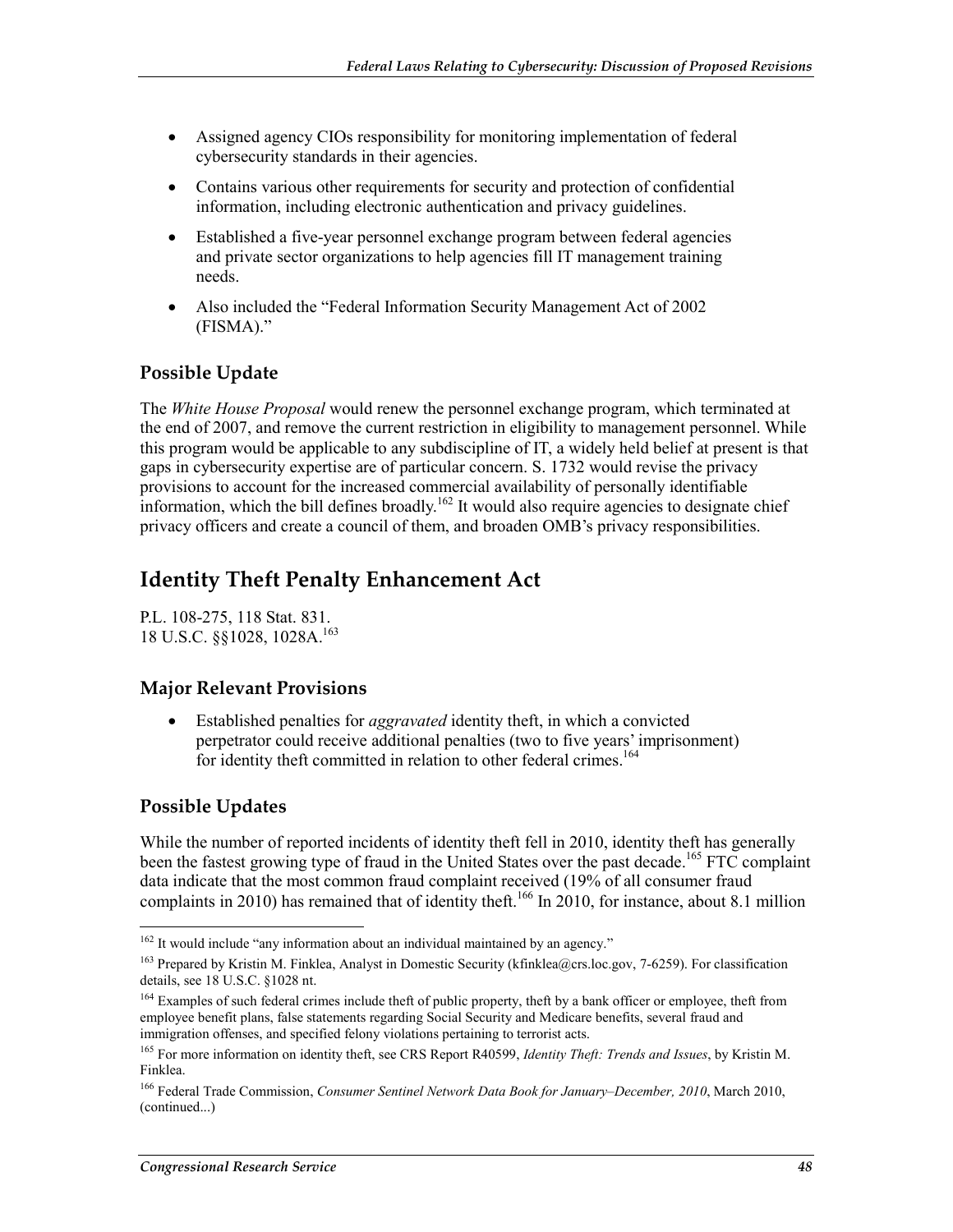Americans were reportedly victims of identity theft. This is a decrease of about 28% from the approximately 11.1 million who were victimized in 2009.<sup>167</sup> Javelin Strategy and Research estimates that identity theft cost consumers about \$37 billion in 2010.

The most recent congressional action taken to enhance the identity theft laws was through the Identity Theft Enforcement and Restitution Act of 2008 (Title II of P.L. 110-326). Among other elements, several of which were recommended by a presidential task force in  $2007$ ,<sup>168</sup>, the act authorized restitution to identity theft victims for their time spent recovering from the harm caused by the actual or intended identity theft. Legislation has not yet, however, adopted recommendations of the task force to

- amend the identity theft and aggravated identity theft statutes so that thieves who misappropriate the identities of corporations and organizations—and not just the identities of individuals—can be prosecuted, $169$  and
- amend the aggravated identity theft statute by adding new crimes as predicate offenses<sup>170</sup> for aggravated identity theft violations.<sup>171</sup>

The task force recommended that Congress clarify the identity theft and aggravated identity theft statutes to cover both individuals and organizations targeted by identity thieves because the range of potential victims includes not only individuals but organizations as well. The task force cites "phishing" as a means by which identity thieves assume the identity of a corporation or organization in order to solicit personally identifiable information from individuals.<sup>172</sup>

In part because identity theft is a facilitating crime, and the criminal act of stealing someone's identity often does not end there, investigating and prosecuting identity theft often involves investigating and prosecuting a number of related crimes. In light of this interconnectivity, the task force recommended expanding the list of predicate offenses for aggravated identity theft. The task force specifically suggested adding identity theft-related crimes such as mail theft, $173$ counterfeit securities,<sup>174</sup> and tax fraud.<sup>175</sup>

The *Task Force Report* also recommends requiring restitution for victims of identity theft and computer fraud.<sup>176</sup> At present, the statute authorizes restitution but does not require it.

1

<sup>171</sup> This would involve revision of 18 U.S.C. §1028A.

<sup>(...</sup>continued)

http://www.ftc.gov/sentinel/reports/sentinel-annual-reports/sentinel-cy2010.pdf.

<sup>167</sup> Javelin Strategy & Research, *2011 Identity Fraud Survey Report: Consumer Version*, February 2011, p. 5 (available at https://www.javelinstrategy.com/brochure/207).

<sup>168</sup> The President's Identity Theft Task Force, *Combating Identity Theft: A Strategic Plan*, April 2007, http://www.identitytheft.gov/reports/StrategicPlan.pdf.

<sup>&</sup>lt;sup>169</sup> This would involve revision of 18 U.S.C. §§1028 and 1028A.

<sup>&</sup>lt;sup>170</sup> A predicate offense can be described as a crime that is a component of a more serious offense. For example, in the case of money laundering, the crime that produces the funds that are to be laundered is the predicate offense.

<sup>172</sup> The President's Identity Theft Task Force, *Combating Identity Theft: A Strategic Plan*, pp. 91 – 92.

<sup>173 18</sup> U.S.C. §1708.

<sup>174 18</sup> U.S.C. §513.

<sup>175 26</sup> U.S.C. §7201, 7206-7207.

<sup>176</sup> House Republican Cybersecurity Task Force, *Recommendations*, p. 14.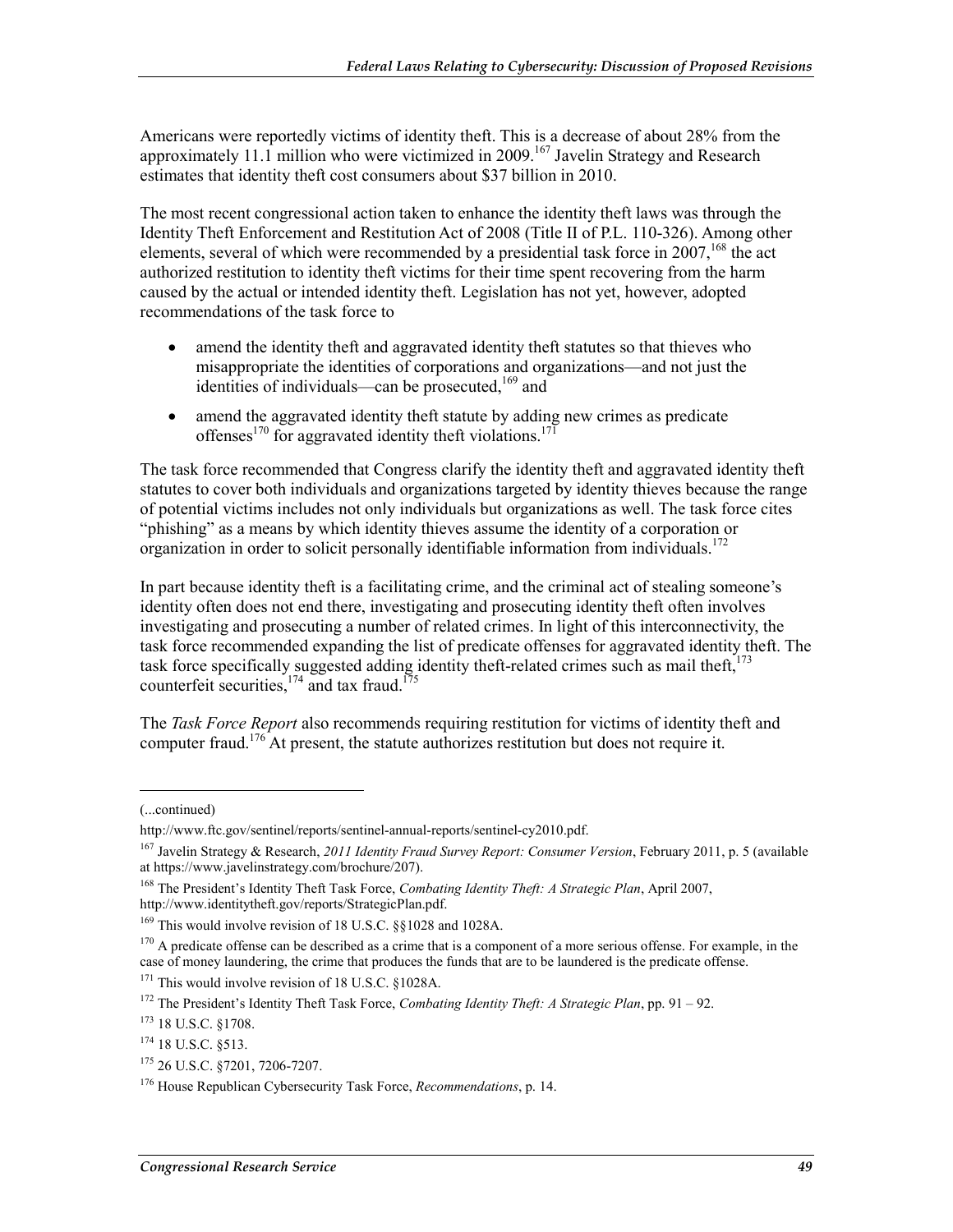## **Intelligence Reform and Terrorism Prevention Act of 2004 (IRTPA)**

P.L. 108-458, 118 Stat. 3638. 42 U.S.C. §2000ee, 50 U.S.C. §403-1 et seq., §403-3 et seq., §404o et. seq.177

#### **Major Relevant Provisions**

- Established the position of the Director of National Intelligence.
- Establishes mission responsibilities for some entities in the intelligence, homeland security, and national security communities.
- Discusses issues related to the collection, analysis, and sharing of security-related information.
- Establishes a Privacy and Civil Liberties Board within the Executive Office of the President.

#### **Possible Updates**

The act does not contain a single reference to cyber, cybersecurity, or related activities. Its stated purpose is to "reform the intelligence community and the intelligence and intelligence-related activities of the United States Government, and for other purposes." The act contains findings and recommendations offered in the 9/11 Commission Report<sup>178</sup> and other assessments that address national and homeland security shortcomings associated with the terrorist attacks of September 11, 2001.

Numerous organizations, programs, and activities in the act currently address cybersecurityrelated issues. IRPTA addresses many types of risks to the nation and threats emanating from man-made and naturally occurring events. The broad themes of the act could be categorized as how the federal government identifies, assesses, defeats, responds to, and recovers from current and emerging threats. The act might be updated to incorporate cybersecurity-related issues. However, any such update could affect numerous organizations and activities.<sup>179</sup>

<sup>1</sup> <sup>177</sup> Prepared by John Rollins, Specialist in Terrorism and National Security (jrollins@crs.loc.gov, 7-5529). Classification of this act is complex. For details, see 50 U.S.C. §401 nt.

<sup>178</sup> National Commission on Terrorist Attacks Upon the United States, *The 9/11 Commission Report*, July 22, 2004, http://www.9-11commission.gov/report/911Report.pdf.

<sup>&</sup>lt;sup>179</sup> For more information on threats, responses, and issues associated with cyberterrorism, see CRS Report R41674, *Terrorist Use of the Internet: Information Operations in Cyberspace*, by Catherine A. Theohary and John Rollins.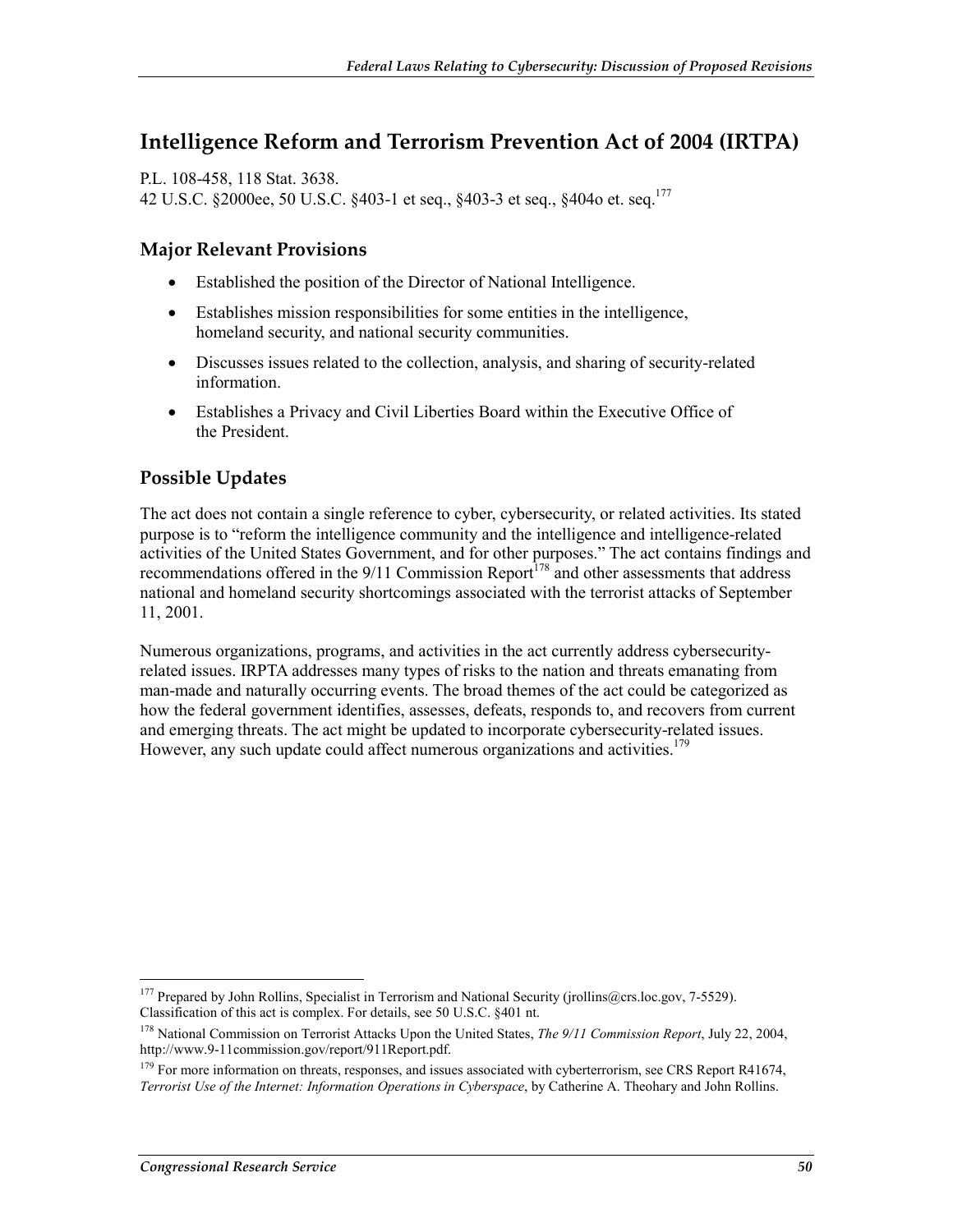| Year                  | <b>Popular Name</b>                                                                           | Law                                      | Stat.                                          | <b>U.S.C.</b>                                                 | <b>Applicability and Notes</b>                                                                                                                                                                                                                                                                                | CRS<br><b>Reports</b> |
|-----------------------|-----------------------------------------------------------------------------------------------|------------------------------------------|------------------------------------------------|---------------------------------------------------------------|---------------------------------------------------------------------------------------------------------------------------------------------------------------------------------------------------------------------------------------------------------------------------------------------------------------|-----------------------|
| 6/18/1878             | Posse Comitatus Act<br>(p. 20)                                                                | Ch.<br>263                               | 20 Stat.<br>152                                | 18 U.S.C.<br>§1385                                            | Restricts the use of military<br>forces in civilian law<br>enforcement within the United<br>States. May prevent assistance<br>to civil agencies that lack DOD<br>expertise and capabilities.                                                                                                                  | RS20590               |
| 7/2/1890<br>and later | <b>Antitrust Laws:</b><br>(p. 21)                                                             |                                          |                                                |                                                               |                                                                                                                                                                                                                                                                                                               |                       |
|                       | <b>Sherman Antitrust</b><br>Act.<br>Wilson Tariff Act<br>Clayton Act<br>Sec. 5 of the Federal | Ch.<br>647<br>Ch.<br>349,<br>§73<br>P.L. | 26 Stat.<br>209<br>28 Stat.<br>570<br>38 Stat. | 15 U.S.C.<br>$\S$ [-7<br>15 U.S.C.<br>$\S$ §8-11<br>15 U.S.C. | "Antitrust laws" generally<br>means the three laws listed in<br>15 U.S.C. §12(a) and Sec. 5 of<br>the FTC Act, which forbid<br>combinations or agreements<br>that unreasonably restrain                                                                                                                       |                       |
|                       | <b>Trade Commission</b><br>(FTC) Act                                                          | 63-<br>212<br>Ch.<br>31I,<br>Ş5          | 730<br>38 Stat.<br>719                         | $\S$ [2-27]<br>15 U.S.C.<br>§45(a)                            | trade. May create barriers to<br>sharing of information or<br>collaboration to enhance<br>cybersecurity among private<br>sector entities.                                                                                                                                                                     |                       |
| 3/3/1901              | National Institute of<br>Standards and<br>Technology (NIST) Act<br>(p. 23)                    | Ch.<br>872                               | 31 Stat.<br>1449                               | 15 U.S.C.<br>§271 et seq.                                     | The original act gave the<br>agency responsibilities relating<br>to technical standards. Later<br>amendments established a<br>computer standards program<br>and specified research topics,<br>among them computer and<br>telecommunication systems,<br>including information security<br>and control systems. |                       |
| 8/13/1912             | Radio Act of 1912                                                                             | Ch.<br>287                               | 37 Stat.<br>302                                |                                                               | Established a radio licensing<br>regime and regulated private<br>radio communications, creating<br>a precedent for wireless<br>regulation.<br>Repealed by the Radio Act of<br>1927.                                                                                                                           |                       |
| 6/10/1920             | <b>Federal Power Act</b><br>(p. 24)                                                           | Ch.<br>285                               | 41 Stat.<br>1063                               | 16 U.S.C.<br>§791a et<br>seq., §824<br>et seq.                | Established the Federal Energy<br><b>Regulatory Commission</b><br>(FERC) and gave it regulatory<br>authority over interstate sale<br>and transmission of electric<br>power. The move toward a<br>national smart grid is raising<br>concerns about vulnerability to<br>cyber attack.                           | R41886                |

|  |  |  |  | Table 2. Laws Identified as Having Relevant Cybersecurity Provisions |
|--|--|--|--|----------------------------------------------------------------------|
|--|--|--|--|----------------------------------------------------------------------|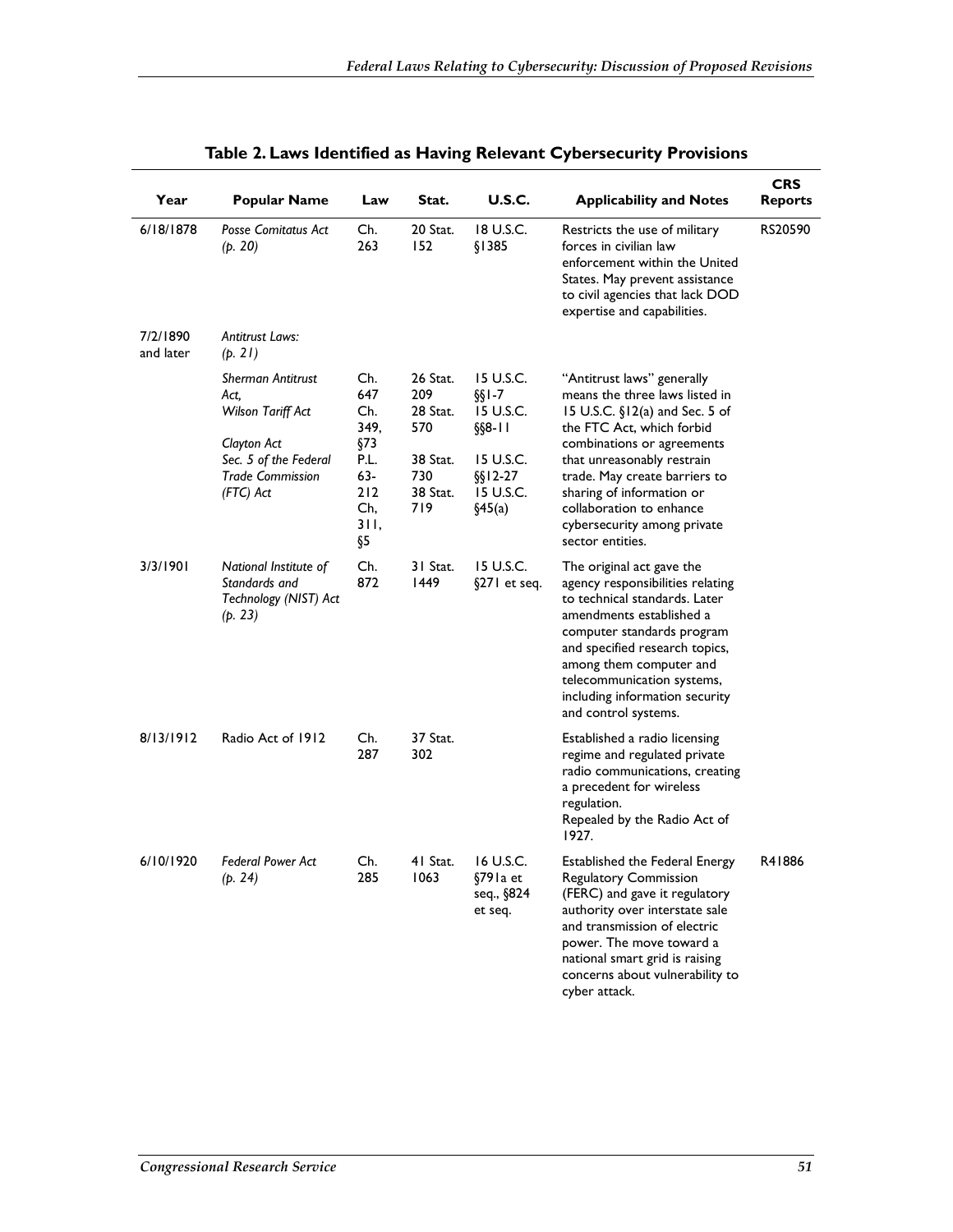| Year      | <b>Popular Name</b>                                                                              | Law        | Stat.            | <b>U.S.C.</b>                   | <b>Applicability and Notes</b>                                                                                                                                                                                                                                                                                                                                                                                                                                                                          | <b>CRS</b><br><b>Reports</b> |
|-----------|--------------------------------------------------------------------------------------------------|------------|------------------|---------------------------------|---------------------------------------------------------------------------------------------------------------------------------------------------------------------------------------------------------------------------------------------------------------------------------------------------------------------------------------------------------------------------------------------------------------------------------------------------------------------------------------------------------|------------------------------|
| 2/23/1927 | Radio Act of 1927                                                                                | Ch.<br>169 | 44 Stat.<br>1162 |                                 | Created the Federal Radio<br>Commission as an independent<br>agency (predecessor of the<br>FCC) and outlawed<br>interception and divulging<br>private radio messages.<br>Repealed by the<br>Communications Act of 1934<br>(see p. 24).                                                                                                                                                                                                                                                                  |                              |
| 6/19/1934 | Communications Act<br>of 1934 (p.24)                                                             | Ch.<br>652 | 48 Stat.<br>1064 | 47 U.S.C.<br>§151 et seq.       | Established the Federal<br><b>Communications Commission</b><br>(FCC) and gave it regulatory<br>authority over both domestic<br>and international commercial<br>wired and wireless<br>communications. Provides the<br>President with emergency<br>powers over communications<br>stations and devices. Governs<br>protection by cable operators<br>of information about<br>subscribers.                                                                                                                   | RL32589<br>RL34693           |
| 7/26/1947 | <b>National Security Act</b><br>of 1947 (p. 25)                                                  | Ch.<br>343 | 61 Stat.<br>495  | 50 U.S.C.<br>§401 et seq.       | Provided the basis for the<br>modern organization of U.S.<br>defense and national security<br>by reorganizing military and<br>intelligence functions in the<br>federal government. Created<br>the National Security Council,<br>the Central Intelligence<br>Agency, and the position of<br>Secretary of Defense.<br>Established procedures for<br>access to classified information.                                                                                                                     |                              |
| 1/27/1948 | US Information and<br><b>Educational Exchange</b><br>Act of 1948<br>(Smith-Mundt Act)<br>(p. 25) | Ch.<br>36  | $62$ Stat.<br>6  | 22 U.S.C.<br>$$1431$ et<br>seq. | Restricts the State Department<br>from disseminating public<br>diplomacy information<br>domestically and limits its<br>authority to communicate with<br>the American public in general.<br>Has been interpreted by some<br>to prohibit the military from<br>conducting cyberspace<br>information operations, some<br>of which could be considered<br>propaganda that could reach<br>U.S. citizens, since the<br>government does not restrict<br>Internet access according to<br>territorial boundaries. | R41674                       |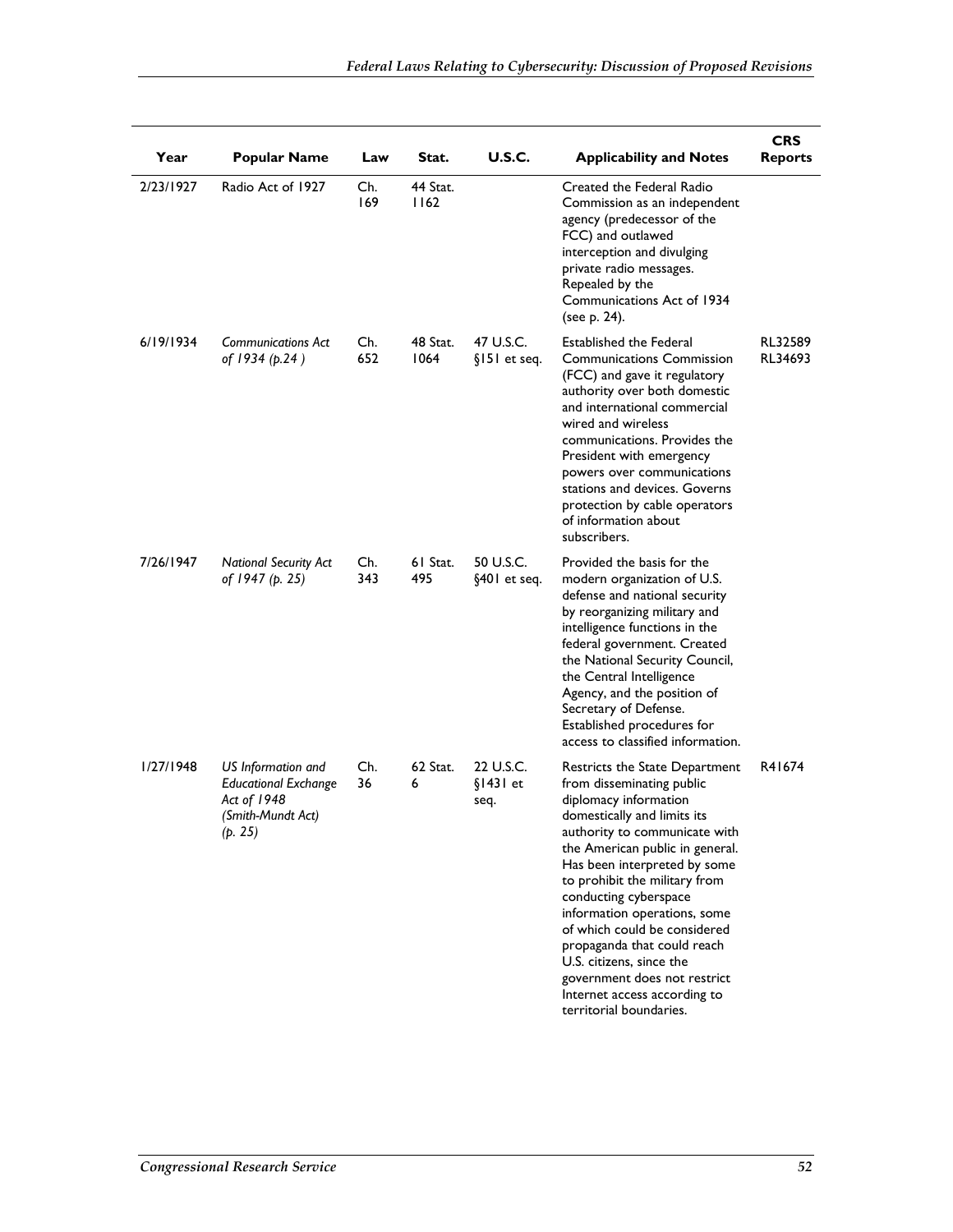| Year       | <b>Popular Name</b>                                                        | Law                | Stat.            | <b>U.S.C.</b>                                       | <b>Applicability and Notes</b>                                                                                                                                                                                                                                                                                                                                                               | <b>CRS</b><br><b>Reports</b> |
|------------|----------------------------------------------------------------------------|--------------------|------------------|-----------------------------------------------------|----------------------------------------------------------------------------------------------------------------------------------------------------------------------------------------------------------------------------------------------------------------------------------------------------------------------------------------------------------------------------------------------|------------------------------|
| 9/8/1950   | <b>Defense Production</b><br>Act of 1950                                   | Ch.<br>932         | 64 Stat.<br>798  | 50 U.S.C.<br>App. §2061<br>et seq.                  | Codifies a robust legal<br>authority given the President<br>to force industry to give<br>priority to national security<br>production and ensure the<br>survival of security-critical<br>domestic production capacities.<br>It is also the statutory<br>underpinning of governmental<br>review of foreign investment in<br>U.S. companies.                                                    | RS20587<br>RL31133           |
| 8/1/1956   | <b>State Department</b><br><b>Basic Authorities Act</b><br>of 1956 (p. 27) | P.L.<br>84-<br>885 | 70 Stat.<br>890  | 22 U.S.C.<br>§265 I a                               | Specifies the organization of<br>the Department of State,<br>including the positions of<br>coordinator for<br>counterterrorism. As the<br>Internet becomes increasingly<br>international, concerns have<br>been raised about the<br>development and coordination<br>of international efforts in<br>cybersecurity by the United<br>States.                                                    | R40989                       |
| 10/30/1965 | <b>Brooks Automatic</b><br>Data Processing Act                             | P.L.<br>89-<br>306 | 79 Stat.<br>1127 |                                                     | Gave GSA authority over<br>acquisition of automatic data<br>processing equipment by<br>federal agencies, and gave NIST<br>responsibilities for developing<br>standards and guidelines<br>relating to automatic data<br>processing and federal<br>computer systems.<br>Repealed by the Clinger-Cohen<br>Act of 1996 (see p. 39).                                                              |                              |
| 7/4/1966   | Freedom of<br><b>Information Act</b><br>$(FOIA)$ $(p. 28)$                 | P.L.<br>89-<br>487 | 80 Stat.<br>250  | 5 U.S.C.<br>§552                                    | Enables anyone to access<br>agency records except those<br>falling into nine categories of<br>exemption, among them<br>classified documents, those<br>exempted by specific statutes,<br>and trade secrets or other<br>confidential commercial or<br>financial information.                                                                                                                   | R41406<br>R41933             |
| 6/19/1968  | Omnibus Crime<br>Control and Safe<br>Streets Act of 1968<br>(p. 29)        | P.L.<br>90-<br>351 | 82 Stat.<br>197  | 42 U.S.C.<br>Chapter 46,<br>$\S$ 370 to<br>3797ee-1 | Title I established federal grant<br>programs and other forms of<br>assistance to state and local law<br>enforcement.<br>Title III is a comprehensive<br>wiretapping and electronic<br>eavesdropping statute that not<br>only outlawed both activities in<br>general terms but that also<br>permitted federal and state law<br>enforcement officers to use<br>them under strict limitations. |                              |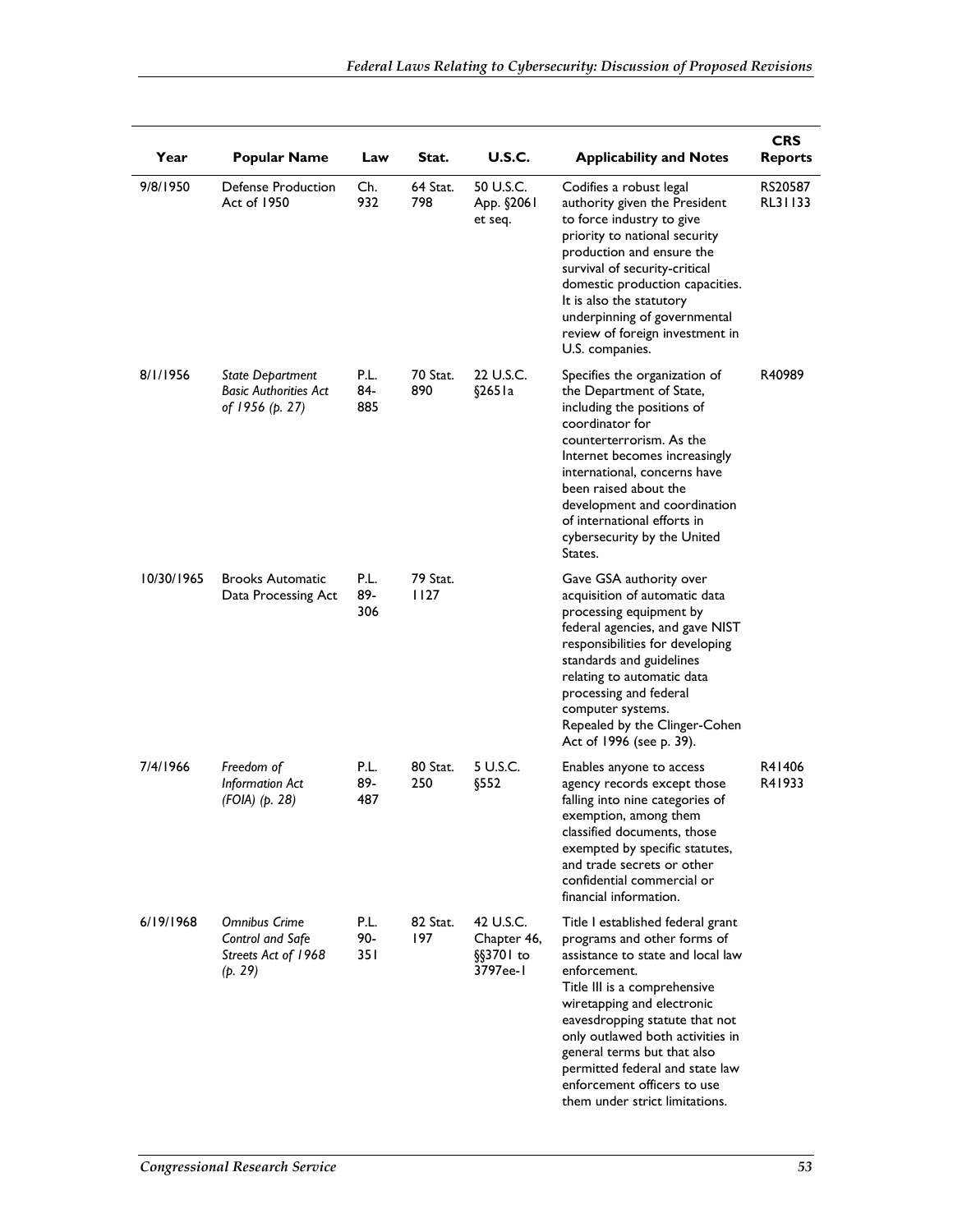| Year       | <b>Popular Name</b>                                                          | Law                   | Stat.            | <b>U.S.C.</b>                                                                        | <b>Applicability and Notes</b>                                                                                                                                                                                                                                                                                                                                                                                    | <b>CRS</b><br><b>Reports</b> |
|------------|------------------------------------------------------------------------------|-----------------------|------------------|--------------------------------------------------------------------------------------|-------------------------------------------------------------------------------------------------------------------------------------------------------------------------------------------------------------------------------------------------------------------------------------------------------------------------------------------------------------------------------------------------------------------|------------------------------|
| 10/15/1970 | Racketeer Influenced<br>and Corrupt<br>Organizations Act<br>$(RICO)$ (p. 30) | P.L.<br>$91-$<br>452  | 84 Stat.<br>94 I | 18 U.S.C.<br>Chapter 96,<br>§§1961-<br>1968                                          | Enlarges the civil and criminal<br>consequences of a list of state<br>and federal crimes when<br>committed in a way<br>characteristic of the conduct of<br>organized crime (racketeering).                                                                                                                                                                                                                        | 96-950                       |
| 10/6/1972  | <b>Federal Advisory</b><br>Committee Act<br>(p. 30)                          | P.L.<br>$92 -$<br>463 | 86 Stat<br>770   | 5 U.S.C.<br>App., §§1-<br>16                                                         | Specifies conditions for<br>establishing a federal advisory<br>committee and its<br>responsibilities and limitations.<br>Requires open, public meetings<br>and that records be available<br>for public inspection. Has been<br>criticized as potentially<br>impeding the development of<br>public/private partnerships in<br>cybersecurity, particularly<br>private-sector communications<br>and input on policy. | R40520                       |
| 11/7/1973  | <b>War Powers</b><br>Resolution                                              | P.L.<br>93-<br>148    | 87 Stat.<br>555  | 50 U.S.C.<br>Chapter 33,<br>$§§$ 1541-<br>1548.                                      | Establishes procedures to<br>circumscribe presidential<br>authority to use armed forces<br>in potential or actual hostilities<br>without congressional<br>authorization.                                                                                                                                                                                                                                          | R41199<br>R41989             |
| 12/31/1974 | Privacy Act of 1974<br>(p. 31)                                               | P.L.<br>93-<br>579    | 88 Stat.<br>1896 | 5 U.S.C.<br>§552a                                                                    | Limits the disclosure of<br>personally identifiable<br>information (PII) held by<br>federal agencies. Established a<br>code of fair information<br>practices for collection,<br>management, and dissemination<br>of records by agencies,<br>including requirements for<br>security and confidentiality of<br>records.                                                                                             |                              |
| 10/25/1978 | Foreign Intelligence<br>Surveillance Act of<br>1978 (FISA)                   | P.L.<br>95-<br>511    | 92 Stat.<br>1783 | 18 U.S.C.<br>$\S$ \$2511,<br>2518-9,<br>50 U.S.C.<br>Chapter 36,<br>§§1801-<br>1885c | In foreign intelligence<br>investigations, provides a<br>statutory framework for<br>federal agencies to obtain<br>authorization to conduct<br>electronic surveillance, utilize<br>pen registers and trap and<br>trace devices, or access<br>specified records.                                                                                                                                                    | 98-326<br>R40138             |
| 10/13/1980 | <b>Privacy Protection</b><br>Act of 1980                                     | P.L.<br>96-<br>440    | 94 Stat.<br>1879 | 42 U.S.C.<br>Chapter<br>21A,<br>§§2000aa-5<br>to 2000aa-<br>12                       | Protects journalists from being<br>required to turn over to law<br>enforcement any work product<br>and documentary materials,<br>including sources, before<br>dissemination to the public.                                                                                                                                                                                                                        |                              |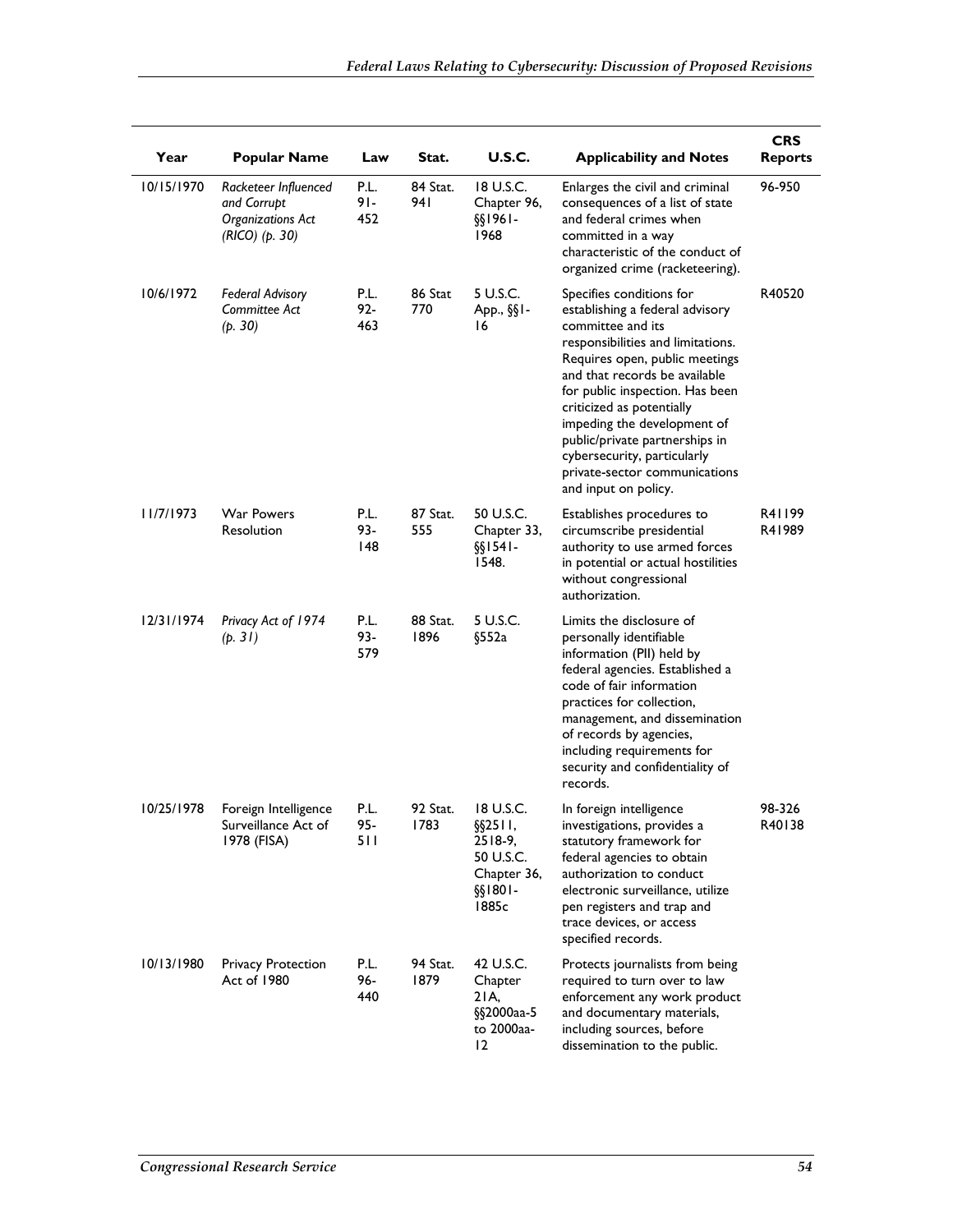| Year       | <b>Popular Name</b>                                                                 | Law                    | Stat.                                              | <b>U.S.C.</b>                                                | <b>Applicability and Notes</b>                                                                                                                                                                                                                                                                                                                                                                                                      | <b>CRS</b><br><b>Reports</b> |
|------------|-------------------------------------------------------------------------------------|------------------------|----------------------------------------------------|--------------------------------------------------------------|-------------------------------------------------------------------------------------------------------------------------------------------------------------------------------------------------------------------------------------------------------------------------------------------------------------------------------------------------------------------------------------------------------------------------------------|------------------------------|
| 10/12/1984 | Counterfeit Access<br>Device and Computer<br>Fraud and Abuse Act<br>of 1984 (p. 32) | P.L.<br>98-<br>473     | 98 Stat.<br>2190                                   | 18 U.S.C.<br>\$1030                                          | Provided criminal penalties for<br>unauthorized access and use of<br>computers and networks. Part<br>of the Comprehensive Crime<br>Control Act of 1984.                                                                                                                                                                                                                                                                             | 97-1025                      |
| 10/16/1986 | Computer Fraud<br>and Abuse Act of<br>1986                                          | P.L.<br>99-<br>474     | 100<br>Stat.<br>$1213$                             | 18 U.S.C.<br>\$1030                                          | Expanded the scope of the<br>Counterfeit Access Device and<br>Computer Fraud and Abuse<br>Act of 1984. For government<br>computers, criminalized<br>electronic trespassing,<br>exceeding authorized access,<br>and destroying information;<br>also criminalized trafficking in<br>stolen computer passwords.<br>Created a statutory exemption<br>for intelligence and law<br>enforcement activities.                                |                              |
| 10/21/1986 | Electronic<br>Communications<br>Privacy Act of 1986<br>(ECPA) (p. 33)               | P.L.<br>99-<br>508     | 100<br>Stat.<br>1848                               | 18 U.S.C.<br>$§$ §2510-<br>2522, 2701-<br>2712, 3121<br>3126 | Attempts to strike a balance<br>between privacy rights and the<br>needs of law enforcement with<br>respect to data shared or<br>stored by electronic and<br>telecommunications services.<br>Unless otherwise provided,<br>prohibits the interception of or<br>access to stored oral or<br>electronic communications, use<br>or disclosure of information so<br>obtained, or possession of<br>electronic eavesdropping<br>equipment. | R41733<br>R41756<br>RL34693  |
| 10/30/1986 | Department of<br>Defense<br>Appropriations Act,<br>1987(p. 35)                      | P.L.<br>99-<br>591     | 100<br>Stat.<br>$3341 -$<br>82,<br>$3341 -$<br>122 | 10 U.S.C.<br>\$167                                           | Established unified combatant<br>command for special<br>operations forces, including the<br>U.S. Strategic Command, under<br>which the U.S. Cyber<br>Command was organized.                                                                                                                                                                                                                                                         |                              |
| 1/8/1988   | <b>Computer Security</b><br>Act of 1987                                             | P.L.<br>$100 -$<br>235 | 101<br>Stat.<br>1724                               | 15 U.S.C.<br>$\S$ \$272,<br>278g-3,<br>278g-4,<br>278h       | Required NIST to develop and<br>the Secretary of Commerce to<br>promulgate security standards<br>and guidelines for federal<br>computer systems except<br>national security systems. Also<br>required agency planning and<br>training in computer security<br>(this provision was superseded<br>by FISMA-see p. 43).                                                                                                                |                              |
| 10/18/1988 | <b>Computer Matching</b><br>and Privacy<br>Protection Act of<br>1988                | P.L.<br>$100 -$<br>503 | 102<br>Stat.<br>2507                               | 5 U.S.C.<br>§552a                                            | Amended the Privacy Act (see<br>p. 31), establishing procedural<br>safeguards for use of computer<br>matching on records covered<br>by the act.                                                                                                                                                                                                                                                                                     |                              |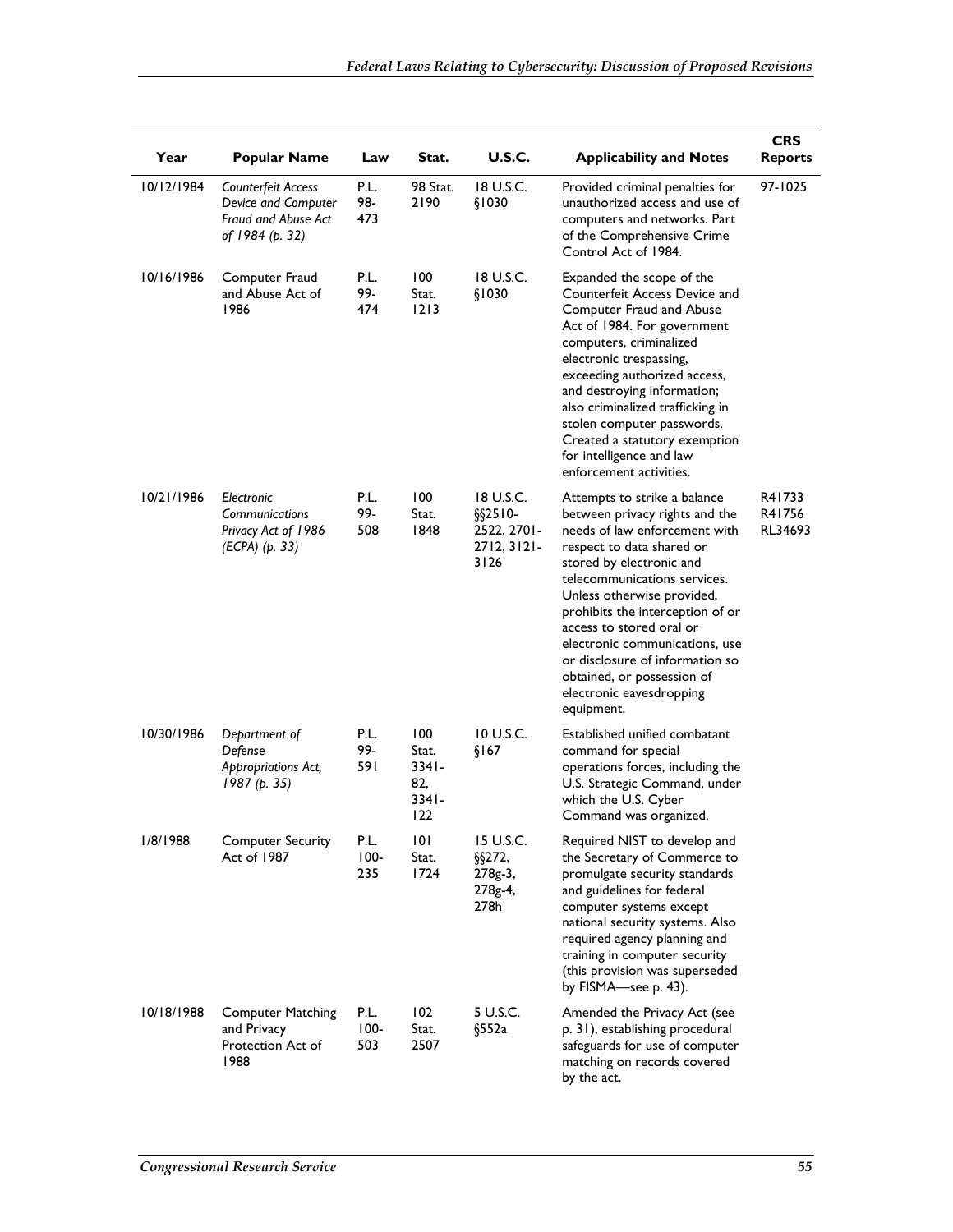| Year       | <b>Popular Name</b>                                                                                 | Law                                    | Stat.                  | U.S.C.                                                      | <b>Applicability and Notes</b>                                                                                                                                                                                                                                                                                                    | <b>CRS</b><br><b>Reports</b> |
|------------|-----------------------------------------------------------------------------------------------------|----------------------------------------|------------------------|-------------------------------------------------------------|-----------------------------------------------------------------------------------------------------------------------------------------------------------------------------------------------------------------------------------------------------------------------------------------------------------------------------------|------------------------------|
| 12/9/1991  | High Performance<br>Computing Act of<br>1991(p. 35)                                                 | P.L.<br>$102 -$<br>194                 | 105<br>Stat.<br>1594   | 15 U.S.C.<br>Chapter 81                                     | Established a federal high-<br>performance computing<br>program and requires that it<br>address security needs and<br>provide for interagency<br>coordination.                                                                                                                                                                    | RL33586                      |
| 10/25/1994 | <b>Communications</b><br>Assistance for Law<br><b>Enforcement Act</b><br>(CALEA) of 1994<br>(p. 37) | P.L.<br>$103 -$<br>414                 | 108<br>Stat.<br>4279   | 47 U.S.C.<br>$$1001$ et<br>seq.                             | Requires telecommunications<br>carriers to assist law<br>enforcement in performing<br>electronic surveillance and<br>directs the telecommunications<br>industry to design, develop, and<br>deploy solutions that meet<br>requirements for carriers to<br>support authorized electronic<br>surveillance.                           | RL30677                      |
| 5/25/1995  | Paperwork<br>Reduction Act of<br>1995                                                               | P.L.<br>$104 -$<br>13                  | 109<br>Stat.<br>163    | 44 U.S.C.<br>Chapter 35,<br>$\S$ \$3501-<br>3549            | Gave the Office of<br>Management and Budget<br>(OMB) authority to develop<br>information-resource<br>management polices and<br>standards, required<br>consultation with NIST and<br>GSA on information<br>technology (IT), and required<br>agencies to implement<br>processes relating to<br>information security and<br>privacy. |                              |
| 2/8/1996   | Telecommunications<br>Act of 1996                                                                   | P.L.<br>$104 -$<br>104                 | 110<br><b>Stat. 56</b> | See 47<br>U.S.C. §609<br>nt. for<br>affected<br>provisions. | Overhauled<br>telecommunications law,<br>including significant<br>deregulation of U.S.<br>telecommunications markets,<br>eliminating regulatory barriers<br>to competition.                                                                                                                                                       |                              |
| 2/8/1996   | Communications<br>Decency Act of 1996<br>(p. 38)                                                    | P.L.<br>$104 -$<br>104<br>(Title<br>V) | 110<br>Stat.<br>133    | See 47<br>U.S.C.<br>§§223, 230                              | Intended to regulate indecency<br>and obscenity on<br>telecommunications systems,<br>including the Internet. Has<br>been interpreted to absolve<br>Internet service providers and<br>certain web-based services of<br>responsibility for third-party<br>content residing on those<br>networks or websites.                        | R41499                       |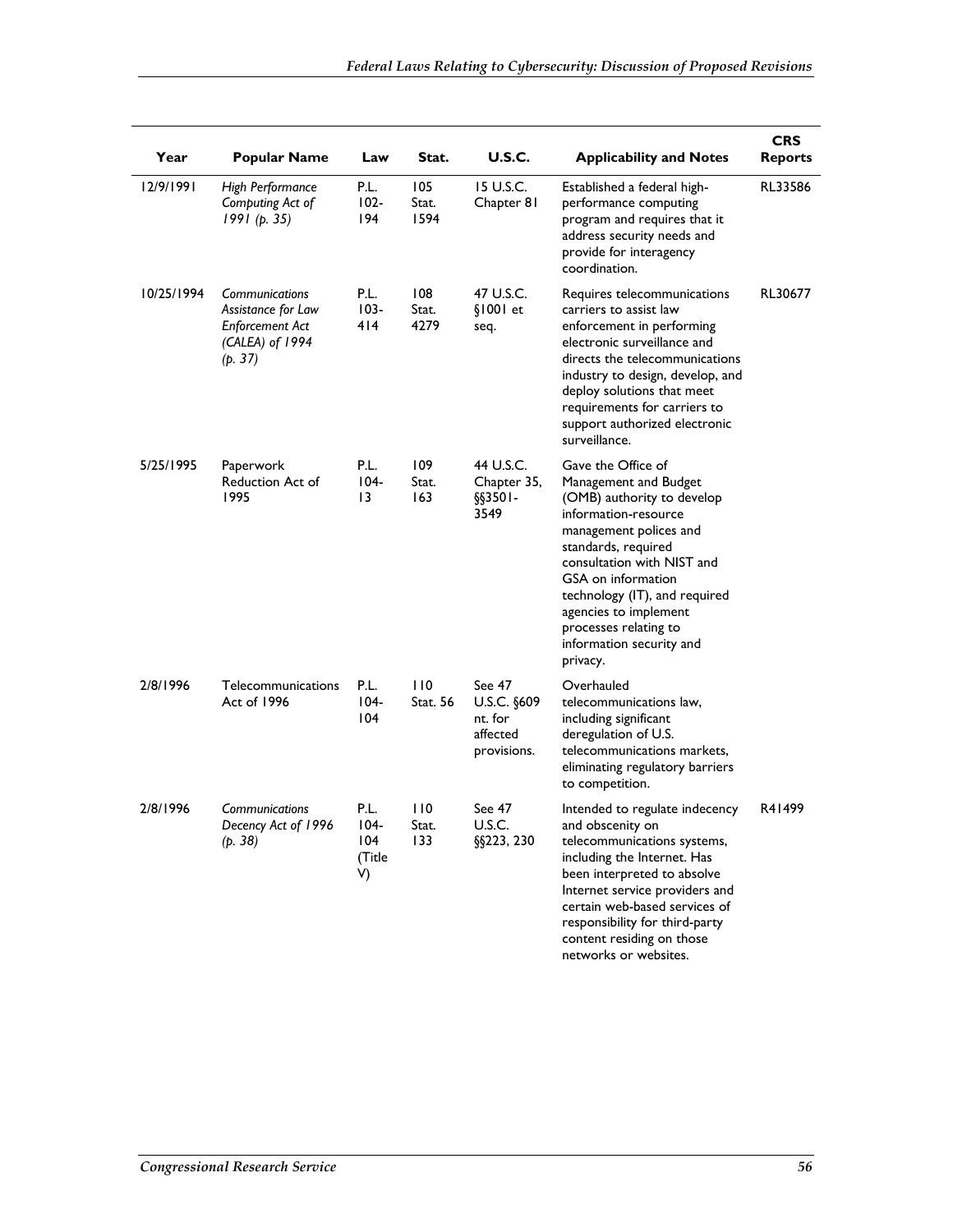| Year       | <b>Popular Name</b>                                                                           | Law                                             | Stat.                | <b>U.S.C.</b>                                              | <b>Applicability and Notes</b>                                                                                                                                                                                                                                                                                                                                                                                                                                                     | <b>CRS</b><br><b>Reports</b> |
|------------|-----------------------------------------------------------------------------------------------|-------------------------------------------------|----------------------|------------------------------------------------------------|------------------------------------------------------------------------------------------------------------------------------------------------------------------------------------------------------------------------------------------------------------------------------------------------------------------------------------------------------------------------------------------------------------------------------------------------------------------------------------|------------------------------|
| 2/10/1996  | Clinger-Cohen Act<br>(Information<br>Technology<br>Management Reform<br>Act) of 1996) (p. 39) | P.L.<br>$104 -$<br>106.<br>(Div.<br>D and<br>E) | 110<br>Stat.<br>642  | 40 U.S.C.<br>$$11001$ et<br>seq.                           | Required agencies to ensure<br>adequacy of information-<br>security policies, OMB to<br>oversee major IT acquisitions,<br>and the Secretary of<br>Commerce to promulgate<br>compulsory federal computer<br>standards based on those<br>developed by NIST. Exempted<br>national security systems from<br>most provisions.                                                                                                                                                           |                              |
| 8/21/1996  | Health Insurance<br>Portability and<br>Accountability Act<br>of 1996 (HIPAA)                  | P.L.<br>$104 -$<br>191                          | 110<br>Stat.<br>1936 | 42 U.S.C.<br>§1320d et<br>seq.                             | Required the Secretary of<br>Health and Human Services to<br>establish security standards and<br>regulations for protecting the<br>privacy of individually<br>identifiable health information,<br>and required covered health-<br>care entities to protect the<br>security of such information.                                                                                                                                                                                    | RL34120                      |
| 10/11/1996 | Economic Espionage<br>Act of 1996                                                             | P.L.<br>$104 -$<br>294                          | 110<br>Stat.<br>3488 | 18 U.S.C.<br>\$1030,<br>Chapter 90,<br>$\S$ [1831-<br>1839 | Outlaws theft of trade secret<br>information, including<br>electronically stored<br>information, if "reasonable<br>measures" have been taken to<br>keep it secret. Also contains<br>the National Information<br>Infrastructure Protection Act<br>of 1996, amending 18 U.S.C.<br>§1030 (see the Counterfeit<br><b>Access Device and Computer</b><br>Fraud and Abuse Act of 1984,<br>p. 32), broadening prohibited<br>activities relating to<br>unauthorized access to<br>computers. |                              |
| 10/30/1998 | <b>Identity Theft and</b><br>Assumption<br>Deterrence Act of<br>1998 (p. 40)                  | P.L.<br>$105 -$<br>318                          | 112<br>Stat.<br>3007 | 18 U.S.C.<br>\$1028                                        | Made identity theft a federal<br>crime, provides penalties, and<br>directed the FTC to record<br>and refer complaints.                                                                                                                                                                                                                                                                                                                                                             | R40599                       |
| 10/5/1999  | <b>National Defense</b><br>Authorization Act<br>for Fiscal Year 2000                          | P.L.<br>$106 -$<br>65                           | 113<br>Stat.<br>512  | 10 U.S.C.<br>\$2224                                        | <b>Established the Defense</b><br>Information Assurance<br>Program and required<br>development of a testbed and<br>coordination with other federal<br>agencies.                                                                                                                                                                                                                                                                                                                    |                              |
| 11/12/1999 | Gramm-Leach-Bliley<br>Act of 1999                                                             | P.L.<br>$106 -$<br>102<br>(Title<br>V)          | 113<br>Stat.<br>1338 | 15 U.S.C.<br>Chapter 94,<br>§§6801-<br>6827                | Requires financial institutions<br>to protect the security and<br>confidentiality of customers'<br>personal information;<br>authorized regulations for that<br>purpose.                                                                                                                                                                                                                                                                                                            | RL34120<br>RS20185           |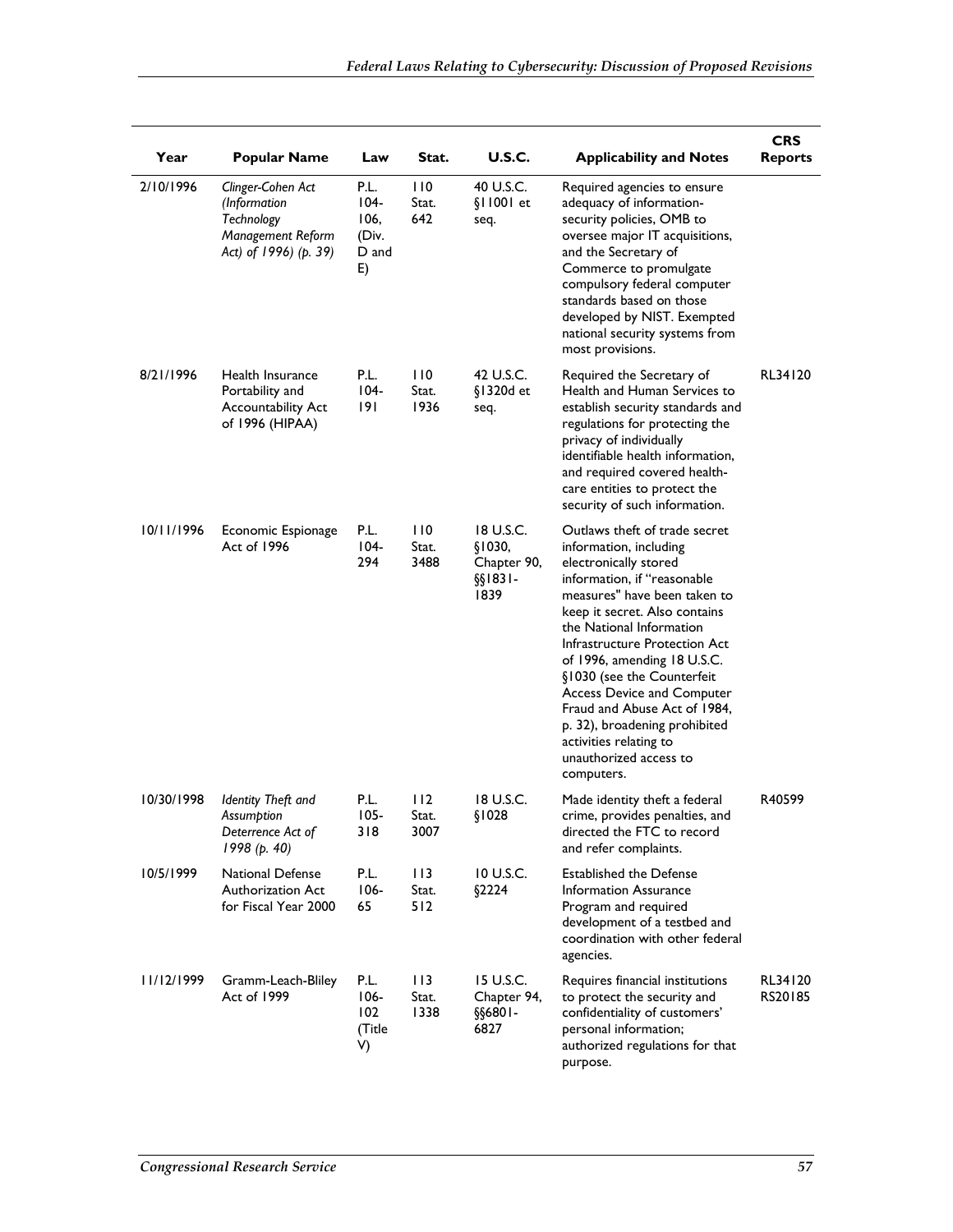| Year       | <b>Popular Name</b>                                                                 | Law                                                                             | Stat.                                             | <b>U.S.C.</b>                                                                                            | <b>Applicability and Notes</b>                                                                                                                                                                                                                                                                                                                                                                                                                                                      | <b>CRS</b><br><b>Reports</b> |
|------------|-------------------------------------------------------------------------------------|---------------------------------------------------------------------------------|---------------------------------------------------|----------------------------------------------------------------------------------------------------------|-------------------------------------------------------------------------------------------------------------------------------------------------------------------------------------------------------------------------------------------------------------------------------------------------------------------------------------------------------------------------------------------------------------------------------------------------------------------------------------|------------------------------|
| 10/30/2000 | Floyd D. Spence<br>National Defense<br>Authorization Act<br>for Fiscal Year 2001    | P.L.<br>$106 -$<br>398<br>(Titles<br>IX &<br>X)                                 | 114<br>STAT.<br>1654A-<br>233;<br>$1654A-$<br>266 | 10 U.S.C.<br>Chapter<br>112,<br>§§2200-<br>2200f                                                         | Established the DOD<br>information assurance<br>scholarship program; set<br>cybersecurity requirements for<br>federal systems superseded by<br>FISMA in 2002                                                                                                                                                                                                                                                                                                                        |                              |
| 10/26/2001 | <b>USA PATRIOT Act</b><br>of 2001                                                   | P.L.<br>$107 -$<br>56                                                           | 115<br>Stat.<br>272                               | see 18<br>$U.S.C.$ §1<br>nt. and<br>classification<br>tables. <sup>a</sup>                               | Authorized various law-<br>enforcement activities relating<br>to computer fraud and abuse.                                                                                                                                                                                                                                                                                                                                                                                          | R40980                       |
| 7/30/2002  | Sarbanes-Oxley Act<br>of 2002                                                       | P.L.<br>$107 -$<br>204                                                          | 116<br>Stat.<br>745                               | 15 U.S.C.<br>§7262                                                                                       | Requires annual reporting on<br>internal financial controls of<br>covered firms to the Securities<br>and Exchange Commission<br>(SEC). Such controls typically<br>include information security.                                                                                                                                                                                                                                                                                     |                              |
| 1/25/2002  | <b>Homeland Security</b><br>Act of 2002 (HSA)<br>(p. 41)                            | P.L.<br>$107 -$<br>296<br>(Titles<br>ll and<br>III)                             | 116<br>Stat.<br>2135                              | 6 U.S.C.<br>$\S$ [121-195c,<br>441-444,<br>and 481-<br>486                                               | Created the Department of<br>Homeland Security (DHS) and<br>gave it functions relating to the<br>protection of information<br>infrastructure, including<br>providing state and local<br>governments and private<br>entities with threat and<br>vulnerability information, crisis-<br>management support, and<br>technical assistance.<br>Strengthened some criminal<br>penalties relating to<br>cybercrime.                                                                         |                              |
| 11/25/2002 | <b>Federal Information</b><br>Security Management<br>Act of 2002 (FISMA)<br>(p. 43) | P.L.<br>107-<br>296<br>(Title<br>X)<br>P.L.<br>$107 -$<br>347<br>(Title<br>III) | 116<br>Stat.<br>2259<br>116<br>Stat.<br>2946      | 44 U.S.C.<br>Chapter 35,<br>Subchapters<br>II and III,<br>40 U.S.C.<br>11331,<br>15 U.S.C.<br>278g-3 & 4 | Created a cybersecurity<br>framework for federal<br>information systems, with an<br>emphasis on risk management,<br>and required implementation of<br>agency-wide information<br>security programs. Gave<br>oversight responsibility to<br>OMB, revised the<br>responsibilities of the Secretary<br>of Commerce and NIST for<br>information-system standards,<br>and transferred responsibility<br>for promulgation of those<br>standards from the Secretary<br>of Commerce to OMB. |                              |
| 11/26/2002 | Terrorism Risk<br>Insurance Act of<br>2002 (p. 46)                                  | P.L.<br>$107 -$<br>297                                                          | 116<br>Stat.<br>2322                              | 15 U.S.C.<br>§6701 nt.                                                                                   | Provides federal cost-sharing<br>subsidies for insured losses<br>resulting from acts of<br>terrorism.                                                                                                                                                                                                                                                                                                                                                                               |                              |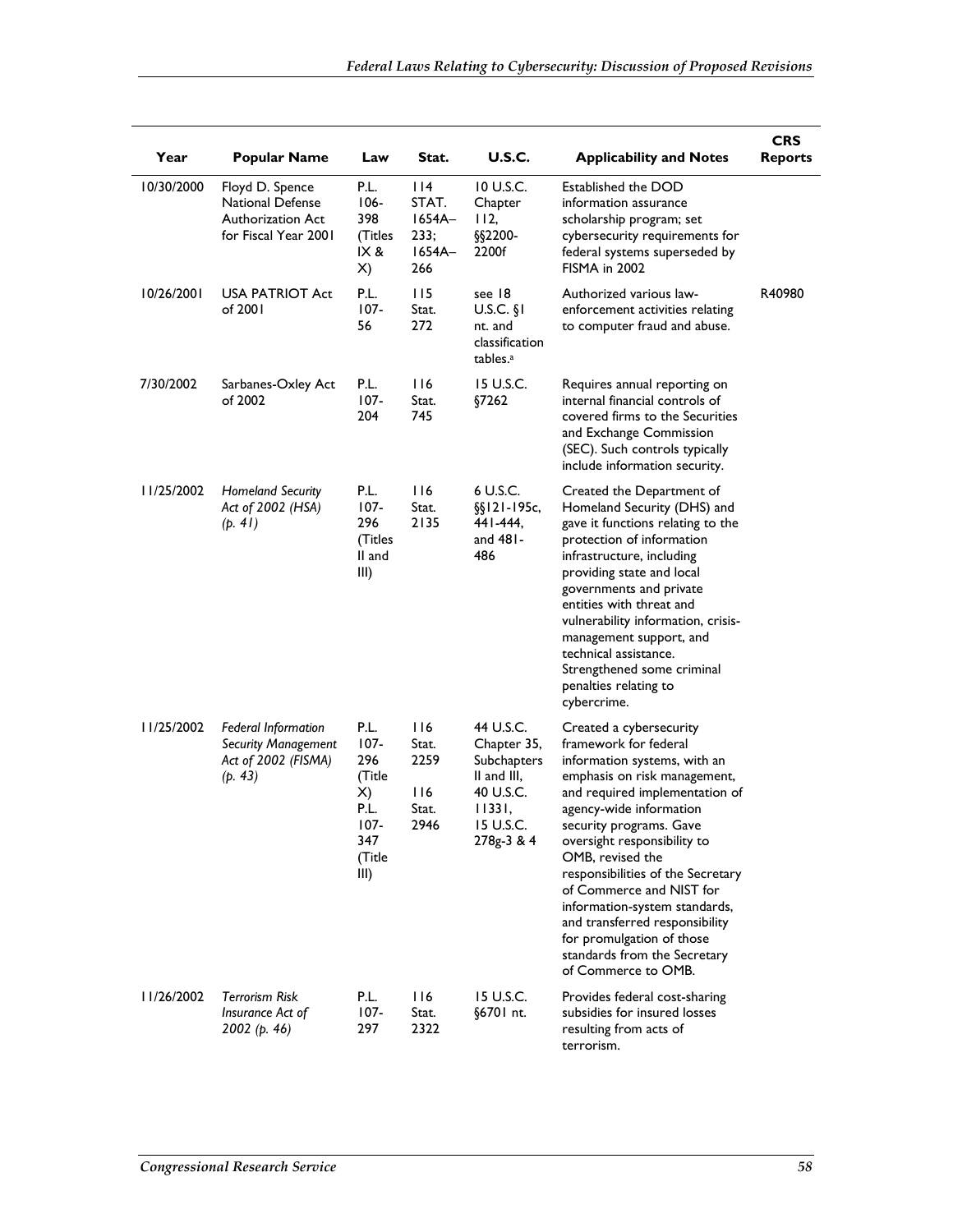| Year       | <b>Popular Name</b>                                                                                        | Law                    | Stat.                        | <b>U.S.C.</b>                                                                                           | <b>Applicability and Notes</b>                                                                                                                                                                                                                                                                                                                                                                                                                                                                     | <b>CRS</b><br><b>Reports</b> |
|------------|------------------------------------------------------------------------------------------------------------|------------------------|------------------------------|---------------------------------------------------------------------------------------------------------|----------------------------------------------------------------------------------------------------------------------------------------------------------------------------------------------------------------------------------------------------------------------------------------------------------------------------------------------------------------------------------------------------------------------------------------------------------------------------------------------------|------------------------------|
| 1/27/2002  | <b>Cyber Security</b><br>Research and<br>Development Act,<br>2002 (p. 46)                                  | P.L.<br>$107 -$<br>305 | 116<br>Stat.<br>2367         | 15 U.S.C.<br>§§278g, h,<br>7401 et seq.                                                                 | Requires the National Science<br>Foundation (NSF) to award<br>grants for basic research and<br>education to enhance<br>computer security. Required<br>NIST to establish cybersecurity<br>research programs.                                                                                                                                                                                                                                                                                        |                              |
| 12/17/2002 | E-Government Act of<br>2002 (p. 47)                                                                        | P.L.<br>$107 -$<br>347 | 116<br>Stat.<br>2899         | 5 U.S.C.<br>Chapter 37,<br>44 U.S.C.<br>§3501 nt.,<br>Chapter 35,<br>Subchapter<br>2. and<br>Chapter 36 | Serves as the primary legislative<br>vehicle to guide federal IT<br>management and initiatives to<br>make information and services<br>available online. Established the<br>Office of Electronic<br>Government within OMB, the<br><b>Chief Information Officers</b><br>(CIO) Council, and a<br>government/private-sector<br>personnel exchange program;<br>includes FISMA; established and<br>contains various other<br>requirements for security and<br>protection of confidential<br>information. |                              |
| 12/4/2003  | <b>Fair and Accurate</b><br><b>Credit Transactions</b><br>Act of 2003                                      | P.L.<br>$108 -$<br>159 | 117<br>Stat.<br>1952         | See 15<br>U.S.C.<br>§1601 nt.<br>for affected<br>provisions.                                            | Required the FTC and other<br>agencies to develop guidelines<br>for identity theft prevention<br>programs in financial<br>institutions, including "red<br>flags" indicating possible<br>identity theft.                                                                                                                                                                                                                                                                                            | RS20185                      |
| 12/16/2003 | Controlling the<br>Assault of Non-<br>Solicited<br>Pornography and<br>Marketing (CAN-<br>SPAM) Act of 2003 | P.L.<br>$108 -$<br>187 | 117<br>Stat.<br>2699         | 15 U.S.C.<br>Chapter<br>103,<br>§§7701-<br>7713, 18<br>U.S.C. 1037                                      | Imposed regulations on the<br>transmission of unsolicited<br>commercial email, including<br>prohibitions against predatory<br>and abusive email, and false or<br>misleading transmission of<br>information.                                                                                                                                                                                                                                                                                        |                              |
| 7/15/2004  | <b>Identity Theft Penalty</b><br><b>Enhancement Act</b><br>2004 (p. 48)                                    | P.L.<br>$108 -$<br>275 | 118<br>Stat.<br>831          | 18 U.S.C.<br>§§1028,<br>1028A                                                                           | Established penalties for<br>aggravated identity theft.                                                                                                                                                                                                                                                                                                                                                                                                                                            | R40599                       |
| 12/17/2004 | Intelligence Reform<br>and Terrorism<br>Prevention Act of<br>2004 (IRPTA) (p. 50)                          | P.L.<br>$108 -$<br>458 | $ $ $ $ $ $<br>Stat.<br>3638 | 42 U.S. C.<br>§2000ee, 50<br>U.S.C.<br>§403-1 et<br>seq., §403-3<br>et seq.,<br>§4040 et.<br>seq.       | Created the position of<br>Director of National<br>Intelligence (DNI). Established<br>mission responsibilities for<br>some entities in the<br>intelligence, homeland security,<br>and national security<br>communities, and established a<br>Privacy and Civil Liberties<br>Board within the Executive<br>Office of the President.                                                                                                                                                                 |                              |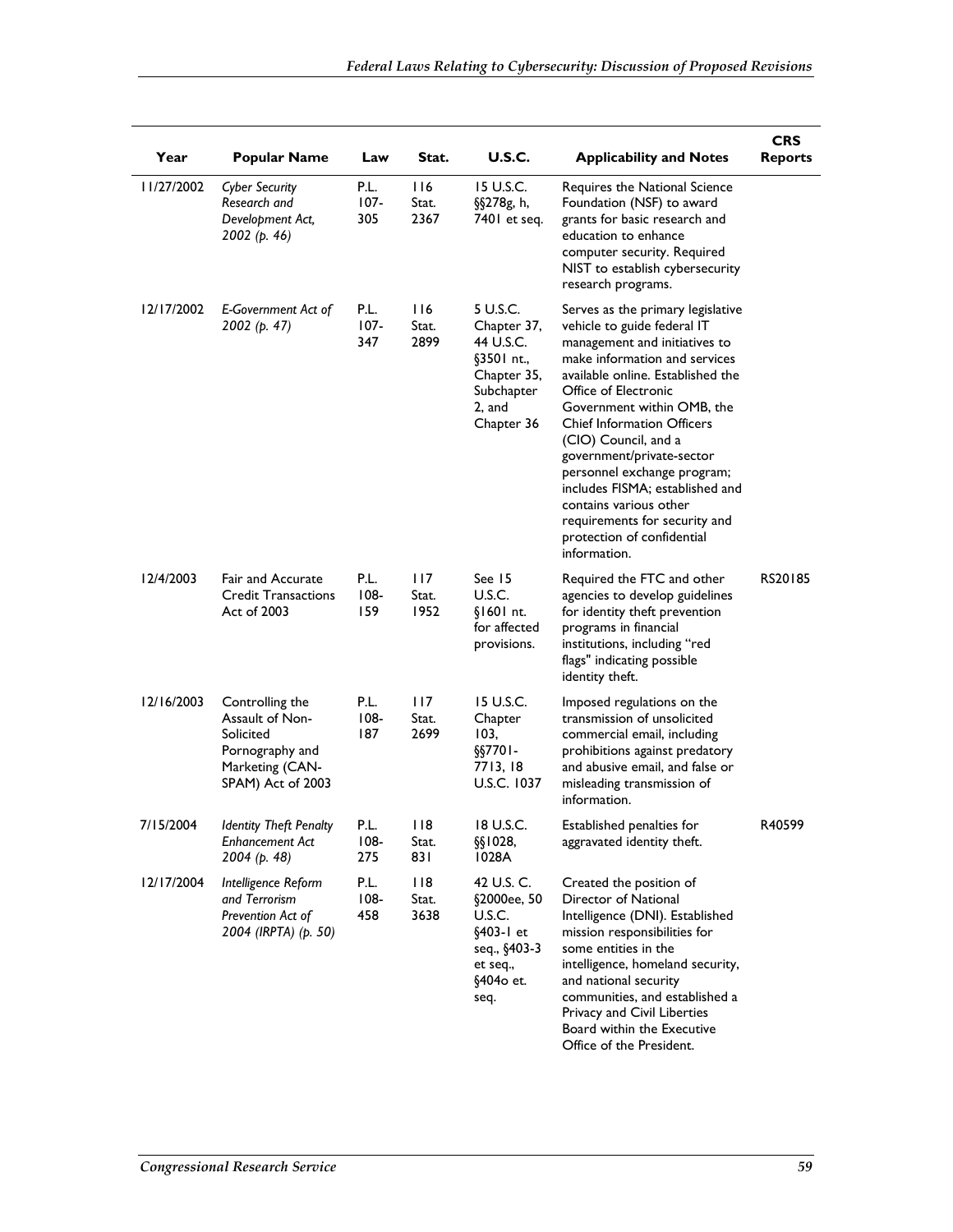| Year       | <b>Popular Name</b>                                                                     | Law                                                                                   | Stat.                       | <b>U.S.C.</b>                                                | <b>Applicability and Notes</b>                                                                                                                                                                                                                                                                   | <b>CRS</b><br><b>Reports</b> |
|------------|-----------------------------------------------------------------------------------------|---------------------------------------------------------------------------------------|-----------------------------|--------------------------------------------------------------|--------------------------------------------------------------------------------------------------------------------------------------------------------------------------------------------------------------------------------------------------------------------------------------------------|------------------------------|
| 8/8/2005   | Energy Policy Act of<br>2005 (EPACT)                                                    | P.L.<br>$109 -$<br>58                                                                 | <u>  19</u><br>Stat.<br>594 | 16 U.S.C.<br>824o                                            | Requires FERC to certify an<br>Electric Reliability Organization<br>(ERO) to establish and enforce<br>reliability standards for bulk<br>electric-power system facilities.                                                                                                                        | R41886                       |
| 10/4/2006  | Department of<br>Homeland Security<br>Appropriations Act,<br>2007                       | P.L.<br>$109 -$<br>295                                                                | 120<br>Stat.<br>1355        | 6 U.S.C.<br>$$121$ nt.                                       | Sec. 550 required the Secretary<br>of Homeland Security to issue<br>regulations (6 C.F.R. Part 27)<br>establishing risk-based<br>performance standards for<br>security of chemical facilities;<br>regulations include<br>cybersecurity standards<br>requirement (6 C.F.R.<br>$\S27.230(a)(8)$ ). |                              |
| 8/5/2007   | <b>Protect America</b><br>Act of 2007                                                   | P.L.<br>$110-$<br>55                                                                  | 2 <br>Stat.<br>552          | 50 U.S.C.<br>§1801 nt.                                       | Provided authority for the<br>Attorney General and the DNI<br>to gather foreign intelligence<br>information on persons<br>believed to be overseas.<br>The act expired in 2008.                                                                                                                   |                              |
| 12/19/2007 | Energy<br>Independence and<br>Security Act of 2007<br>(EISA)                            | P.L.<br>$110-$<br>140                                                                 | 2 <br>Stat.<br>1492         | 42 U.S.C.<br>§§17381-<br>17385                               | Gave NIST primary<br>responsibility for developing<br>interoperability standards for<br>the electric-power "smart<br>grid."                                                                                                                                                                      | R41886                       |
| 7/10/2008  | Foreign Intelligence<br>Surveillance Act of<br>1978 [FISA]<br>Amendments Act of<br>2008 | P.L.<br>$110-$<br>26 I                                                                | 122<br>Stat.<br>2436        | See 50<br>U.S.C.<br>§1801 nt.<br>for affected<br>provisions. | Added additional procedures<br>to FISA (see p. 54) for<br>acquisition of communications<br>of persons outside the United<br>States.                                                                                                                                                              | 98-326                       |
| 9/26/2008  | <b>Identity Theft</b><br>Enforcement and<br>Restitution Act of<br>2008                  | P.L.<br>$110-$<br>326                                                                 | 122<br>Stat.<br>356         | 18 U.S.C.<br>\$1030                                          | Authorized restitution to<br>identity theft victims and<br>modified some of the activities<br>and penalties covered by 18<br>U.S.C. 1030.                                                                                                                                                        | R40599<br>97-1025            |
| 2/17/2009  | Health Information<br>Technology for<br>Economic and<br>Clinical Health Act             | P.L.<br>$111-5$<br>(Title<br>XIII of<br>Div.<br>A and<br>Title<br>IV of<br>Div.<br>B) | 123<br>Stat.<br>226         | 42 U.S.C.<br>§17901 et<br>seq.                               | Expanded privacy and security<br>requirements for protected<br>health information by<br>broadening HIPAA breach<br>disclosure notification and<br>privacy requirements to<br>include business associates of<br>covered entities.                                                                 | R40546                       |

**Source:** Various sources (see text), including National Research Council, *Toward a Safer and More Secure Cyberspace* (Washington, DC: National Academy Press, 2007); The White House, *Cyberspace Policy Review*, May 29, 2009, http://www.whitehouse.gov/assets/documents/Cyberspace\_Policy\_Review\_final.pdf; and CRS.

**Note:** Prepared by Rita Tehan, Information Research Specialist (rtehan@crs.loc.gov, 7-6739) and Eric A. Fischer. Laws in *italics* are discussed in the text.